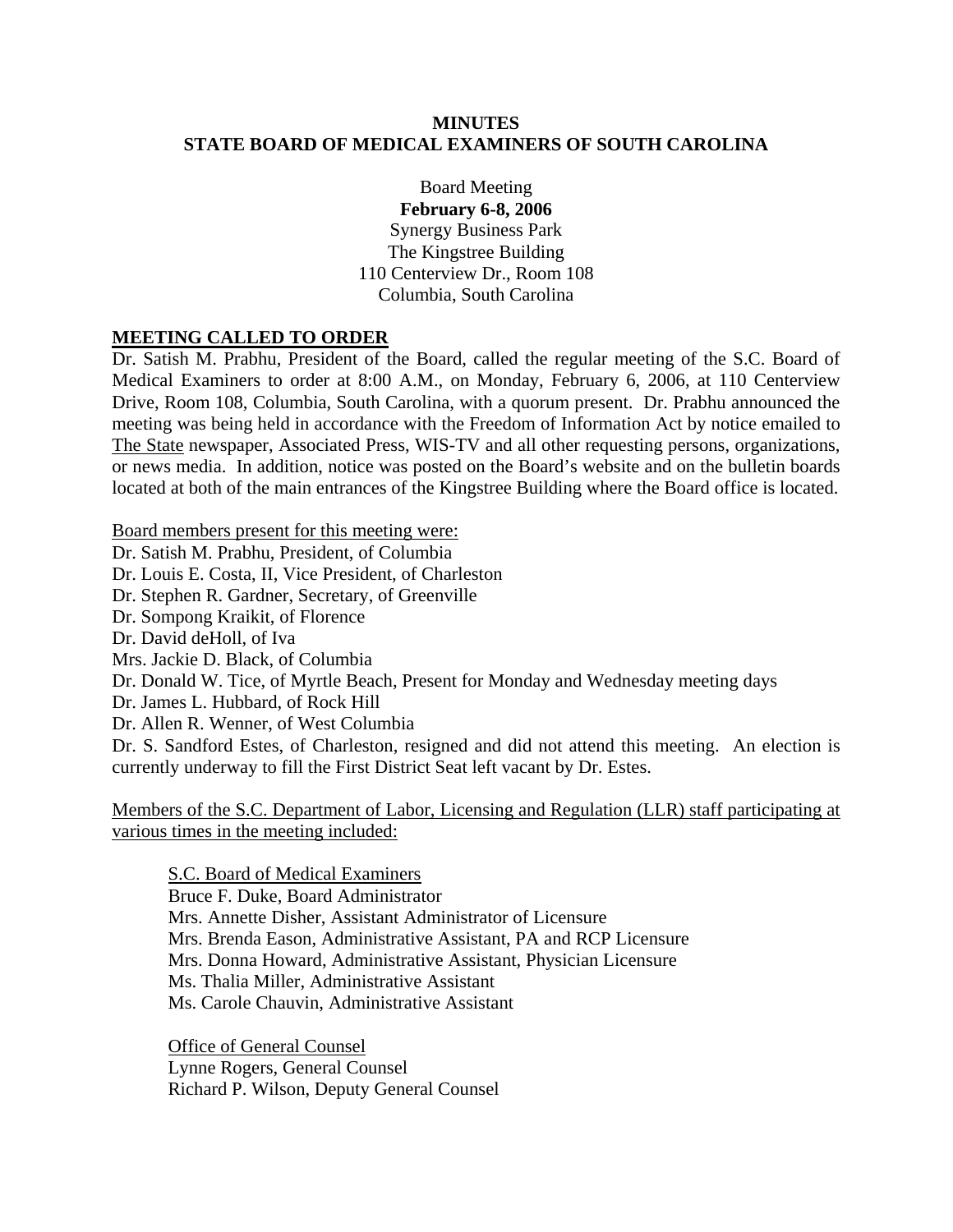Marvin G. Frierson, Assistant General Counsel Sheridan Spoon, Assistant General Counsel Neil Riley, Assistant General Counsel Everett Dargan, M.D., Physician Analyst

 Professional and Occupational Licensing (POL) Division Louis L. Rosen, Hearing Counsel Shirley Robinson, Hearing Counsel

Director's Office Mrs. Adrienne Youmans, Director

Office of Health and Medically Related Professions Mrs. Ruby McClain, Assistant Deputy Director

Office of Investigations and Enforcement Rion Alvey, Assistant Deputy Director Mrs. Karen Newton, Administrative Coordinator Mrs. Josie DeGennaro, Investigator Mr. Mark Kelly, Investigator Mrs. Cheryl McNair, Investigator Larry Atkins, Deputy Chief Kathy Prince, Deputy Chief

### External Staff

Prosecuting attorneys, Ken Woodington, Attorney with Davidson, Morrison and Lindemann and Clifford O. Koon, Attorney with Moses, Koon & Brackett. Outside Hearing Counsel, Shannon T. Poteat, Attorney with Sowell, Gray, Stepp & Laffitte.

### **REVIEW/APPROVAL OF AGENDA**

A revised agenda for this meeting was reviewed and approved. Revisions to the agenda included:

- 1. Agenda Topic 4 was originally set for appearances by two physicians at 11:00 a.m. on Monday, February 6, for a Rule to Show Cause at the request of General Counsel. This was taken off the agenda and replaced by an appearance by Dr. Marion F. McFarland, III, who is requesting approval of a practice setting.
- 2. Discussion Topic G, "Consideration of adopting proposed policy regarding rehearing of the Board's final decisions", was added to the agenda after the Board notebook CDs had been mailed out. The material for discussion will be a handout during the meeting.
- 3. Agenda Topic 2, Final Order Hearing in Cases 2001-192 & 2001-209, was postponed due to Respondent's attorney having a conflict.

Throughout the meeting, other changes to the agenda took place that included:

1. Agenda Topic 5, Final Order Hearing in Case 2003-179, was continued because Respondent wasn't properly notified of the hearing.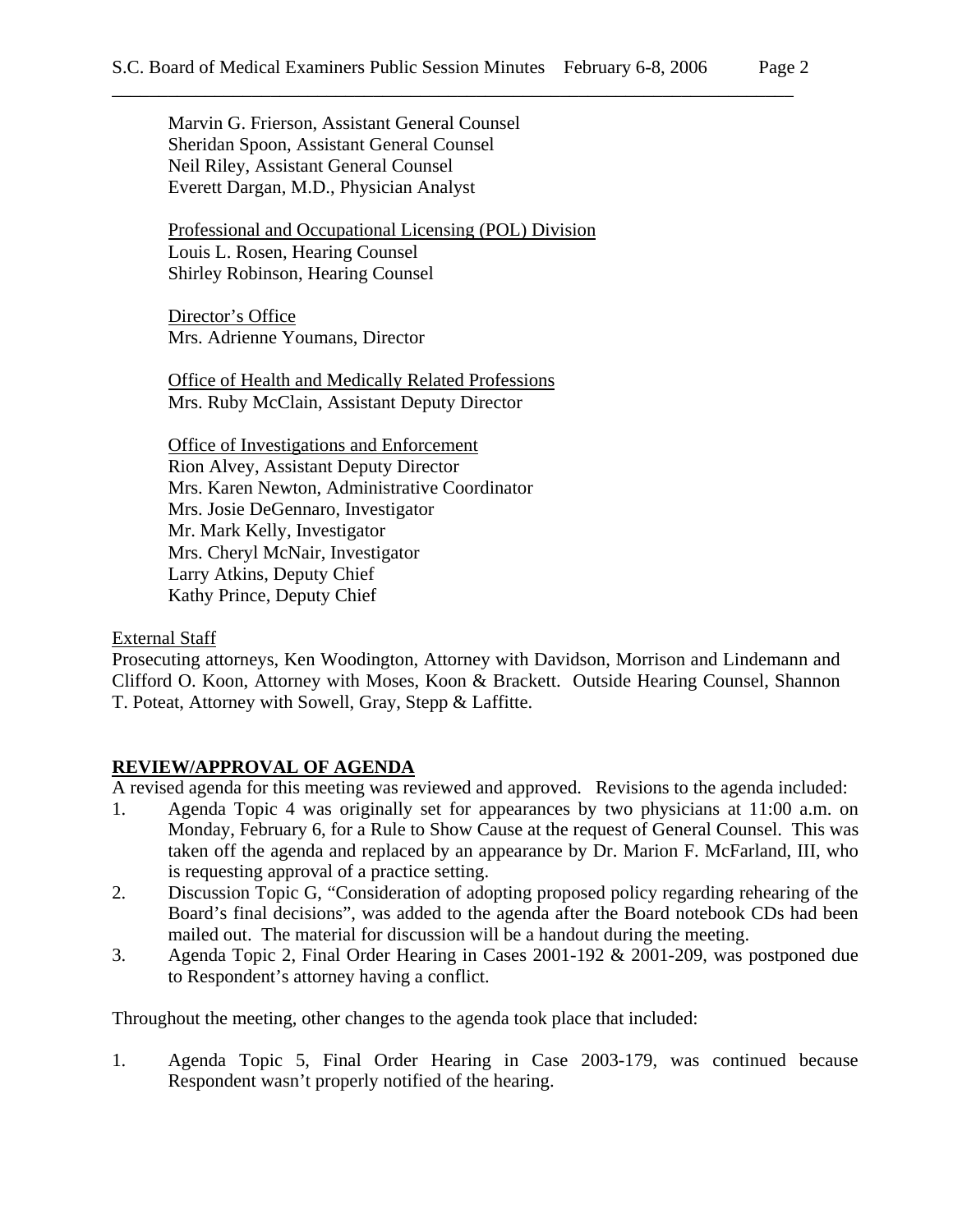- 2. Two items were added to the agenda on Wednesday, February 8, 2006:
	- a. Physician Assistant Committee Chairman was scheduled for an appearance at 3:30 p.m.
	- b. Kenneth E. Smith, M.D., applicant for reactivation of licensure, was scheduled for an appearance at 4:00 p.m.

#### **REVIEW/APPROVAL OF CONSENT AGENDA**

The Board reviewed the Consent Agenda and made the following decisions:

**Dr. Gardner made a motion to approve the Consent Agenda with the exception of removing the Physician Assistant Committee Report. The Committee Chairman will be contacted to appear at 3:30 p.m. on Wednesday, February 8, 2006. Dr. Tice seconded the motion and it was unanimously passed. The Committee recommendations from the Respiratory Care Committee and the Acupuncture Advisory Committee that were approved are as follows:**

### **RECOMMENDATIONS FROM THE RESPIRATORY CARE COMMITTEE FROM MEETING HELD JANUARY 13, 2006**

Members in attendance for the January 13, 2006 meeting were: Ms. Connie R. Jones, RCP, Chairperson, of Elgin; Mr. John A. Evans, RCP, of Florence; Mr. Paul Treffeisen, RCP, of Anderson; Mr. Ben F. Rogers, of Easley; Dr. James Barker, of Columbia and Vicki Evans, RCP, of Charleston. Absent from the meeting were: Dr. Wayne Hollinger, of Greenville, Dr. Kristin Highland, of Mt. Pleasant and Paul Massengill, of Greenville.

### **APPLICANTS APPEARING FOR LICENSURE**

1. Carla Hammett, RCP—Ms. Hammett appeared before the Committee pursuant to a "yes" answer on the application to "Have you ever been arrested, indicted or convicted, pled guilty, or nolo contendere for violation of any federal, state or local law (other than a minor traffic violation)?"

Following a review and discussion of the application and other pertinent documentation, the Committee voted to recommend Ms. Hammett for permanent licensure.

2. Karen Good, RCP **–** Ms. Good appeared before the Committee pursuant to "yes" answers on her application to **"**Has your Respiratory Care Practitioner certificate/license ever been revoked, suspended, reprimanded, restricted or placed on probation by any licensing board or other entity?", "Have you ever had hospital privileges denied, revoked, suspended or restricted in any way?", and **"**Have you ever been discharged involuntarily from employment?"

Following a review and discussion of the application and other pertinent documentation, the Committee voted to recommend her for permanent licensure contingent upon receipt of a letter from the North Carolina Board stating her license is current and in good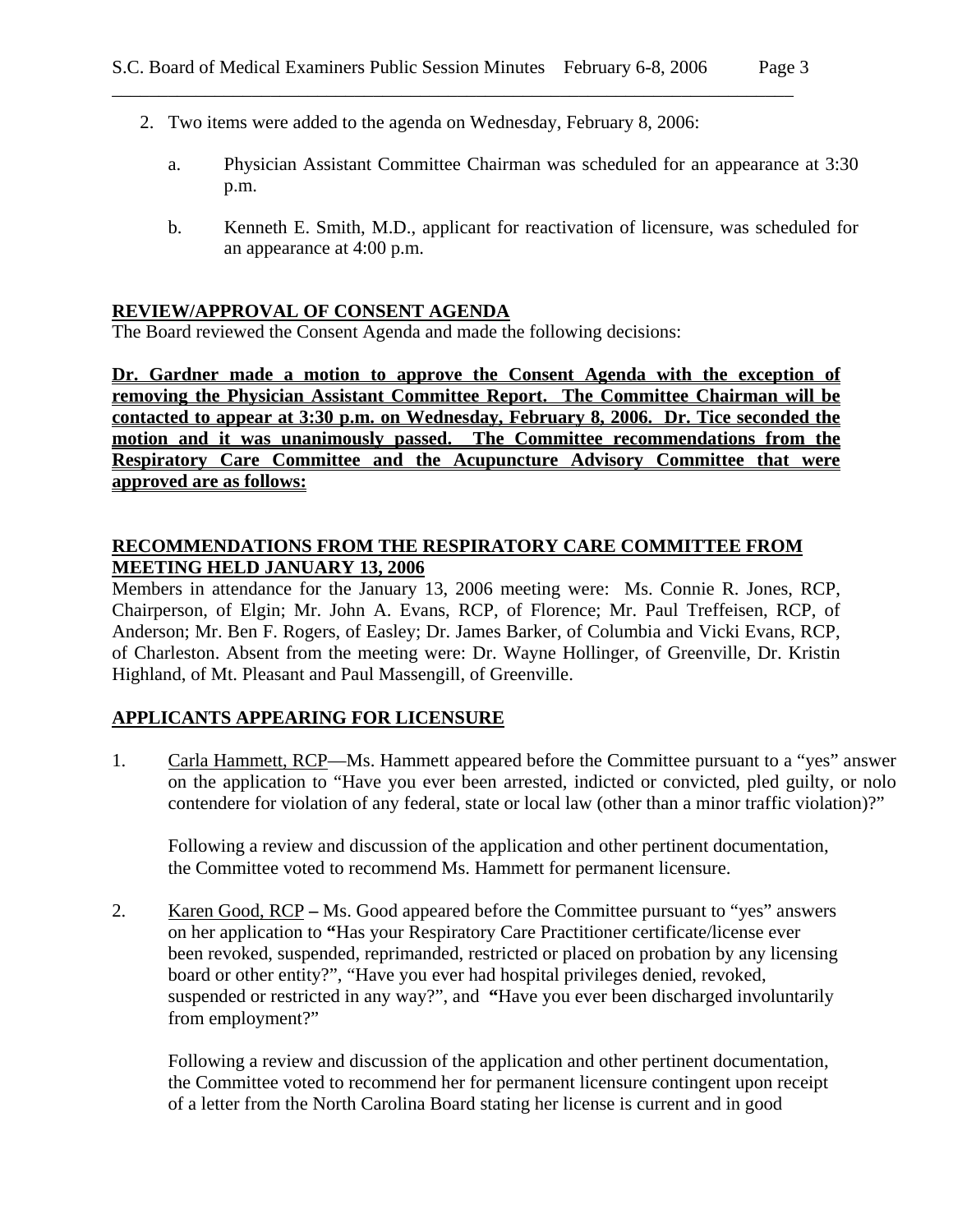standing (proving completion of her Consent Order with NC) and a letter from her psychiatrist regarding her treatment and diagnosis. Once that documentation is received, she must sign a Public Agreement with the following terms and conditions:

**WHEREAS,** Applicant has advised the Board of a mental health condition which may affect Applicant's ability to practice and of a willingness to voluntarily submit at Applicant's expense to such physical and mental examinations as the Board may desire in order to assure itself of Applicant's continuing fitness and competence to practice safely and effectively.

### **THEREFORE, IT IS UNDERSTOOD AND AGREED THAT:**

- 1. Applicant shall be issued a license to practice respiratory care in this State in a probationary status, provided Applicant faithfully complies with the following terms and conditions of probation, which shall continue in effect for one (1) year and until further Order of the Board:
	- (a) Applicant shall continue treatment with a mental health professional, such as a psychiatrist, psychologist, or counselor, approved by the Board. Applicant's treatment shall include structured therapy sessions at such times as prescribed by the approved mental health professional, but not less than once every year.
	- (b) Applicant shall have her employer submit quarterly written reports directly to the Board or its designee during the period of monitoring. Said reports shall be submitted on or before the tenth day after three months of practice in that setting, and every third month thereafter. Said reports shall include an assessment of Applicant's professional competency, commitment to professionalism, applicable standards of practice and adherence to the terms of this Agreement. Failure to comply with this requirement within the prescribed time will automatically result in the immediate temporary suspension of Applicant's license to practice until such time as full compliance has been made by Applicant.
	- (c) Applicant shall appear and report to the Board as requested by the Board.
	- (d) Applicant shall promptly advise this Board in writing of any changes in address, practice, treatment, or the relationship with the approved mental health professional. Correspondence and copies of reports and notices mentioned herein shall be directed to:

 LLR - Board of Medical Examiners P.O. Box 11289 Columbia, SC 29211-1289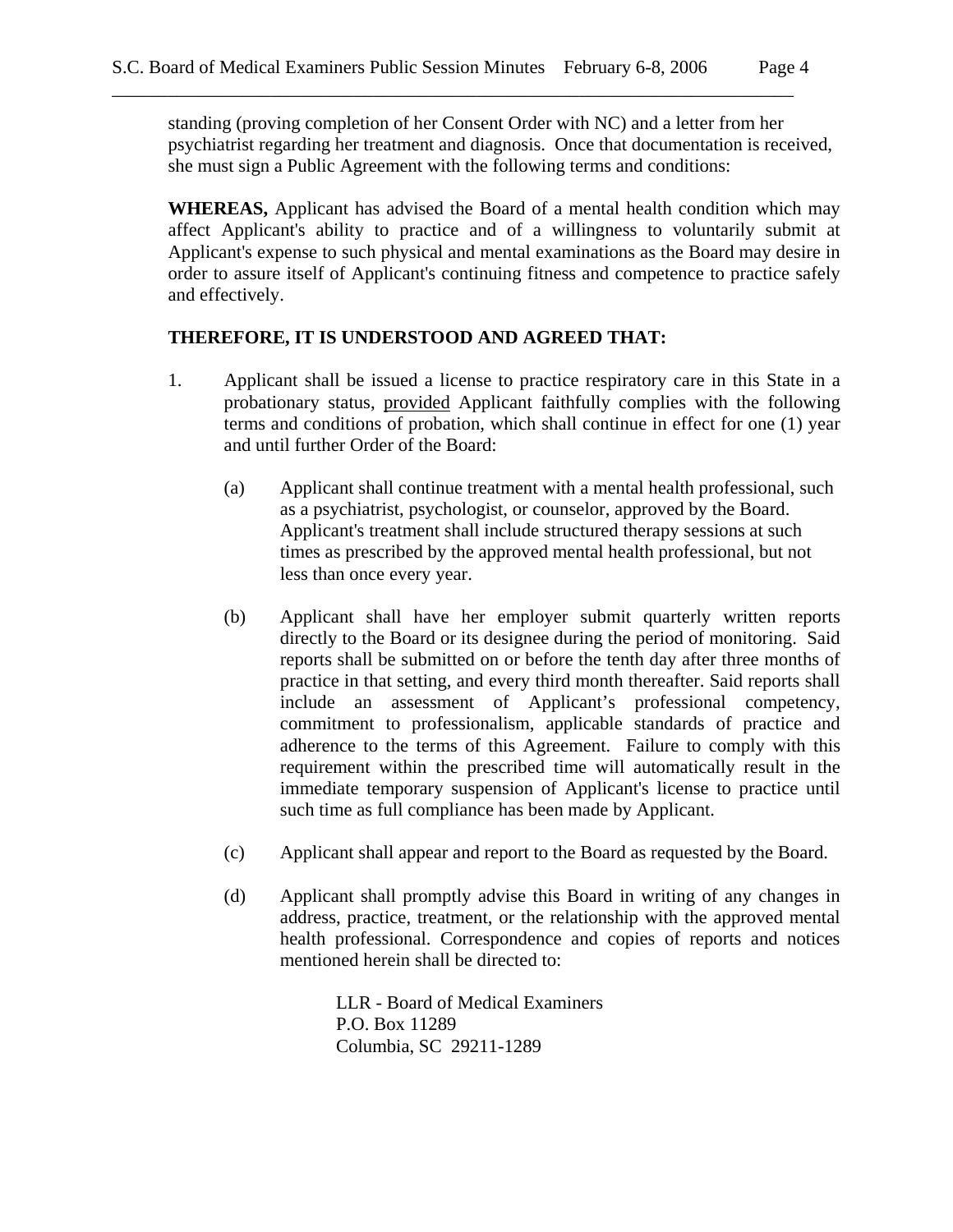- 2. It is understood and agreed that this Agreement may be terminated, in the Board's discretion, upon advice in writing from the approved treating mental health professional that Applicant's psychiatric condition no longer requires treatment and monitoring.
- 3. It is further understood and agreed that by executing this Agreement, Applicant specifically consents to execute and to deliver to the Board, within ten (10) days of request, an authorization for the release to the Board of any and all records, reports, or other information concerning Applicant by any and all persons or entities involved, notwithstanding any privilege provided by federal or state law. Failure to comply with this requirement within the prescribed time shall automatically result in the immediate temporary suspension of Applicant's license to practice respiratory care until such time as full compliance has been made by Applicant.
- 4. It is further understood and agreed that if Applicant fails to abide by any of the aforementioned terms and conditions, or if it should be indicated from reliable reports submitted to the Board that Applicant is otherwise unable to practice with reasonable skill and safety, then Applicant's license may be immediately temporarily suspended until further Order of the Board following hearing into the matter. It is understood and agreed that by executing this Agreement, Applicant specifically consents to waive the procedural requirements of Section 40-47-630. It is understood and agreed that by executing this Agreement, Applicant specifically consents to consideration by the Board of any appropriate sanction under Section 40-47-630 after the hearing required by this paragraph.
- 5. It is further understood and agreed that, pursuant to the South Carolina Freedom of Information Act, this Agreement is a public document.
- 6. It is further understood and agreed that this Agreement does not satisfy, prejudice, or stay any disciplinary action currently pending before the Board or which may be filed in the future.
- 7. It is further understood and agreed that each provision of this Agreement shall be subject to review by the Board. Applicant shall cooperate with the Board, its attorneys, investigators, and other representatives in the investigation of Applicant's practice and compliance with the provisions of this Agreement. Applicant may be required to furnish the Board with additional information as may be deemed necessary by the Board or its representatives. In addition to such requests, the Board in its discretion may require Applicant to submit further documentation regarding Applicant's practice, and it is Applicant's responsibility to fully comply with all such requests in a timely fashion. Failure to satisfactorily comply with such requests will be deemed a violation of this Agreement.

# **AND IT IS SO AGREED.**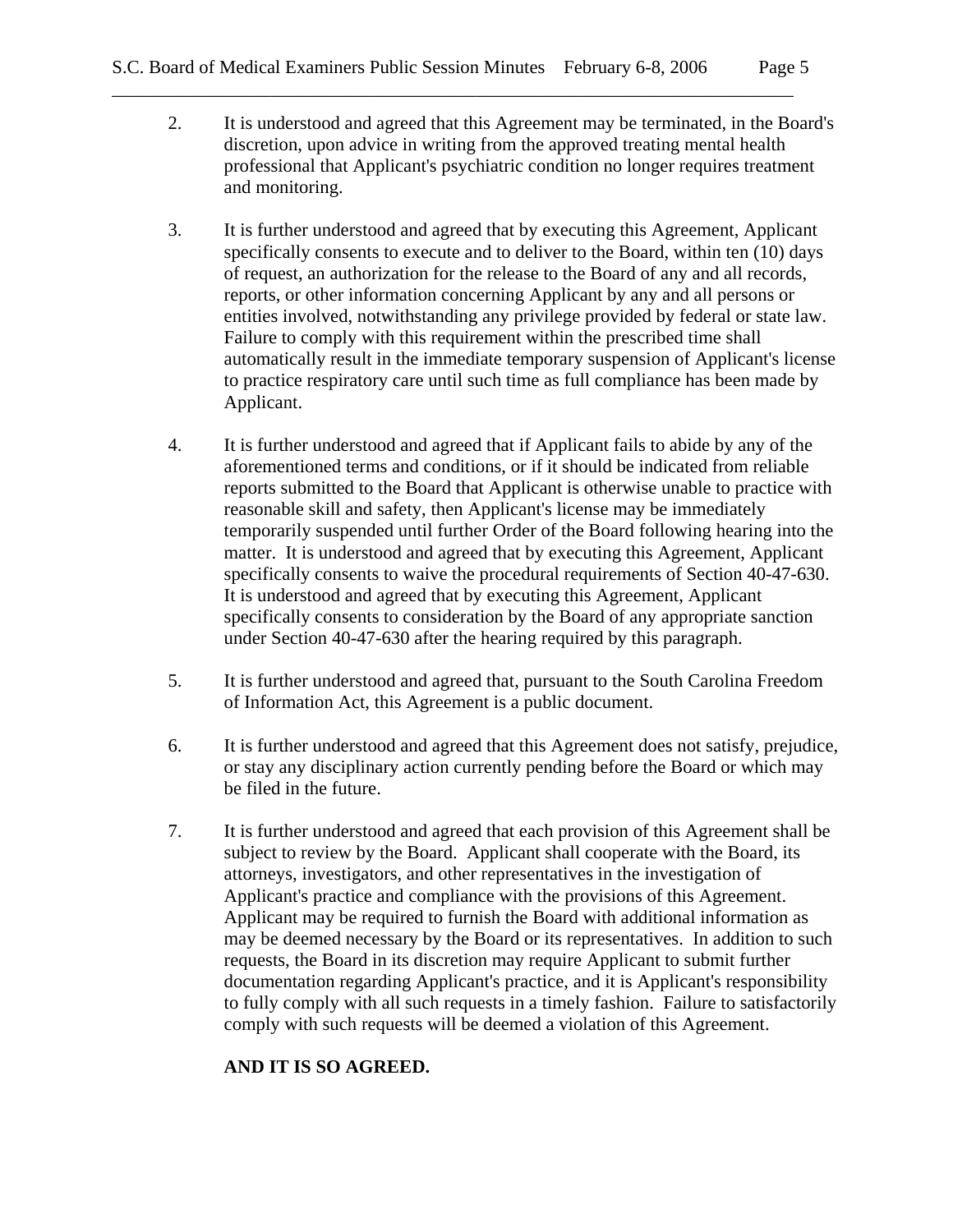#### **APPLICANTS FOR PERMANENT LICENSURE**

- 1. \*Adams, Terri
- 2. Almarode, Melissa
- 3. Attaway, Carol
- 4. Baker, Angela
- 5. Ballington, Michelle
- 6. Bonnett, Frances
- 7. Brunson, Keyatte
- 8. Bushee, Robyn
- 9. Calliham, Sharon
- 10. Colegrove, Keith
- 11. Collins, Lisa
- 12. Counts, Amy
- 13. Cox, Aimee
- 14. \*Cox, Kate
- 15. Damiano, Anna
- 16. Daniels, Lillian
- 17. Davis, Shonotorriyah
- 18. Dillard, Ashley
- 19. Dilworth, Keil
- 20. Drinnon, Carol
- 21. Edgar, Amanda
- 22. Floyd, Louise
- 23. Fogarty, Jennifer
- 24. Geddings, Annie
- 25. Graves, Charlene
- 26. Hackett, Lawanda
- 27. Higgins, Kristin
- 28. Jackson, Sommer
- 29. Jacobs, Gayle
- 30. Johns, Betty
- 31. Jordan Jennifer
- 32. Kimbler, Monica
- 33. Kinzel, Laurel
- 34. Knight-Ohlin, Tamara
- 35. Latham, Jason
- 36. Latimer, Tarisha
- 37. Lee, Timothy
- 38. Leatherwood, Bryan
- 39. Madison, Ward
- 40. Markel, Sarah
- 41. McAdams, Lisa
- 42. McDaniel, Corey
- 43. McGee, Amanda
- 44. McGee, Crystal
- 45. Miller, Robin
- 46. Nibarger, Patrick
- 47. Oleourruk, Raymond
- 48. Overton, Edward
- 49. Pendergrass, Candy
- 50. Peppers, Debra
- 51. Pitt, Tracy
- 52. Pontious, Dawn
- 53. Reid, Jacqueline
- 54. Rice, Terrica
- 55. Ritucci, Ann
- 56. Robinson, Teknika
- 57. Schipani, Jennifer
- 58. Sharpe, Susan
- 59. St. Armour, Rodney
- 60. Swam, Amy
- 61. Thompson, Betty
- 62. Tucker, Candi
- 63. \*Underwood, Kerra
- 64. Vitale, Paula
- 65. Warren, Frances
- 66. Whetstone, Miranda
- 67. \*White, Melody

*\*indicates "yes" answers on the application requiring additional discussion and review as recorded below* 

The Committee reviewed the following four (4) individuals who had "yes" answers on their application: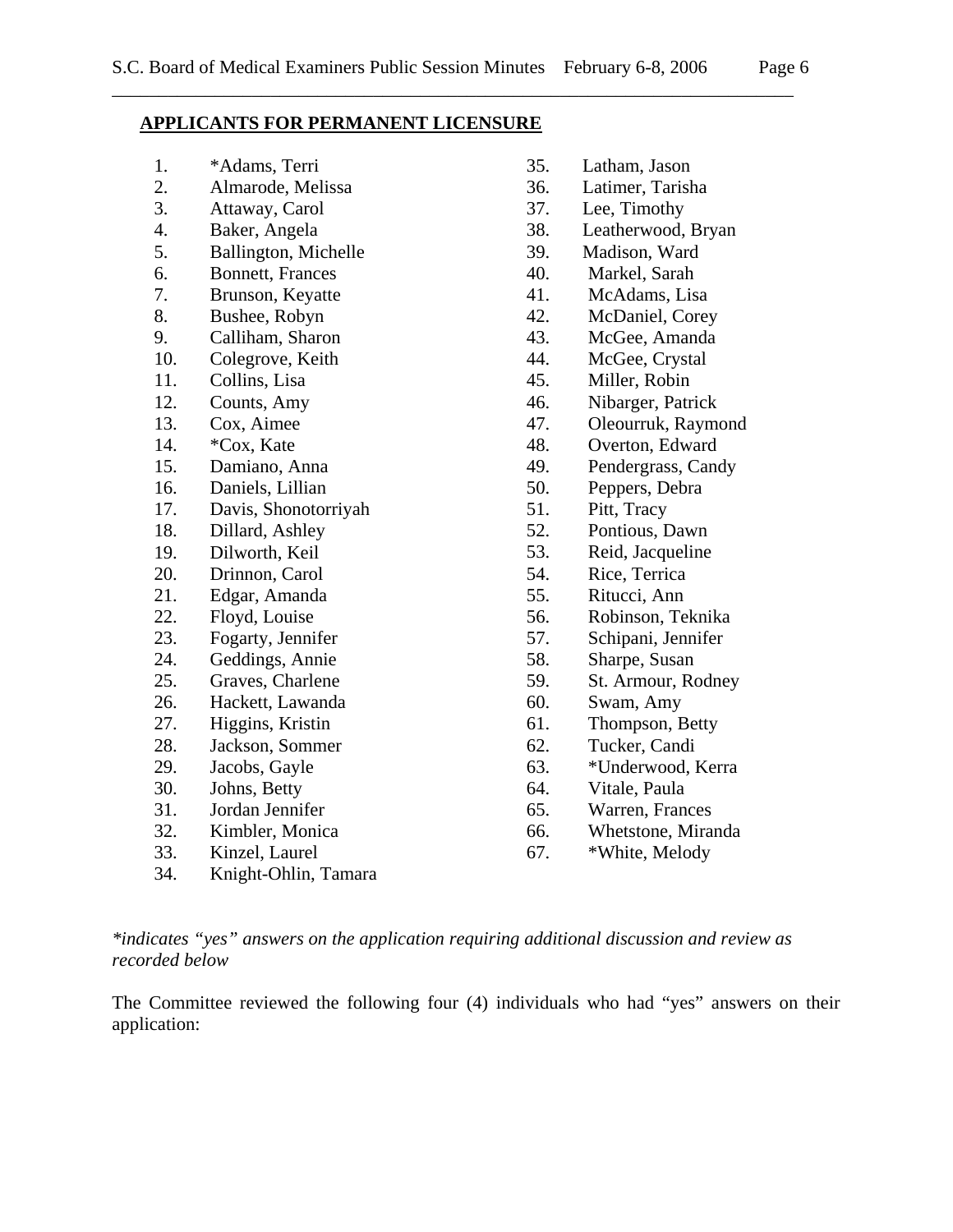1. Ms. Terri Adams, RCP was involuntarily discharged for not reporting to work. She took 9 months off from work due to back injury, went back to work and was discharged 2 months later.

After review and discussion, John Evans moved to recommend permanent licensure to Ms. Adams. Mr. Ben Rogers seconded the motion. The motion passed unanimously.

2. Kate Cox, RCP was involuntarily discharged for workplace violence. Ms. Cox indicated that she was involuntarily discharged for calling a co-worker on her cell phone and confronting her for having a relationship with her "married" son. The co-worker let the supervisor listen to the phone message and Ms. Cox was terminated.

After review and discussion, Mr. John Evans moved to recommend permanent licensure to Ms. Cox. Dr. Barker seconded the motion. The motion passed unanimously.

3. Kerra Underwood, RCP was arrested for DUI in April 2003 after leaving a dinner with some friends. Ms. Underwood's license was suspended for 6 months. She paid a fine and completed the ASAP program. Her driver's license was reinstated.

After review and discussion, Mr. John Evans moved to recommend permanent licensure to Ms. Underwood. Ms. Vicki Evans seconded the motion. The motion passed unanimously.

4. Melody White, RCP was arrested for DUI in 2000. She was found not guilty by bench trial and her record was expunged.

After review and discussion, Ms. Vicki Evans moved to recommend permanent licensure to Ms. White. Dr. Barker seconded the motion. The motion passed unanimously.

After review and discussion, Dr. Barker moved to recommend permanent licensure to all sixtyseven (67) applicants (including those with "yes" answers) as recorded above. Mr. Evans seconded the motion. The motion passed unanimously.

# **DISCUSSION OF SLEEP EXEMPTIONS**

Ms. Jones advised the Committee of two (2) physicians who would be recommended to the Board to assist with sleep medicine regulations. The physicians are:

- 1. Dr. Richard Bogan, Columbia, SC SleepMed
- 2. Dr. James Carswell, Charleston, SC Charleston Pulmonary Associates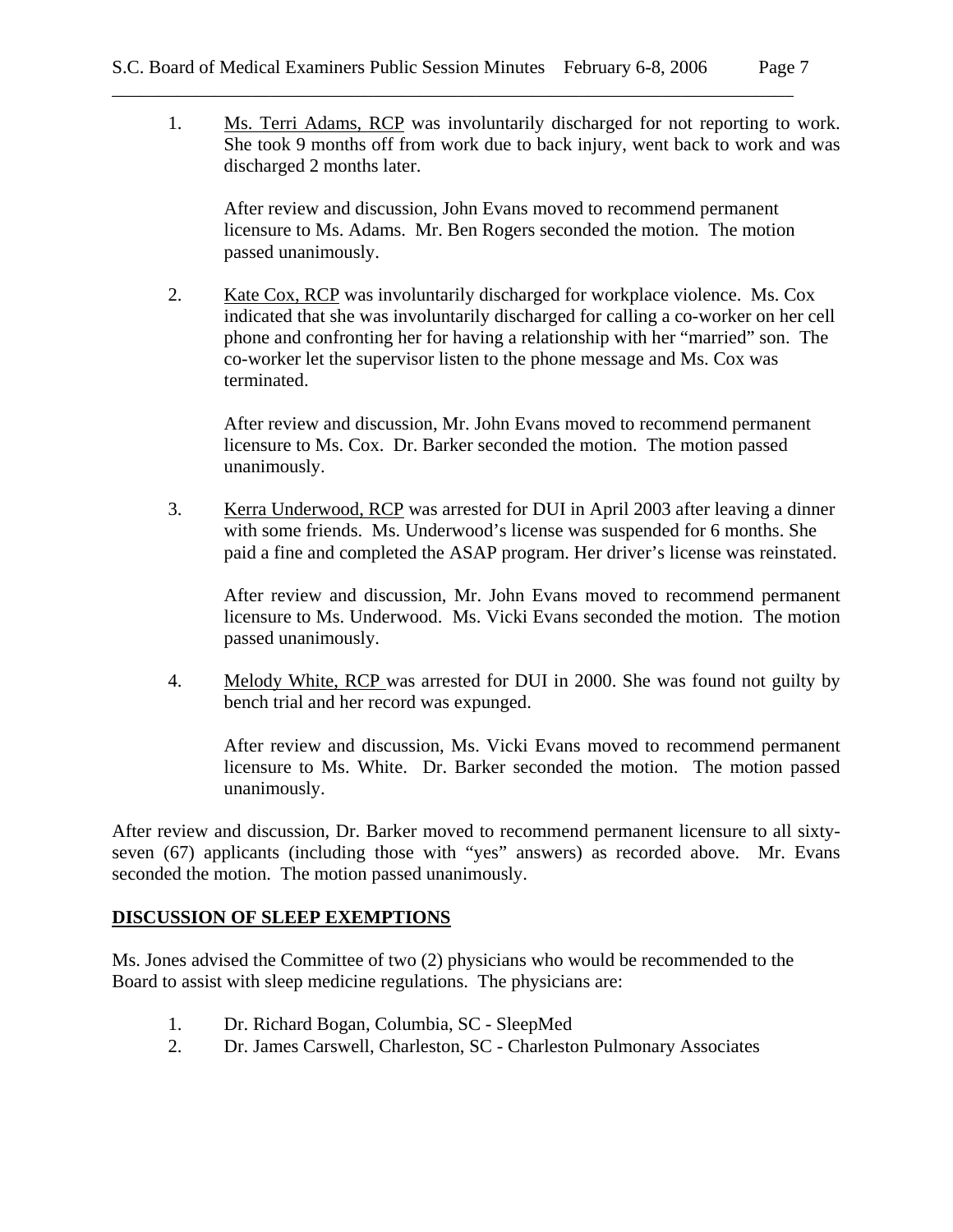Both physicians are highly qualified and each represents a different practice setting; proprietary and hospital/academic. Both have agreed to assist the Board.

The Committee agreed to recommend Dr. Bogan and Dr. Carswell to serve with others on a Committee to develop sleep medicine regulations.

### **CONCURRENT THERAPY**

Ms. Jones advised the Committee of an email that she received regarding excessive therapist workloads, which leads to the treatment of more than one patient at a time. Ms. Jones responded to the request that while there are no definitive policies that outline therapist workloads, there are ethical and corporate compliance issues with concurrent therapy. Ms. Jones provided the therapist with a position paper from the AARC (American Association for Respiratory Care) that identified the possible remedies. She stated that workloads for therapists are very hard to define but bring up many patient safety, quality and ethical issues.

Mr. Treffiesen advised that pursuant to the AARC statement, indiscriminate use of concurrent therapy may lead to a decline in quality of care and may jeopardize patient safety. Aerosolized medications administered during treatments have potential adverse reactions. Recognition of these reactions is not possible if the patient is left unattended and thus a safety hazard exists. Ultimately, it is the ethical and professional responsibility of respiratory therapists to assure their patients receive both safe and effective care of the highest quality.

 Ms. Jones recommended that individual therapists work through their departmental and facility administrations to address this issue. The concerns are difficult to define in terms of a statutory or regulatory position. A formal response will come from the LLR administrative offices.

### **REVIEW OF LETTER OF TERMINATION FROM RCP LICENSEE**

The Committee reviewed a letter from a licensee regarding their involuntary termination of employment. The Committee referred this information to the Office of Investigation and Enforcement for further investigation.

### **ELECTION OF OFFICERS**

The Committee elected the following individuals for the officer seats for 2006:

Mr. Paul Treffiesen was elected as Chairman Ms. Connie Jones was elected as Vice-Chairperson Ms. Vicki Evans was elected as Secretary-Treasurer

### **NEXT MEETING DATE**

The Committee's next meeting is Friday, April 14, 2006.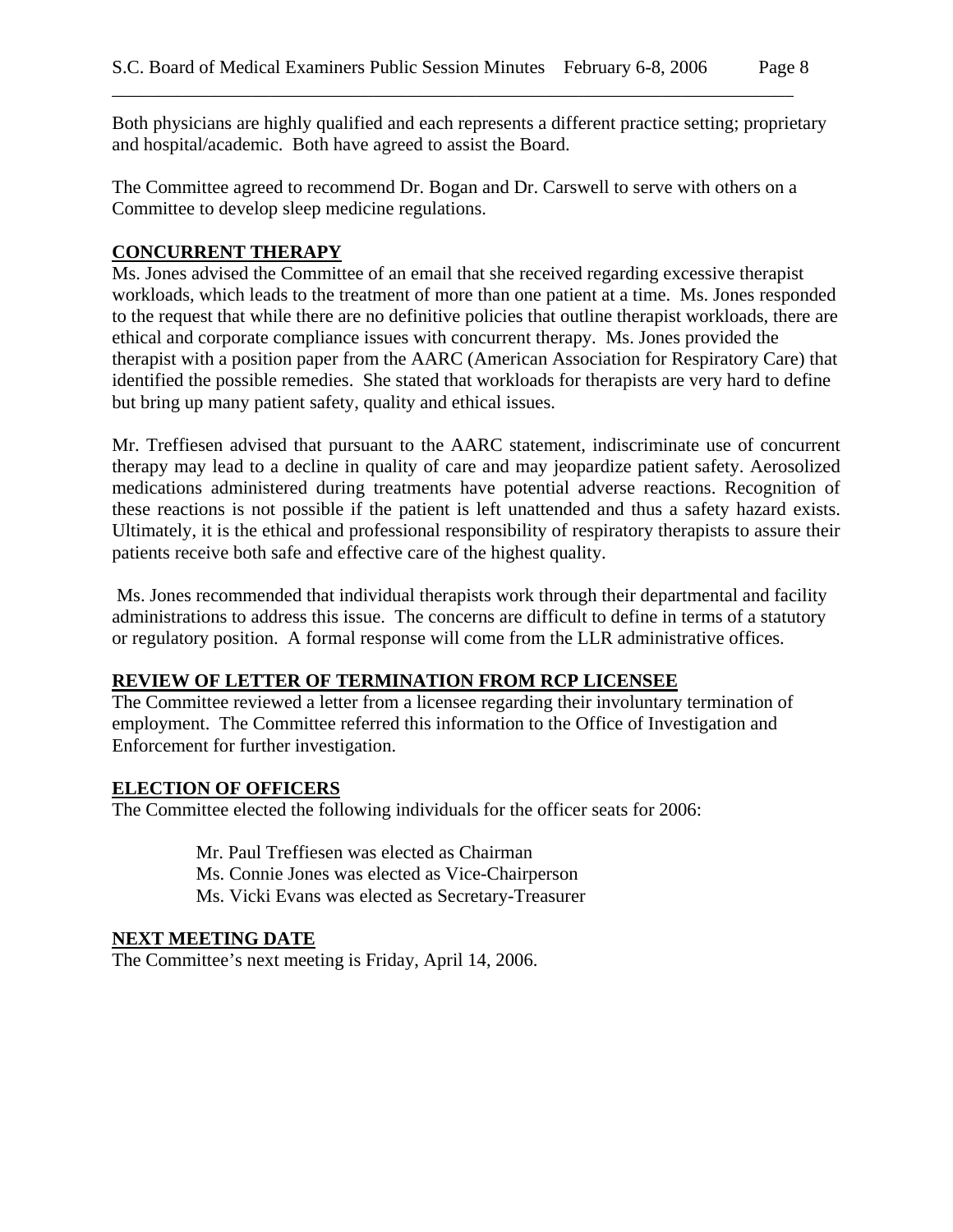### **C. RECOMMENDATIONS FROM THE ACUPUNCTURE ADVISORY COMMITTEE FROM MEETING HELD JANUARY 6, 2006**

Committee Members present for the January 6, 2006 meeting were: Mr. Martin Herbkersman, Chairman, of Columbia; Dr. Karen Piegorsch, of Columbia; Mr. Gary Nestler, of Charleston; and Mr. William Skelton, of Columbia.

Report from Frank Sheheen, Program Director for Recovering Professional Program (RPP)

Mr. Sheheen distributed a copy of the Recovering Professional Program Quarterly Report, Third Quarter 2005 and an RPP brochure.

Mr. Sheheen provided the Committee with an overview of the RPP program and how it works. He stated that the purpose of the program is to monitor the recovery of impaired health care professionals who are suffering from substance abuse or chemical dependence and mental illness.

He continued with some of the benefits and requirements of the program, to include: an initial screening and evaluation assessment; recommended treatment; weekly peer assistance meetings, bi-weekly AA or NA meetings; monitoring by a recovery specialist and random drug screening.

Mr. Rick Wilson added that participation in the program can be voluntary and that the participant is allowed to answer "no" to any question that relates to RPP participation on their renewal application. It was asked if "no" could also be answered on an initial application and it was determined that a "no" answer would only apply to a renewal application.

# **COMMITTEE CHAIRMAN REPORT**

Mr. Herbkersman discussed the following items with the committee:

- 1. Date for compliance with the provisions of Section 40-47-735.
	- After reading Article 6, Section 3 of the Acupuncture Practice Act, it was determined that individuals approved prior to this act's effective date have until January 13, 2007 to comply with the provisions of Section 40-47-735. Michael Rowland will send out reminders near the end of 2006.
- 2. Approval of Minutes and Recommendations In order to expedite the process of getting the minutes approved and

recommendations onto the Board notebook CD, it was decided that the minutes would be sent out by email to all committee members within 3 days of the meeting and members would, subsequently, have 4 days to respond with any changes or corrections. Any further changes would need to be done within 1 day.

# **MEETING DATES FOR 2007**

Meeting Dates for 2007 were set as follows: January 5 at 10:00 a.m.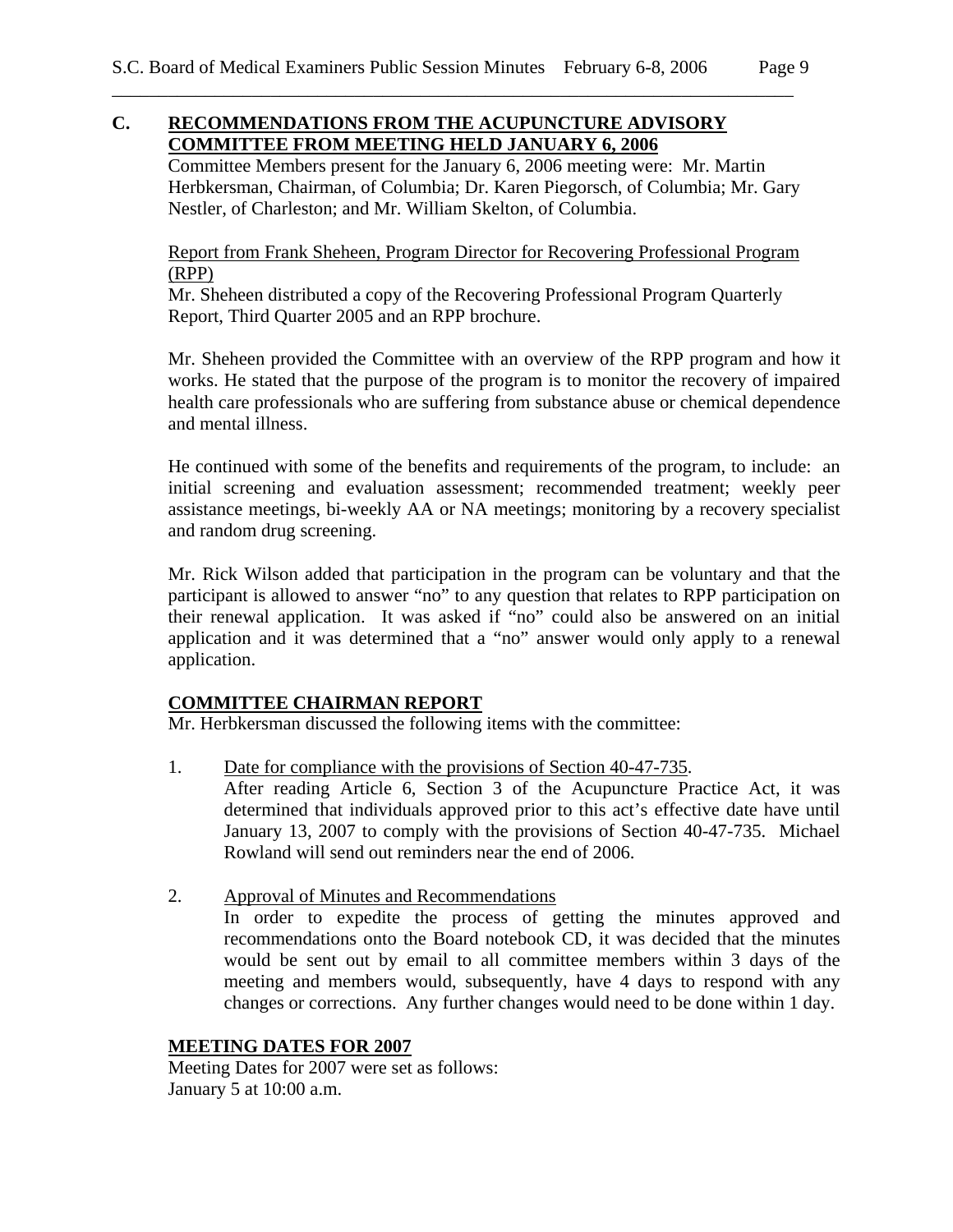April 6 at 10:00 a.m. June 29 at 10:00 a.m. October 5 at 10:00 a.m.

### **APPLICANTS FOR A PERMANENT LICENSE**

- 1. Jones, Catherine
- 2. Lu, Hua
- 3. Wang, Minhua
- 4. Ylagan, Jose

Mr. Skelton moved to approve the above 4 licensees for permanent licensure. Mr. Nestler seconded the motion and it was unanimously passed.

### **APPROVAL COURSES FOR NADA**

Mr. Skelton made a motion to accept NADA accredited courses, which include completion of a 30-hour didactic training course and 40 hours of hands-on work in a clinic provided by a NADA registered trainer. This motion was seconded by Mr. Nestler and passed.

Dr. Piegorsch suggested changing the format of summaries or reports submitted to the Committee. She suggested that there be a title and introductory paragraph clarifying the nature of the summary.

Mr. Herbkersman made a motion to require a current certification from NACCOM for all initial applicants. The motion was seconded by Mr. Nestler and passed.

Mr. Skelton made a motion to approve continuing education for ADS renewals to be those required by NADA for maintenance of certification and to be re-evaluated by this Committee in one year. The motion was seconded by Mr. Nestler and passed.

### **ACUPUNCTURE PRACTICE ACT COMMITTEE REPORT**

The Committee is currently reviewing the Acupuncture Practice Act. The Committee will focus on training requirements and the actual wording in the Act, and will keep the members informed.

### **MODERN ORIENTAL TECHNIQUES**

 After a brief discussion, the Committee decided to put three topics on the next agenda concerning Modern Oriental Techniques: Point Injection, Laser Therapy and Tuina. Mr. Herbkersman will assemble the information for the next meeting.

### **NEXT MEETING DATE**

The next Acupuncture Advisory Committee meeting is scheduled for April 21, 2006.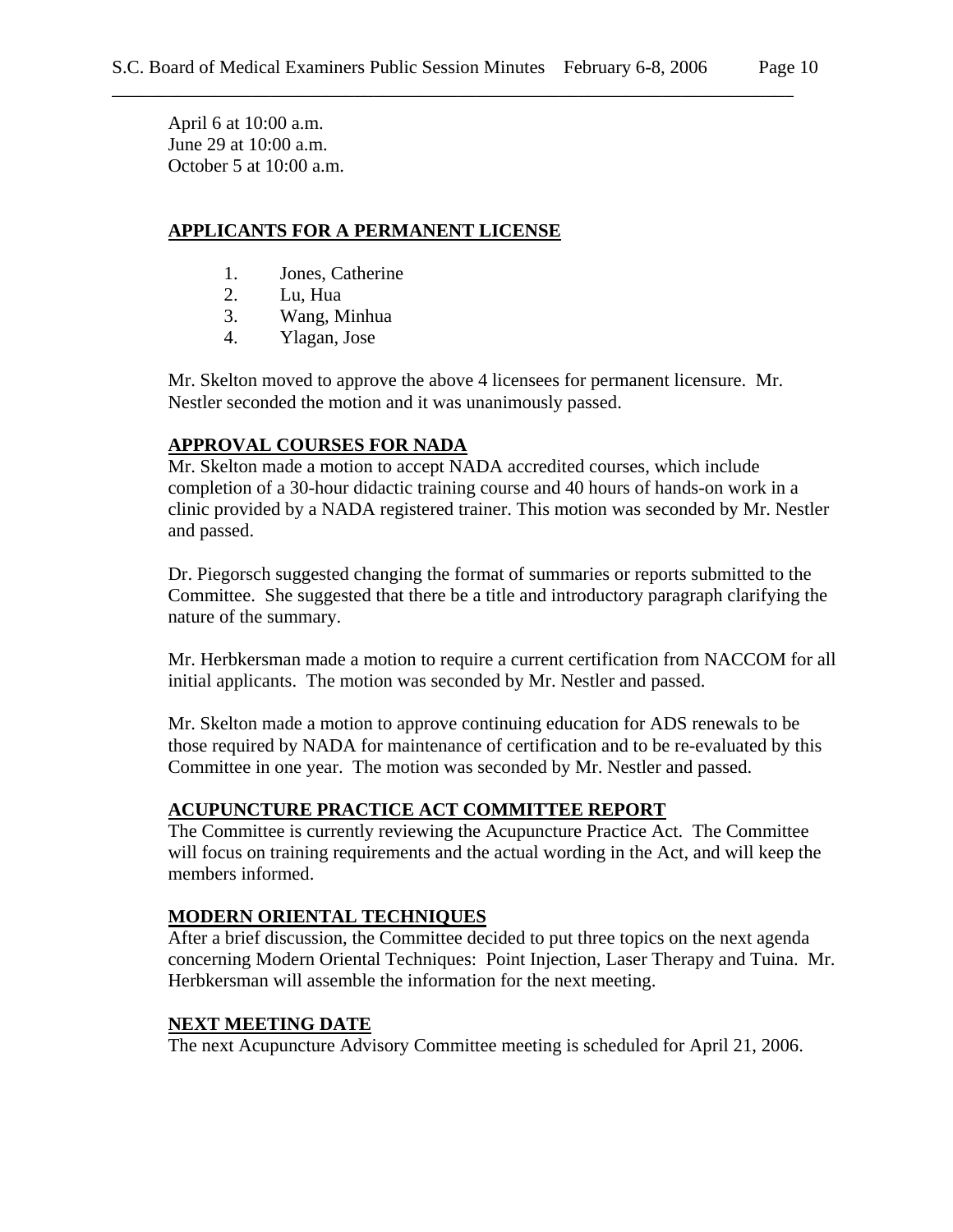#### **REVIEW/APPROVAL OF MINUTES**

The Board reviewed the minutes of the November 7-9, 2005 meeting and made the following changes:

1. Page 17- Under paragraph entitled "Anesthesiologist's Assistants Practice Act" towards the end the Society of Anesthesiologists was incorrectly referred to as the S.C. Department of Anesthesiology.

#### **Dr. Costa made a motion that was seconded by Dr. Gardner and unanimously passed to approve the minutes as amended.**

### **FINAL ORDER HEARINGS**

**A motion was made and passed for the Board to go into Executive Session to conduct Final Order Hearings.** Each hearing was held in Executive Session, and a transcript of each hearing, as well as the Board's Final Order, are on file at the Board Office. No votes were made or actions taken while the Board was in Executive Session. **A motion was made and passed to return to Public Session and the Board voted on the following sanctions after each Final Order Hearing:**

#### **2001-192 & 2001-209**

This hearing was postponed due to the Respondent's attorney being unable to attend.

#### **2002-212**

### **Dr. Gardner made a motion that was seconded by Dr. Costa and unanimously passed to dismiss this case with a letter of concern.**

Insert FO and letter of concern when received from Shirley Robinson

# **MARION F. MCFARLAND, III, M.D., OF COLUMBIA, S.C. – REQUEST FOR APPROVAL OF PRACTICE SETTING – 2002-178**

Dr. Marion F. McFarland appeared before the Board pursuant to his written request dated January 17, 2006 **(ADDENDUM A)**, wherein he asked for the Board's approval of a proposed practice setting. Lynne Rogers and Rick Wilson were present during his appearance. Appearing with Dr. McFarland were Dr. Hugh Coleman, Frank Sheheen, Latisha Cobbs-Rich with the Recovering Professional Program (RPP).

The Board reviewed a letter **(ADDENDUM B)** from Scot Dilts, M.D., a physician in the Midlands Emergency Physicians group in Sumter. Dr. Dilts states in his letter that he has received an application from Dr. McFarland to work part-time for his group. Dr. Dilts has reviewed Dr. McFarland's Final Order and has agreed to follow the stipulations of the Final Order to include being Dr. McFarland's supervising physician, providing reports to the Board, and limiting his work hours as required by the order. Midlands Emergency Physicians is contracted to provide services at Tuomey Healthcare Systems. Those services include providing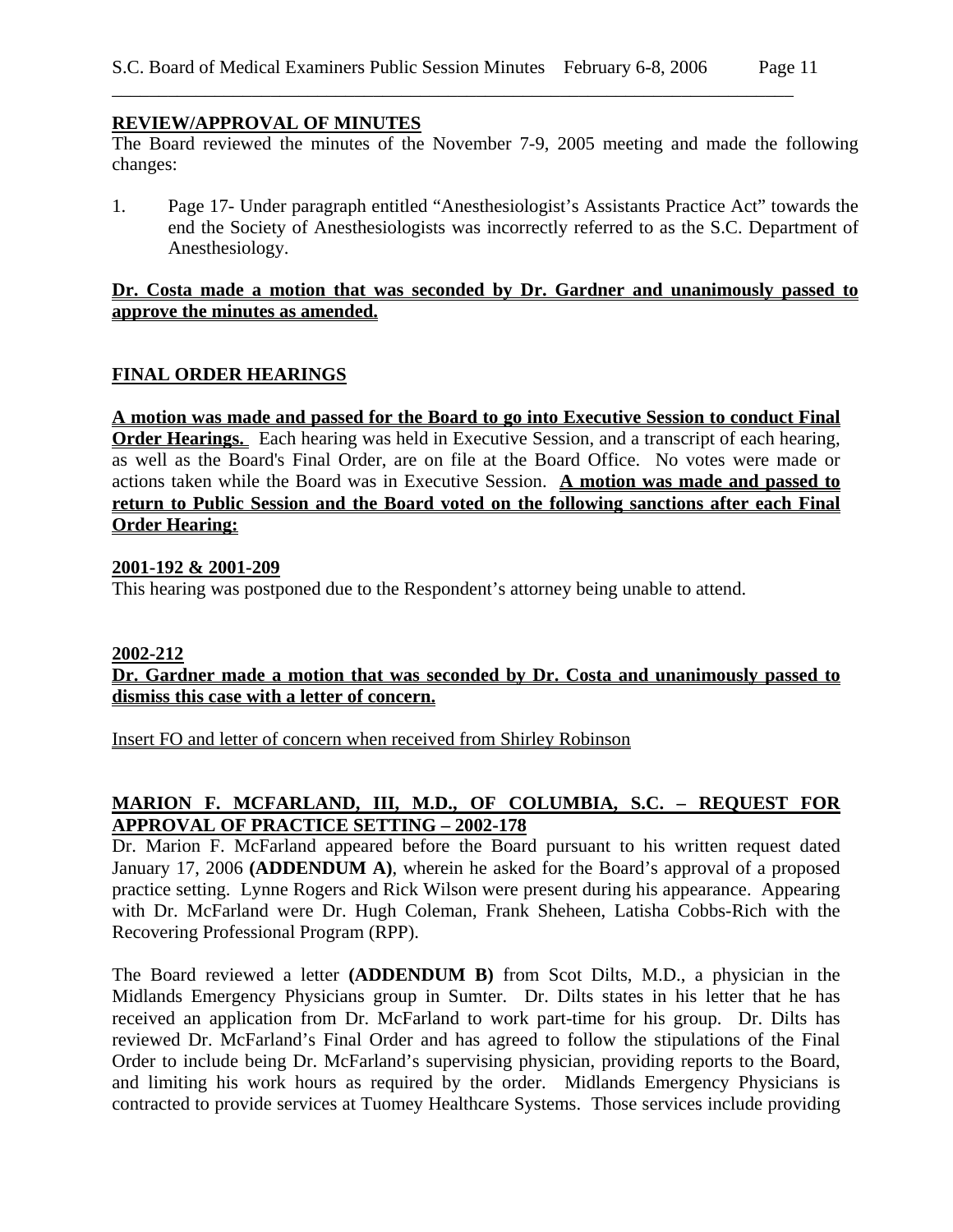general emergency care to all patients presenting at the emergency department. The physicians in that group work eleven and twelve hour shifts, and in accordance with the Board's Final Order, Dr. McFarland would only work two to three days a week.

Dr. McFarland said he would be working about 30 hours a week according to the Order but at some time he would like to start working full-time. Dr. Gardner questioned the work hours Dr. Dilts had referred to in his letter because the hours work out to be 33 to 36 hours a week. Dr. McFarland stated he would like to be able to work 40 hours a week. He advised the Board that his DEA license was reinstated in July 2005.

Dr. Coleman advised the Board that Dr. McFarland was in full compliance with the RPP and that RPP had no problem with Dr. McFarland's request to work 40 hours a week. Dr. McFarland said he didn't intend to start out working 40 hours a week right away but would gradually ease into working that many hours.

Mr. Rick Wilson reminded Dr. Coleman that RPP has an agreement with Dr. McFarland and should monitor Dr. McFarland closely to determine if working 40 hours was too stressful for him. If RPP made that determination, the Board would expect RPP to intervene and make changes.

**Dr. Gardner made a motion to approve the practice setting not to exceed 40 hours a week. Dr. Costa seconded and it was unanimously passed. Dr. McFarland remains under the terms of the Board's Final Order dated August 27, 2003. Dr. Dilts must submit semi annual reports to the Board. If. Dr. Dilts should leave the practice then his replacement should send the reports. Dr. McFarland should advise the Board in writing of any changes in supervision.**

# **2003-179**

This hearing was postponed and will be held at a later Board meeting.

# **TAHHIR A. JAVED, M.D., OF OMAHA, NEBRASKA – 2003-257 Dr. Gardner made a motion that was seconded by Dr. Costa and unanimously<sup>1</sup> passed to approve the following sanction:**

**NOW, THEREFORE, IT IS HEREBY ORDERED, ADJUDGED AND DECREED** that the Respondent's license to practice medicine in the State of South Carolina shall be, and hereby is, **revoked**.

**IT IS FURTHER ORDERED** that the Respondent shall, within one (1) year of the date of this final order, pay costs associated with this matter. Said costs being in the amount of One Thousand Eighty and 06/100 (\$1,080.06) Dollars, and these costs shall not be deemed paid until received by the Board.

<sup>&</sup>lt;sup>1</sup> Dr. Deholl recused himself.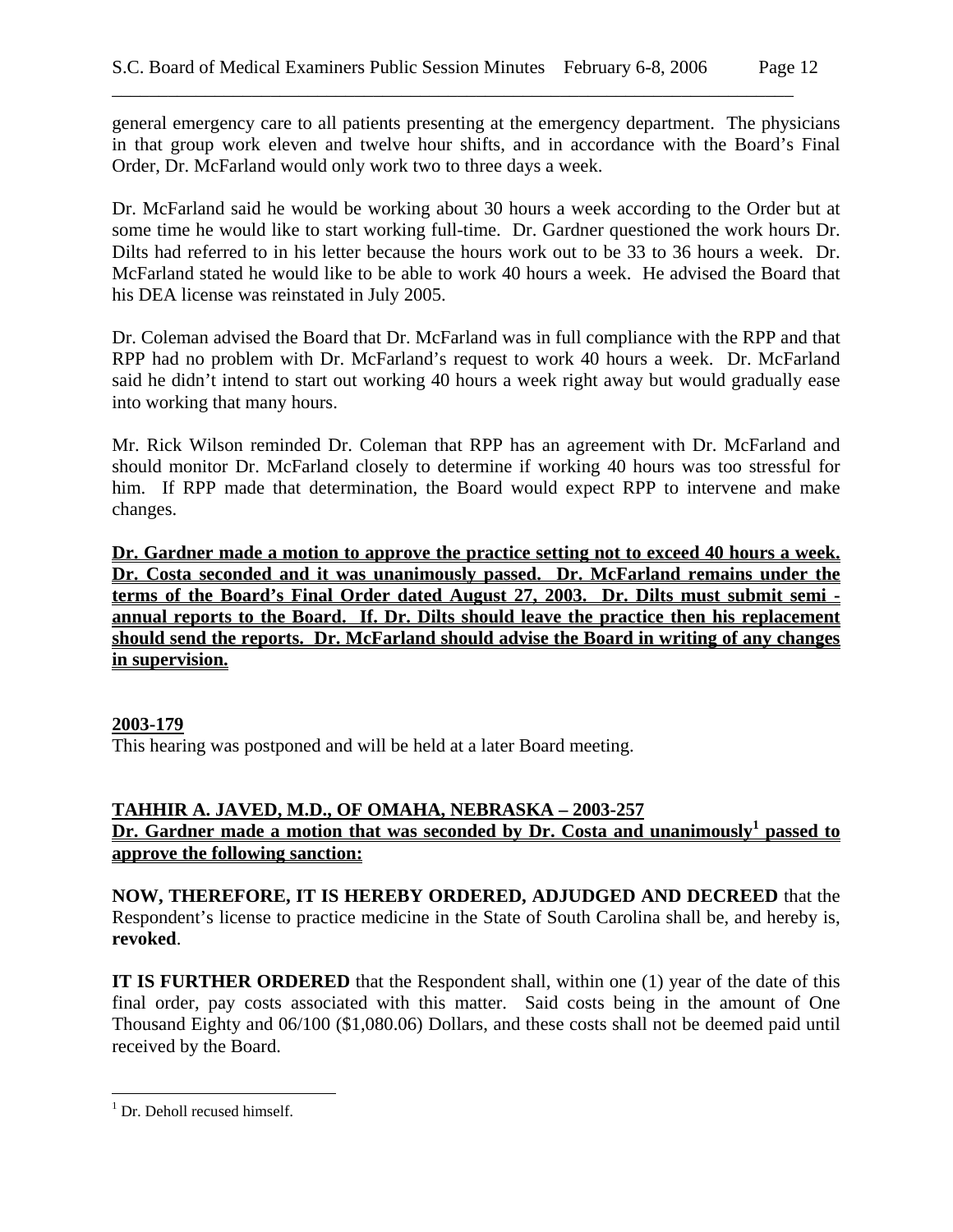### **AND IT IS SO ORDERED**.

### **CHRISTO C. COURBAN, M.D., OF SURFSIDE BEACH, S.C. – APPLICANT FOR LICENSURE**

Dr. Christo C. Courban, an applicant for permanent licensure, was asked by board member, Dr. Kraikit, to appear before the full Board following his personal interview with him. Dr. Courban answered "yes" to question six on the application, which asks "Are you currently under investigation or the subject of pending disciplinary action by any Medical Licensing Board or other entity?"

In Dr. Courban's explanation to his "yes" answer, he stated that the Massachusetts Board of Registration was currently conducting an informal investigation into an allegation regarding a personal relationship he had with a patient he saw in the emergency room.

Dr. Courban appeared with attorney, Mrs. Desa Ballard. She distributed letters of support for Dr. Courbon from Dr. Martin Miller, Dr. Edward King and Dr. Richard J. Pels. Dr. King came with Dr. Courban and spoke on his behalf. He has worked with Dr. Courban since September of last year. Following an interview of Dr. Courban, **Dr. Gardner made a motion to approve him for permanent licensure. Ms. Black seconded the motion and it was unanimously passed. He will need to have a personal interview today with Dr. Tice since his temporary license expires today**.

### **PAUL D. ELLIS, M.D., OF LEXINGTON, KY – APPLICANT FOR LICENSURE**

Dr. Paul D. Ellis, an applicant for licensure, was asked to appear before the full Board following a personal interview with Board member, Jackie Black. Ms. Black asked him to appear due to discrepancies in the documentation received from the Federation Credentials Verification Service (FCVS). However, Dr. Ellis did not show up for his scheduled appearance.

### **GEORGINA A. POOLE, M.D., OF N. MYRTLE BEACH, S.C. – APPLICANT FOR LICENSURE**

Dr. Georgina A. Poole, an applicant for licensure, was asked to appear before the full Board following a personal interview with Board member, Dr. Tice. Dr. Poole answered, "yes" to questions 9, 10, 11, 12, and 15 on the application.

The Board asked Dr. Poole questions regarding her "yes" answers. It was determined that she had not worked as a physician since 1997, the documentation of her CME hours totaled 180 hours over 5 years and the Board requires 40 hours every two years, and there was no letter from her treating physician stating she was that she was able to resume practicing medicine.

## **Dr. Gardner made a motion to grant her a Limited License with an agreement that she will participate in one year of post-graduate education in an ACGME recognized program. After that, she must provide the Board with a letter of satisfactory completion and**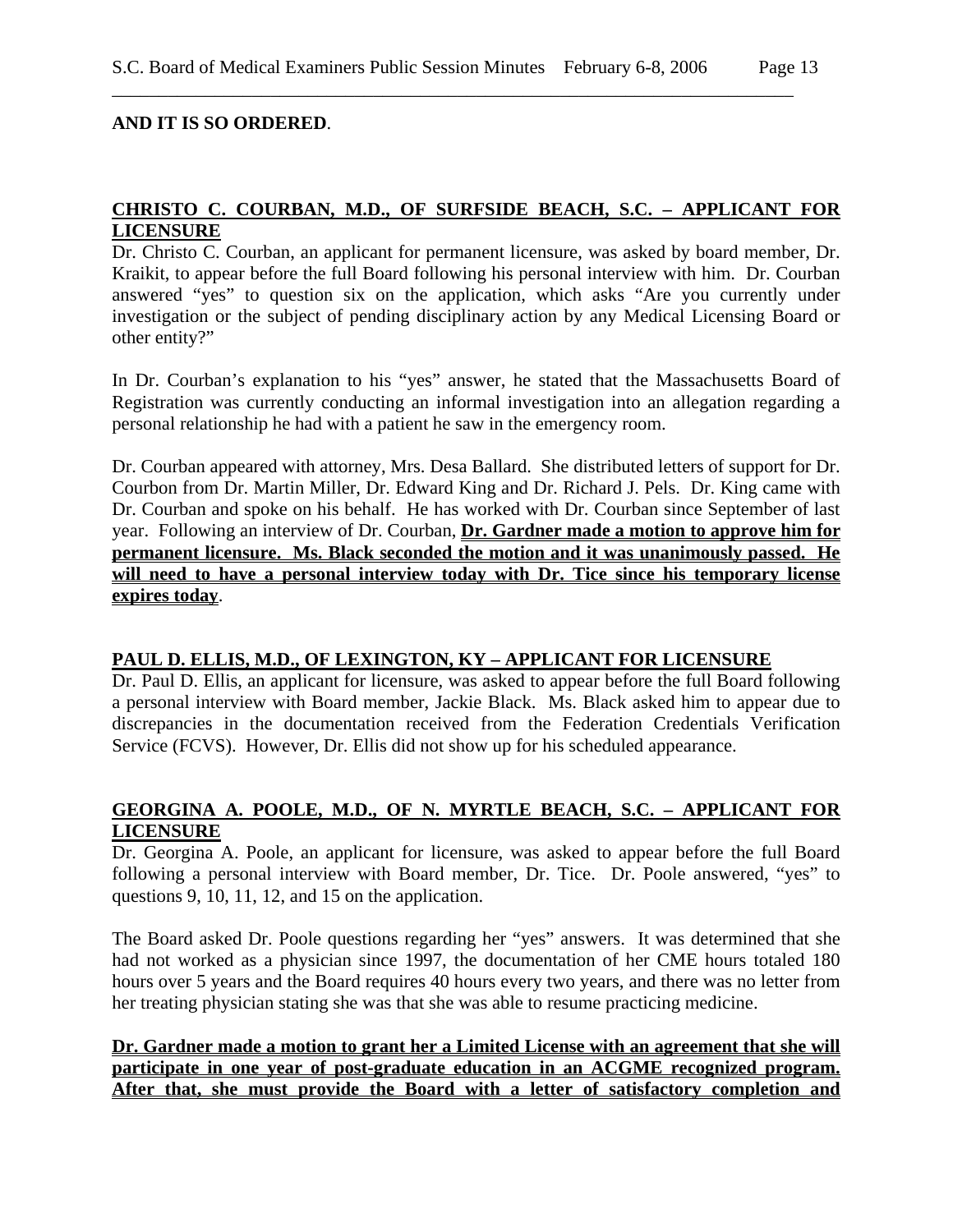**qualification to practice medicine from the program director. Once this is done, she will be eligible for permanent licensure. Mr. Wilson was instructed to draft the agreement. Pursuant to this decision, her temporary license (which expires 3/31/06) will be placed in an inactive status if she accepts the offer of the Limited License agreement. Dr. Kraikit seconded the motion and it was unanimously passed.**

# **DANIEL S. MASSI, M.D., OF MOBILE, ALABAMA – APPLICANT FOR LICENSURE**

Dr. Daniel S. Massi, an applicant for licensure, appeared before the Board because he took USMLE Steps 1  $\&$  2 four times each before passing. Regulation 81-90 (G) (2) states in part that the Board "has discretion whether to consider the results from a fourth taking of any Step. It is the burden of the applicant to present special and compelling circumstances why a result from a fourth taking should be considered."

Following a question and answer session, **Dr. Gardner made a motion to hold Dr. Massi's application in abeyance pending completion of the pathology examination to get board certified in pathology. Once proof that he is board certified in pathology is presented to the Board office, he will be scheduled for a personal interview with a Board member. Dr. Costa seconded the motion and it was unanimously passed.**

# **EMANUIEL COOPER, M.D., OF LAMAR, S.C. – APPLICANT FOR LICENSURE**

Dr. Emanueil Cooper appeared before the Board to ask for consideration of permanent licensure pursuant to Section 40-47-155 which states in part that the Board can consider issuing a license to an applicant who has passed all the required examinations regardless of the number of times an exam was taken or the time frame within which the applicant passed the examinations if he/she meets all other licensure requirements, has been licensed to practice in another state, has no disciplinary matters pending in South Carolina or any other state, has not had a license revoked, suspended, or restricted here or in any other state, has current board certification, and has undertaken to establish himself in a rural area of South Carolina. Dr. Cooper is seeking licensure through this venue because he passed USMLE Step 1 on the fourth taking and USMLE Step 3 on the eighth taking. He plans to practice with Care South Community Health Center in Bennettsville, S.C.

# <u>Dr. Gardner made a motion<sup>2</sup> that was seconded by Dr. Kraikit and unanimously passed to</u> **grant Dr. Cooper a permanent license pursuant to Section 40-47-155. Mr. Wilson will draft an agreement for Dr. Cooper to sign.**

# **RECESS AND RECONVENE.**

The Board recessed at 6:00 P.M. and reconvened Tuesday, February 7, 2006 at 8:00 A.M. with a quorum present.

 2 Dr. deHoll recused himself.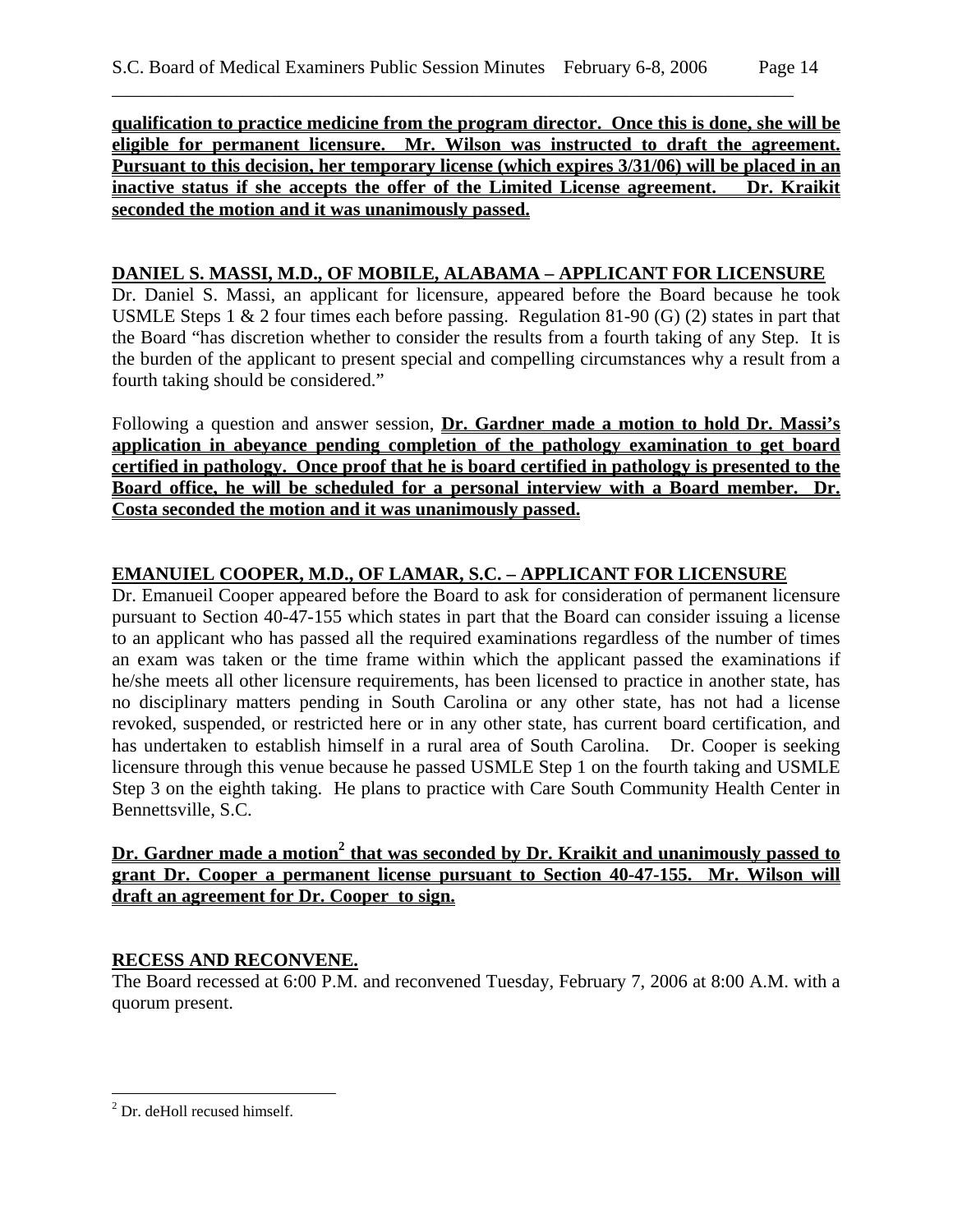## **CONTINUATION OF FINAL ORDER HEARINGS.**

**A motion was made and passed to go into Executive Session to continue Final Order Hearings.** No votes were made or actions taken while the Board was in Executive Session. The Board returned to Public Session. **A motion was made and passed to return to Public Session. In Public Session, the following motions were made:**

### **2005-133 Dr. Gardner made a motion that was seconded by Mrs. Black and unanimously passed to approve the following sanction:**

- 1. The Respondent be, and he hereby is, privately reprimanded.
- 2. The Respondent shall pay, within one year of the date of this order, a fine of Ten Thousand and No/100 Dollars (\$10,000.00), and administrative costs of \$454.00. These fines and costs shall not be deemed paid until received by the Board. Failure to pay the fine or costs shall result in the immediate temporary suspension of the Respondent's license until such time as the fine or costs are paid.
- 3. The Respondent shall continue his full participation in the Recovering Professionals Program (RPP) for an indefinite period of time or until further order of the Board.
	- 4. The Respondent's medical records (office, hospital, and surgical activity) shall be subject to periodic review by Board representatives. The cost of such reviews shall be borne by the Respondent.
	- 5. The Respondent shall appear and report to the Board as requested by the Board.
	- 6. The Respondent shall comply with the terms of this final order and all state and federal statutes and regulations concerning the practice of medicine.
	- 7. The Respondent shall promptly advise this Board in writing of any changes in address, practice, hospital privileges, professional status, or compliance with this final order. Correspondence and copies of reports and notices mentioned herein shall be directed to:

South Carolina Department of Labor, Licensing, and Regulation Board of Medical Examiners P.O. Box 11289 Columbia, SC 29211

8. Failure by the Respondent to abide by any of the aforementioned conditions shall warrant the immediate temporary suspension of his license to practice medicine in this State pending hearing into the matter and until further order of the Board.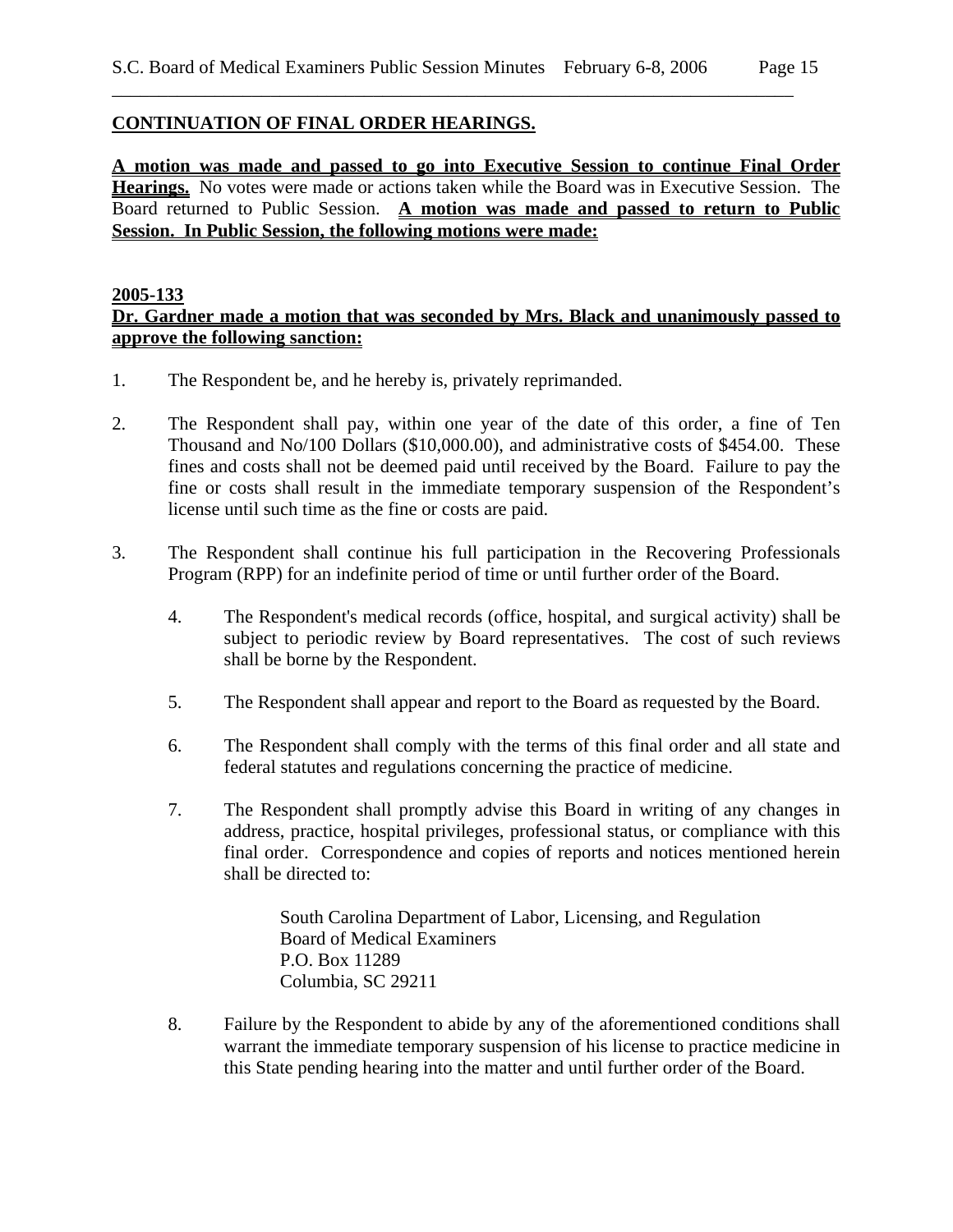- 9. The Respondent shall cooperate with the Board, its attorneys, investigators, and other representatives in the investigation of Respondent's practice and compliance with the provisions of this final order. It is the Respondent's responsibility to demonstrate compliance with each and every provision of this final order. The Respondent may be required to furnish the Board with additional information as may be deemed necessary by the Board or its representatives. In addition to such requests, the Board, in its discretion, may require the Respondent to submit further documentation regarding the Respondent's practice, and it is the Respondent's responsibility to fully comply with all such requests in a timely fashion. Failure to satisfactorily comply with such requests will be deemed a violation of this final order.
- 10. This final order shall take effect upon the service of this order on the Respondent.

# **APPEARANCE BY DR. HUGH COLEMAN WITH RECOVERING PROFESSIONAL PROGRAM**

Dr. Hugh Coleman, Medical Director of the Recovering Professional Program (RPP), appeared before the Board to ask for clarification on the following issues:

RPP would like to receive notification of all Board actions that affect the clients RPP is monitoring. The contract between RPP and the Board requires notification to the Board if a client is non-compliant. This includes clients who voluntarily join RPP and are not reported to the Board as seeking treatment unless they are non-compliant.

RPP does not liberalize restrictions the Board puts on physicians going back into practice. RPP contracts parallel the Board; RPP does not release a client until the Board releases them. RPP will send copies of reports on clients that are given to the Board Administrator.

### **GREGORY W. WALTER, M.D., OF ALBANY, GA – 2004-346** Dr. Gardner made a motion that was seconded by Dr. Costa and passed by a majority<sup>3</sup> vote **to approve the following sanction:**

- 1. The Respondent be, and he hereby is, publicly reprimanded.
- 2. The Respondent's license to practice medicine in this State is hereby suspended, and immediately stayed, for a period which will coincide that of his federal court requirements and DEA restrictions.
- 3. The Respondent shall pay a fine of Two Thousand and No/100 Dollars (\$2,000.00), and administrative costs of \$281.00 within one year of the date of this order. This fine shall not be deemed paid until received by the Board. Failure to pay the fine or costs shall result in the immediate temporary suspension of the Respondent's license until such time as the fine or costs are paid.

<sup>&</sup>lt;sup>3</sup> Dr. Wenner abstained from voting.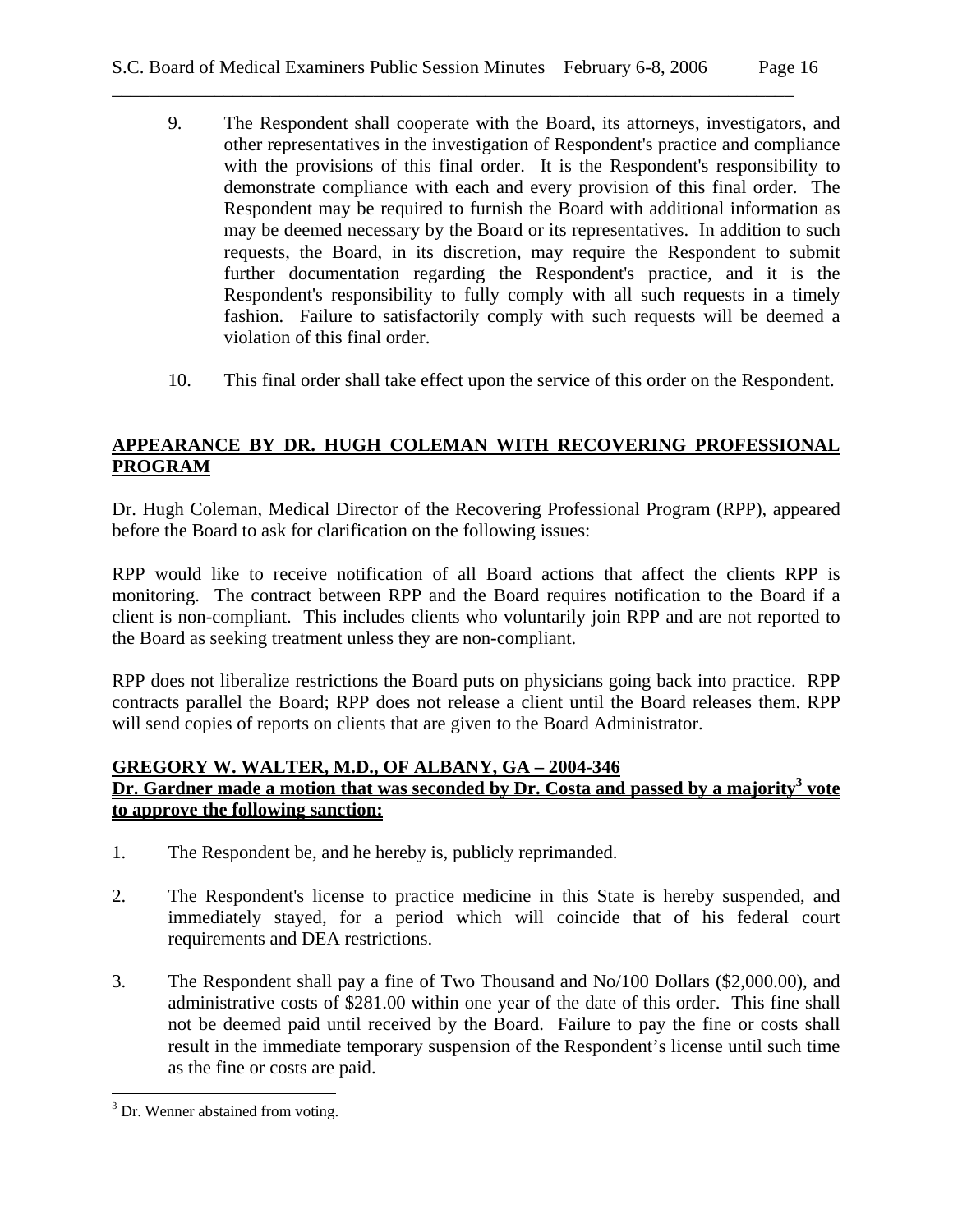- 4. The Respondent's medical records (office, hospital, and surgical activity) shall be subject to periodic review by Board representatives. The cost of such reviews shall be borne by the Respondent.
- 5. The Respondent shall appear and report to the Board as requested by the Board.
- 6. The Respondent shall comply with the terms of this final order and all state and federal statutes and regulations concerning the practice of medicine.
- 7. The Respondent shall promptly advise this Board in writing of any changes in address, practice, hospital privileges, professional status, or compliance with this final order. Correspondence and copies of reports and notices mentioned herein shall be directed to:

South Carolina Department of Labor, Licensing, and Regulation Board of Medical Examiners P.O. Box 11289 Columbia, SC 29211

- 8. Failure by the Respondent to abide by any of the aforementioned conditions shall warrant the immediate temporary suspension of his license to practice medicine in this State pending hearing into the matter and until further order of the Board.
- 9. The Respondent shall cooperate with the Board, its attorneys, investigators, and other representatives in the investigation of Respondent's practice and compliance with the provisions of this final order. It is the Respondent's responsibility to demonstrate compliance with each and every provision of this final order. The Respondent may be required to furnish the Board with additional information as may be deemed necessary by the Board or its representatives. In addition to such requests, the Board, in its discretion, may require the Respondent to submit further documentation regarding the Respondent's practice, and it is the Respondent's responsibility to fully comply with all such requests in a timely fashion. Failure to satisfactorily comply with such requests will be deemed a violation of this final order.
- 10. This final order shall take effect upon service of this order on the Respondent or his counsel.

#### **2004-270**

**Dr. Gardner made a motion that was seconded by Mrs. Black and unanimously passed to approve the following sanction:**

- 1. This matter be, and it hereby is, dismissed.
- 2. This final order shall take effect immediately.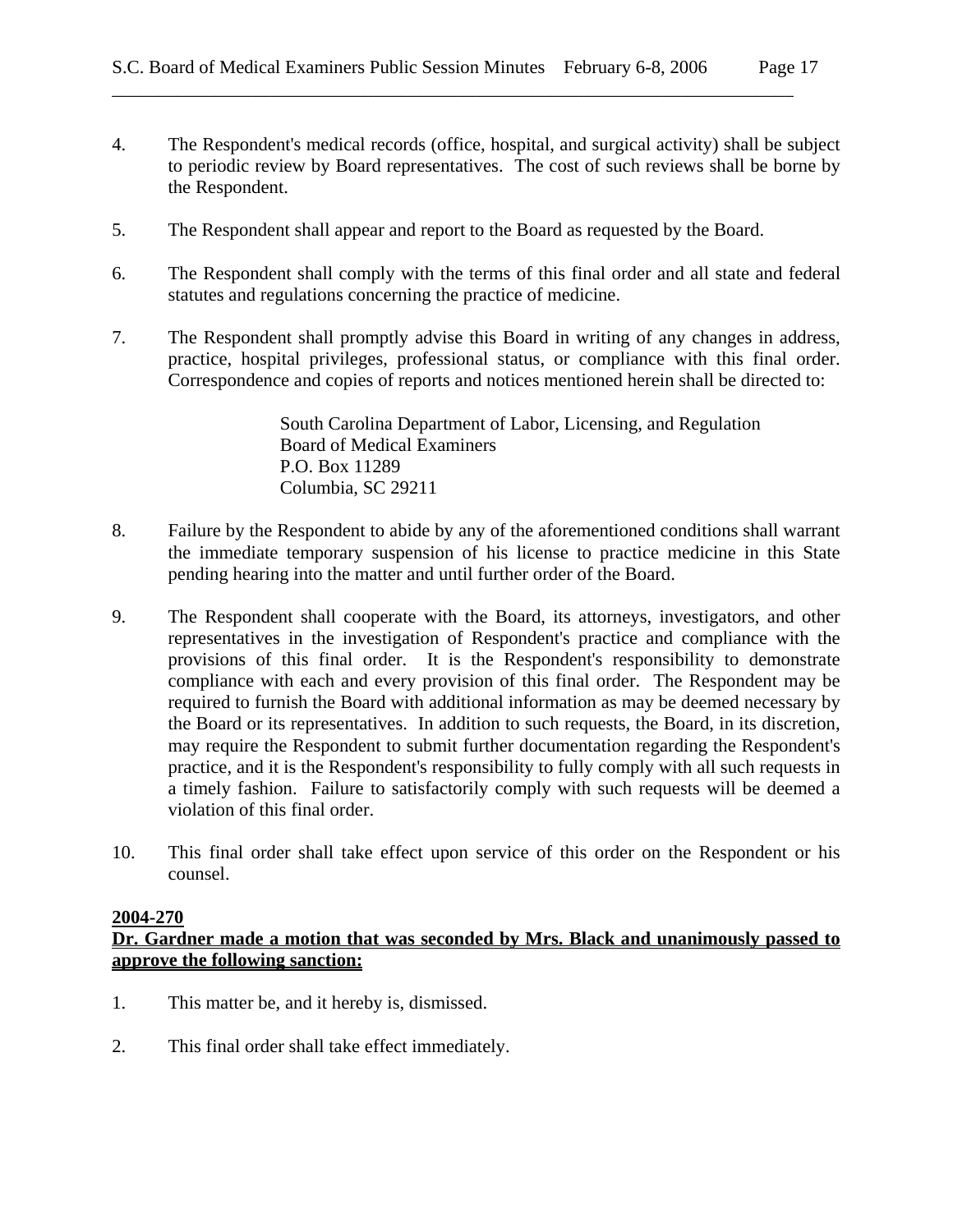# **2002-189 - PROPOSED CONSENT AGREEMENT Dr. Gardner made a motion that was seconded by Dr. Costa and unanimously passed to accept the following Private Consent Agreement:**

- 1. Respondent shall be and hereby is issued a Private Reprimand.
- 2. Respondent shall, within thirty (30) business days from the date of approval of this Consent Agreement by the Board, pay the legal and investigative costs of this proceeding, which are estimated as of the time of this Agreement to be \$4,000 or less. Said amount shall not be deemed paid until received by the Board. Failure to comply with this requirement within the prescribed time may result in the immediate temporary suspension of Respondent's license to practice until such time as full compliance has been made by Respondent.
- 3. It is further understood and agreed that this Consent Agreement does not satisfy, prejudice, or stay any other disciplinary action currently pending before the Board or which may be filed in the future.
- 4. It is further understood and agreed that this Agreement is not to be considered a public document under the South Carolina Freedom of Information Act and shall remain private. However, a copy of this Agreement may be provided by the Board upon written request by any other federal or state licensing or regulatory authority.
- 5. It is further understood that, because of its private nature, this Agreement does not require Respondent to disclose its existence to others, except federal or state licensing or regulatory authorities.
- 6. It is further understood and agreed that in the event that public action is subsequently taken by the Board as a result of violation of the terms and conditions provided herein, then this Agreement shall become disclosable as a public document under the South Carolina Freedom of Information Act.
- 7. Respondent shall cooperate with the Board, its attorneys, investigators, and other representatives in the investigation of Respondent's practice and compliance with the provisions of this Consent Agreement. Respondent may be required to furnish the Board with additional information as may be deemed necessary by the Board or its representatives. In addition to such requests, the Board in its discretion may require Respondent to submit further documentation regarding Respondent's practice, and it is Respondent's responsibility to fully comply with all reasonable requests in a timely fashion. Failure to reasonably comply with such requests will be deemed a violation of this Consent Agreement.

# **JOSE R. TORRENT, M.D., OF MIAMI, FL – APPLICANT FOR LICENSURE**

Dr. Jose R. Torrent, an applicant for licensure, was asked to appear before the full Board following a personal interview with Board member, Dr. Gardner. Dr. Torrent answered "yes" to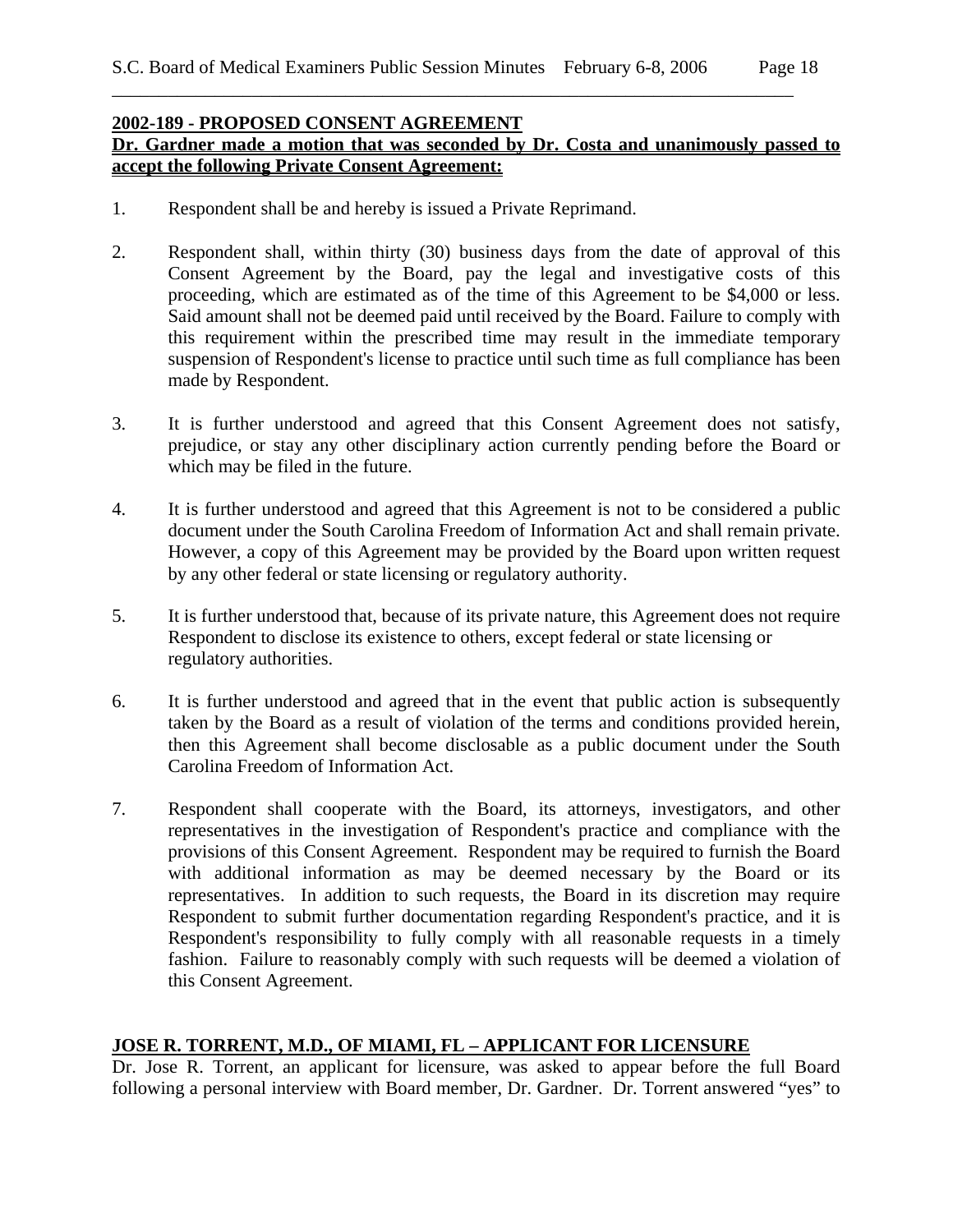question 8, which asks, "Have you ever had a malpractice lawsuit, judgment or settlement filed against you? If so, how many"? Dr. Torrent answered he had two malpractice cases.

Dr. Torrent explained his malpractice cases to the Board. Dr. Gardner asked what the requirements were for obtaining re-certification in pathology. Dr. Torrent explained that it is a credentialing process. He finished his residency in 1998 and had to take an examination for initial certification. Now, in order to get re-certified, he doesn't have to take an examination. His maintenance of certification is obtained via work on a CD, having his CME hours reviewed, and presenting letters from the Chiefs of Staff and Surgery at the hospital.

**Dr. Gardener made a motion that was seconded by Dr. deHoll and unanimously passed to grant Dr. Torrent permanent licensure pending the receipt of information from the American Board of Medical Specialties that his voluntary re-certification process is in fact approved by them. If not, then he can take SPEX and if he passes that examination he can get licensed. Dr. Gardner performed the personal interview during this meeting.**

### **YAW OTCHERE-BOATENG, M.D., OF PROVIDENCE, RI – APPLICANT FOR LICENSURE**

Dr. Yaw Otchere-Boateng, an applicant for licensure, was scheduled to appear before the Board because he passed USMLE Step 3 on the fourth taking. Regulation 81-90 (G) (2) states in part that the Board "has discretion whether to consider the results from a fourth taking of any Step. It is the burden of the applicant to present special and compelling circumstances why a result from a fourth taking should be considered." However, Dr. Otchere-Boateng did not appear at his scheduled time.

#### **MICHAEL A. PEGGS, SR., M.D., OF N. WALES, PA – APPLICANT FOR LICENSURE**

Dr. Michael A. Peggs, Sr., an applicant for licensure, appeared before the Board pursuant to "yes" answers on his application to questions 8 and 12. In answering, "yes" to question 8, he reported he had four malpractice lawsuits and one that was dropped. In answering "yes" to question 12, he advised the Board he has not been practicing medicine since February 19, 2005.

Also appearing with Dr. Peggs was his attorney, Aaron Kozloski. The Board questioned Dr. Peggs about his malpractice lawsuits. **Dr. Gardner made a motion that was seconded by Dr. deHoll and unanimously passed to grant Dr. Peggs a permanent license. Dr. Gardner conducted the personal interview right afterwards.**

### **GENERAL COUNSEL REPORTS**

Lynne Rogers, LLR's General Counsel gave the Board an overview of how the Office of Investigations and Enforcement was formed and the problems discovered regarding the backlog of Medical Board cases. Mrs. Rogers asked the Board to have more IRC meetings in order to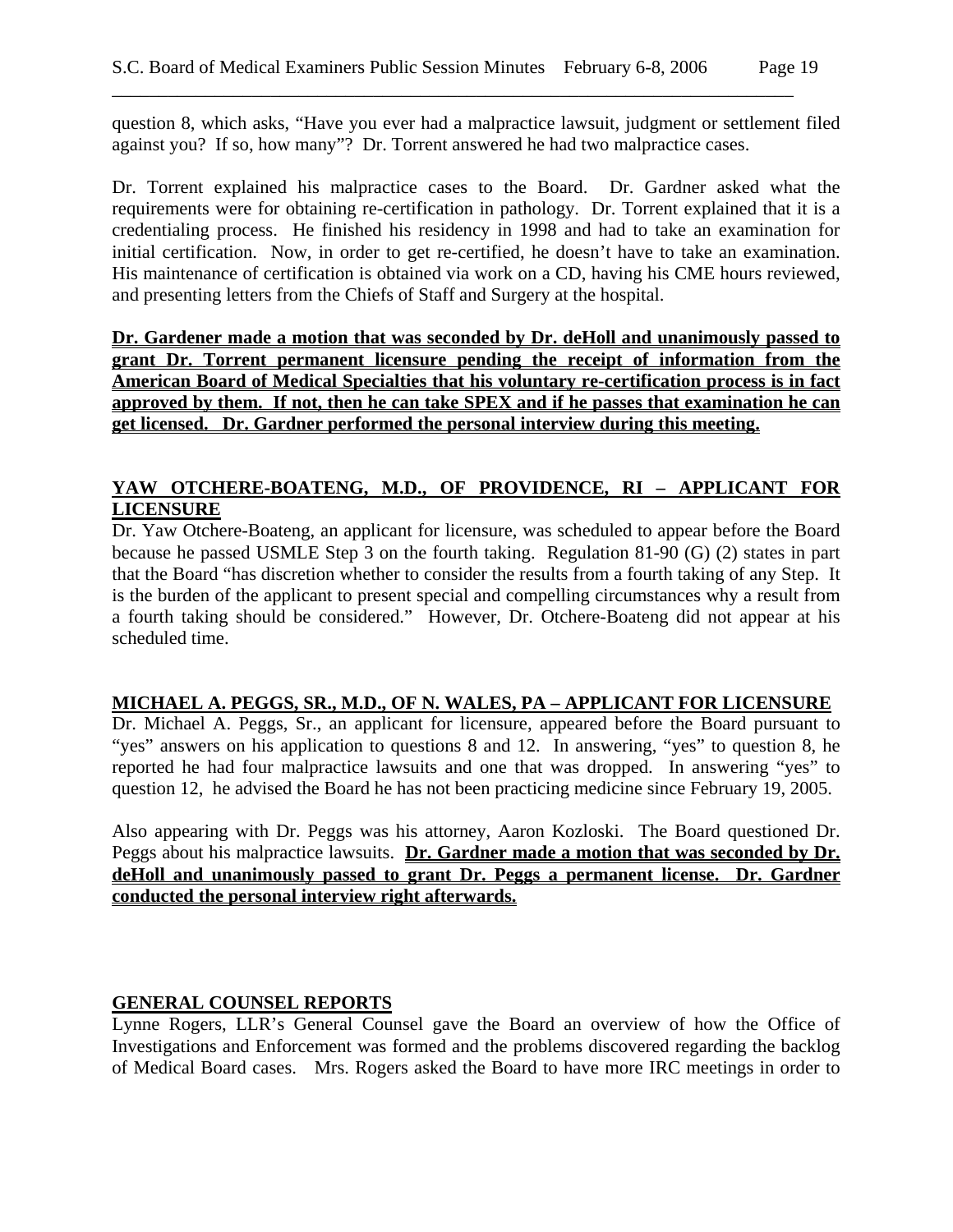catch up on the 68 cases in backlog. The Board agreed this was okay. Mr. Duke will draft a letter for Dr. Prabhu's signature to send to IRC members.

### **A motion was made and passed for the Board to go into Executive Session to review the General Counsel reports. No votes were made or actions taken while the Board was in Executive Session.**

**A motion was made and passed for the Board to return to Public Session.**

#### **DISMISSALS**

**Dr. Gardner made a motion that was seconded by Dr. Kraikit and unanimously passed approving the following cases for dismissal pursuant to the recommendation of LLR's General Counsel that there is a lack of sufficient evidence to warrant a formal complaint:** 

| 2005-256 | $2004 - 10$ | 2004-139 | 2004-247 | 2004-273 | 2004-347 |
|----------|-------------|----------|----------|----------|----------|
| 2005-115 | 2005-129    | 2005-181 | 2005-225 | 2003-295 | 2003-166 |
| 2003-32  | 2004-153    | 2004-154 | 2004-394 | 2005-284 | 2004-127 |
| 2004-143 | 2004-369    | 2004-46  | 2005-106 | 2005-146 | 2005-52  |
| 2004-390 | 2005-119    | 2003-147 | 2005-8   | 2005-90  | 2004-168 |
| 2004-203 | 2004-204    | 2004-210 | 2004-262 | 2004-276 | 2004-277 |
| 2005-261 | 2005-267    | 2005-72  | 2005-269 | 2005-318 | 2004-376 |
| 2005-215 | 2005-224    |          |          |          |          |

### **LETTERS OF CAUTION**

**Dr. Prabhu made a motion that was seconded by Dr. Costa and unanimously passed to issue a Letter of Caution in the following cases:** 

2005-154 2002-172 2005-96 2005-282

#### **FORMAL COMPLAINTS**

**Dr. Gardner made a motion that was seconded by Dr. Costa and unanimously passed to authorize the issuance of a Formal Complaint pursuant to the recommendation of LLR's General Counsel that there is sufficient evidence to warrant formal proceeding in the following cases including Case 2004-257:**

| 2002-19  | 2004-264 | 2005-97  | 2003-203 | 2004-216 | 2004-274 |
|----------|----------|----------|----------|----------|----------|
| 2004-177 | 2004-381 | 2004-392 | 2004-8   |          |          |

Regarding case 2004-257, the physician members of the Investigative Review Committee (IRC) recommended a Letter of Caution but General Counsel, the investigator of the case, and the consumer member of the IRC recommended a formal complaint.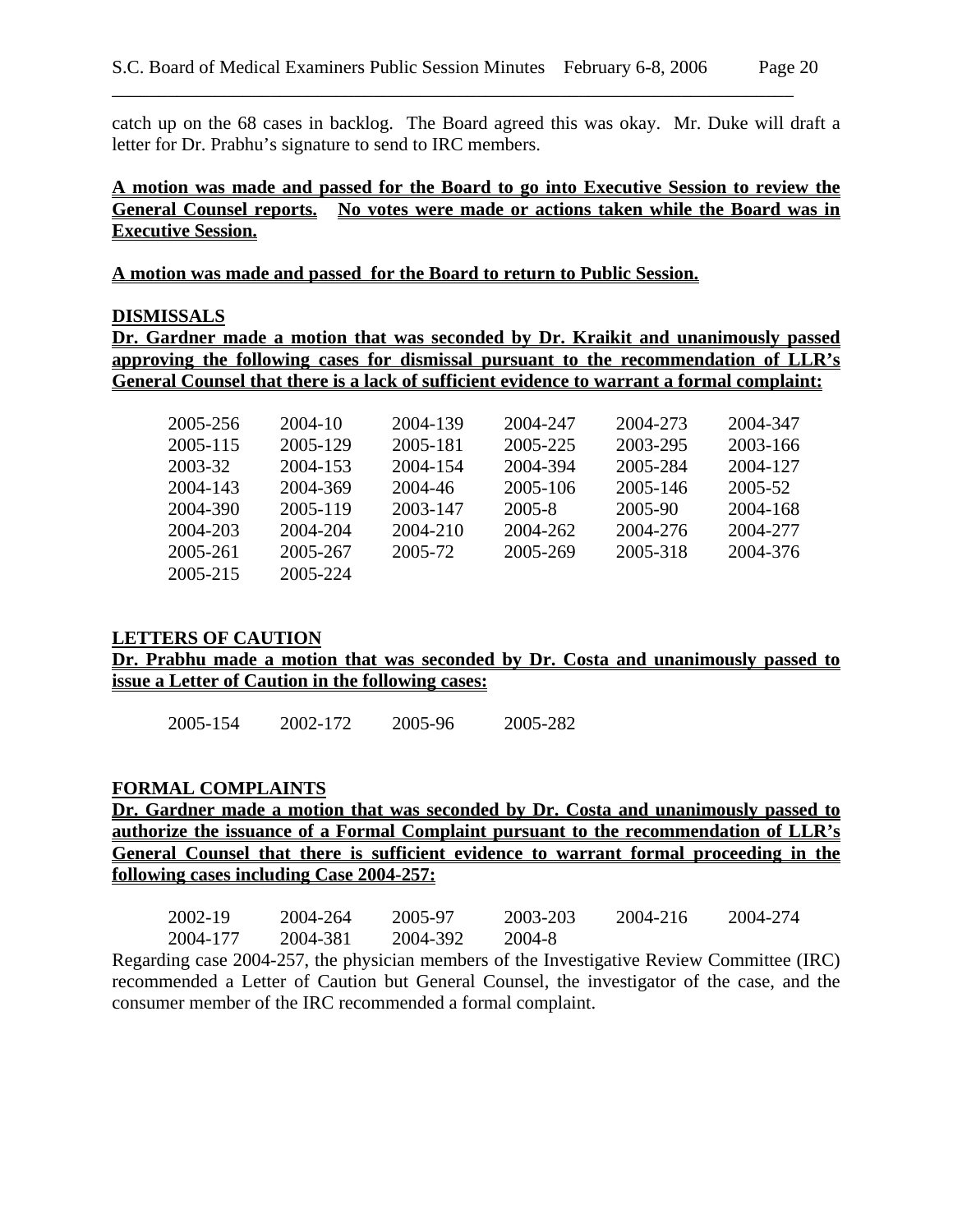#### **ADMINISTRATIVE DISMISSALS**

The Board received as information that the following cases were administratively dismissed:

| 2004-131 | No violation of the Practice Act                                                                                        |
|----------|-------------------------------------------------------------------------------------------------------------------------|
| 2004-174 | Duplicate case                                                                                                          |
| 2005-24  | No violation of the Practice Act. Reviewed by Dr. Hildebrand and both<br>Complainant and Respondent contacted by phone. |
| 2005-140 | No violation of the Practice Act. Respondent and Complainant contacted<br>by Dr. Hildebrand.                            |
| 2005-212 | No violation of the Practice Act                                                                                        |
| 2003-209 | No violation of the Practice Act                                                                                        |

### **CASES ON APPEAL**

In Executive Session, the Board reviewed the cases that are now on appeal and received specific briefings from Mrs. Rogers.

### **COMPLIANCE REPORT**

The Board received as information a list of monitoring cases that have been determined as being non-compliant. The Office of General Counsel is currently working on these cases to bring them up-to-date.

### **LICENSEES BEING MONITORED**

The Board received as information a list of all the licensees currently being monitored by the Board.

#### S**TATISTICAL REPORTS ON COMPLAINTS**

The Board received as information the following statistical reports:

#### **MEDICAL BOARD COMPLAINTS RECEIVED 1/1/05 – 12/31/05**

| Alleged Issue                                    |    | Total   Qtr 1   Qtr 2   Qtr 3   Qtr 4 |  |
|--------------------------------------------------|----|---------------------------------------|--|
| Alcohol and Other Substance Abuse                |    |                                       |  |
| Allowing Unlicensed Person to Practice           |    |                                       |  |
| Disclosure of Patient Information                |    |                                       |  |
| Drug Violation                                   | 10 |                                       |  |
| Failure to Maintain/Provide Records              | 13 |                                       |  |
| Insurance Fraud (Non-Govt or Private Insurance)  |    |                                       |  |
| License Action by Fed State Local Licensing Auth |    |                                       |  |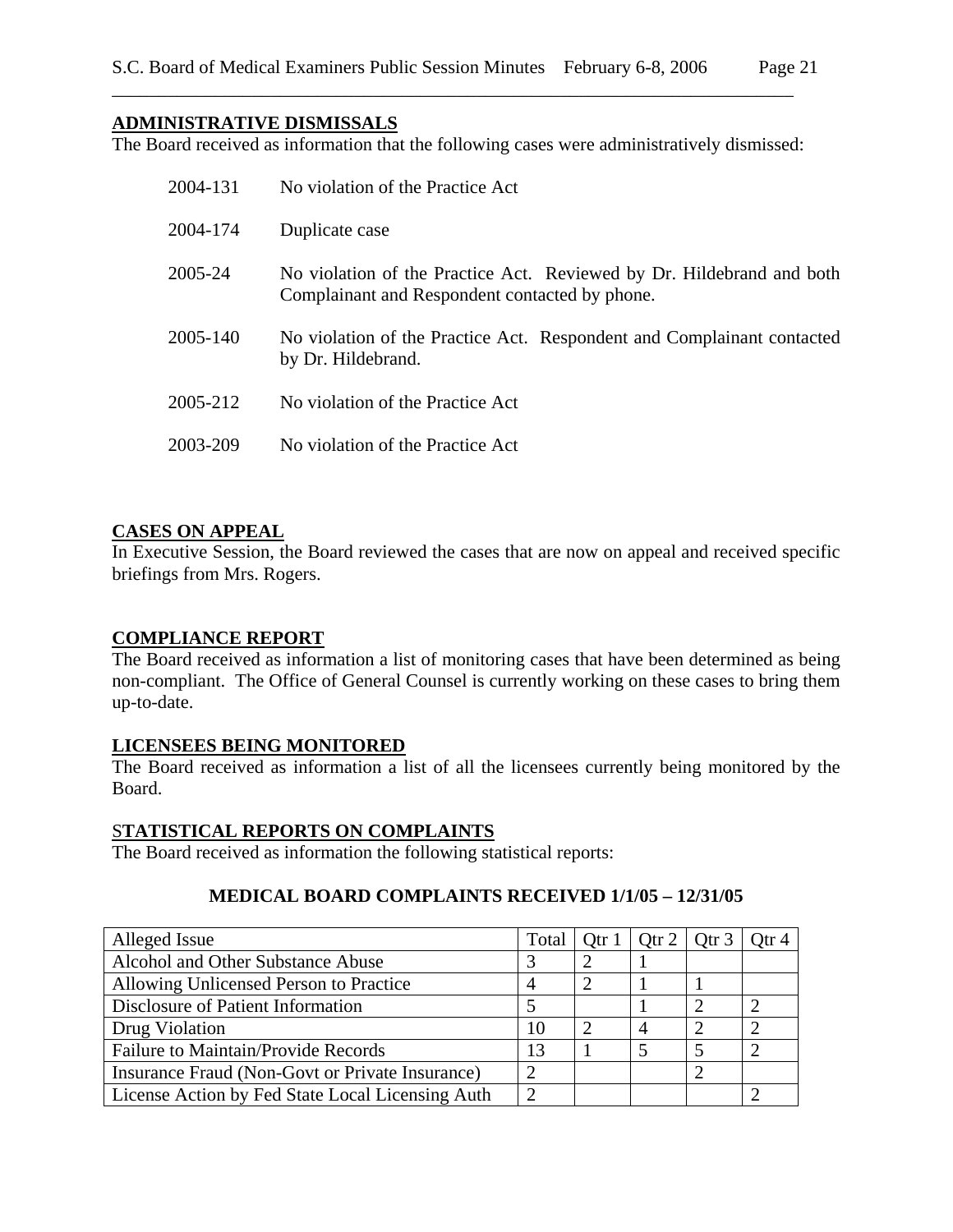| <b>Loss of Hospital Privileges</b> |                |    |    |                |                |
|------------------------------------|----------------|----|----|----------------|----------------|
| <b>Medication Errors</b>           |                |    |    |                |                |
| <b>Mental Disorder</b>             |                |    |    |                |                |
| Mental Incompetence                |                |    |    |                |                |
| No Jurisdiction                    | 2              |    |    |                |                |
| Patient Neglect/Abandonment        | 11             | 3  |    | 5              | $\overline{2}$ |
| <b>Prescribing Matters</b>         | 8              | 3  | 4  |                |                |
| Sanctioned by Other Board          | 5              |    |    | $\overline{2}$ | $\overline{2}$ |
| <b>Sexual Misconduct</b>           | 5              |    |    | $\overline{2}$ | $\overline{2}$ |
| <b>Sub-Standard Patient Care</b>   | 124            | 38 | 23 | 28             | 35             |
| <b>Unlicensed Practice</b>         | 13             | 4  | 5  | 3              |                |
| <b>Unprofessional Conduct</b>      | 88             | 39 | 19 | 19             | 11             |
| Violation of Final Order/Agreement | $\overline{2}$ |    |    |                |                |
| <b>TOTALS</b>                      | 301            | 95 | 67 | 76             | 63             |
|                                    |                |    |    |                |                |
| Cases Pending as of 12/31/05       | 451            |    |    |                |                |

# **MEDICAL BOARD COMPLAINTS CLOSED 1/1/05 – 12/31/05**

| Resolution                               | Total          | Qtr 1          | Qtr 2          | Qtr 3          | Qtr <sub>4</sub> |
|------------------------------------------|----------------|----------------|----------------|----------------|------------------|
| <b>Administrative Dismissal</b>          | 27             |                | 4              | 10             | 6                |
| Cease and Desist                         |                |                |                |                |                  |
| Complaint Dismissed with No Action Taken | 15             |                | $\overline{4}$ | $\overline{2}$ | 9                |
| <b>Consent Agreement/Private</b>         | 2              |                |                |                |                  |
| <b>Consent Agreement/Public</b>          |                |                |                |                |                  |
| Dismissed (Licensee)                     | 164            | 45             | 35             | 47             | 37               |
| Dismissed (Unlicensed)                   |                |                |                |                |                  |
| Final Order                              | 7              |                |                | 3              | $\overline{4}$   |
| Letter of Caution                        | 13             | $\overline{2}$ |                |                | 10               |
| No Issue Found                           |                |                |                |                |                  |
| No Jurisdiction                          | $\overline{2}$ |                |                |                | $\overline{2}$   |
| Private Reprimand                        | 3              |                | 3              |                |                  |
| Public Reprimand                         | 5              |                |                | $\overline{4}$ |                  |
| <b>Stay of Suspension</b>                |                |                |                |                |                  |
| <b>TOTALS</b>                            | 243            | 55             | 49             | 68             | 71               |

# **FORMAL COMPLAINTS AUTHORIZED 1/1/05 – 12/31/05**

| Alleged Issue                             | Number |
|-------------------------------------------|--------|
| Alcohol and Other Substance Abuse         |        |
| <b>Criminal Conviction</b>                |        |
| Drug Violation                            |        |
| Fraud in Obtaining License or Credentials |        |
| Loss of Hospital Privileges               |        |
| <b>Other</b>                              |        |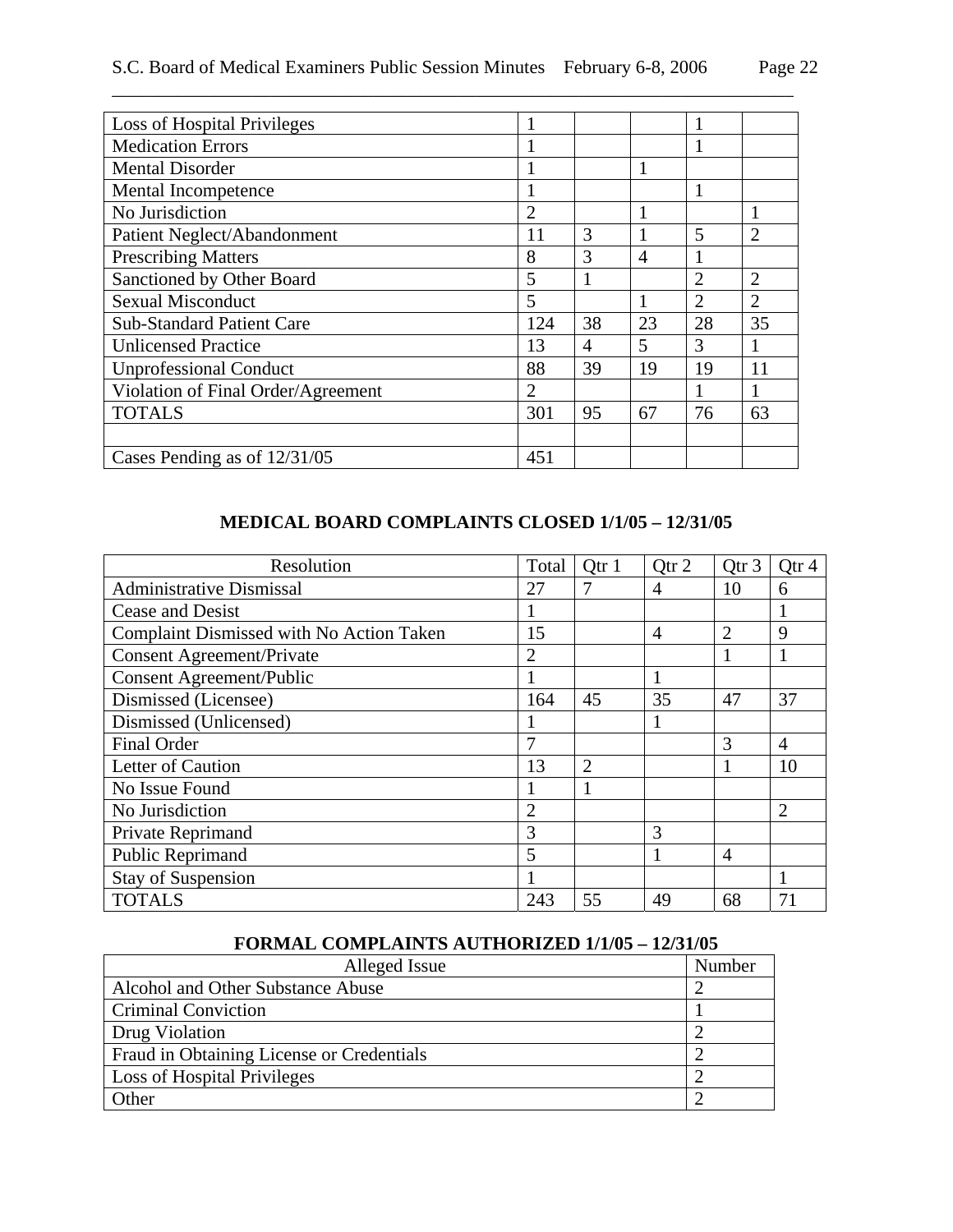| Patient Neglect/Abandonment                         | $\overline{0}$              |
|-----------------------------------------------------|-----------------------------|
| Physician Impairment                                |                             |
| <b>Prescribing Matters</b>                          | 15                          |
| Sanctioned by Other Board                           | 5                           |
| <b>Sexual Misconduct</b>                            | 7                           |
| <b>Sub-Standard Patient Care</b>                    | 18                          |
| <b>Unprofessional Conduct</b>                       | 20                          |
| <b>TOTALS</b>                                       | 77                          |
| MEDICAL BOARD PANEL HEARINGS HELD 1/1/05 - 12/31/05 |                             |
| Alleged Issue                                       | Number                      |
| <b>Criminal Conviction</b>                          |                             |
| Loss of Hospital Privileges                         |                             |
| <b>Prescribing Matters</b>                          | $\mathcal{D}_{\mathcal{L}}$ |
| Sanctioned by Other Board                           |                             |
| <b>Sub-Standard Patient Care</b>                    |                             |
| <b>TOTALS</b>                                       | 6                           |

| TEMPORARY SUSPENSION OR EVALUATION ORDERS ISSUED 1/1/05 - 12/31/05 |                                         |  |  |  |  |  |
|--------------------------------------------------------------------|-----------------------------------------|--|--|--|--|--|
| Alleged Issue                                                      | Temporary Suspension   Evaluation Order |  |  |  |  |  |
| <b>Criminal Conviction</b>                                         |                                         |  |  |  |  |  |
| <b>Sexual Misconduct</b>                                           |                                         |  |  |  |  |  |
| <b>Sub-Standard Patient Care</b>                                   |                                         |  |  |  |  |  |
| Violation of Final Order/Agreement                                 |                                         |  |  |  |  |  |
| <b>TOTALS</b>                                                      | h                                       |  |  |  |  |  |
|                                                                    |                                         |  |  |  |  |  |

| REQUESTS TO WITHOLD IDENTITY OF COMPLAINANTS 6/9/05 - 12/31/05 |  |                                              |  |  |  |
|----------------------------------------------------------------|--|----------------------------------------------|--|--|--|
| Alleged Issue                                                  |  | Withhold Identity   Do Not Withhold Identity |  |  |  |
| Alcohol or Other Substance Abuse                               |  |                                              |  |  |  |
| <b>Sub-Standard Patient Care</b>                               |  |                                              |  |  |  |
| <b>Unprofessional Conduct</b>                                  |  |                                              |  |  |  |
| <b>TOTALS</b>                                                  |  |                                              |  |  |  |

| MEDICAL BOARD COMPLAINTS RECEIVED 1/1/04 - 12/31/04 |       |       |       |         |         |  |
|-----------------------------------------------------|-------|-------|-------|---------|---------|--|
| Alleged Issue                                       | Total | Otr 1 | Otr 2 | Otr $3$ | Otr $4$ |  |
| Alcohol and Other Substance Abuse                   |       |       |       |         |         |  |
| Allowing Unlicensed Person to Practice              |       |       |       |         |         |  |
| Disclosure of Patient Information                   |       |       |       |         |         |  |
| <b>Domestic Violence</b>                            |       |       |       |         |         |  |
| Drug Violation                                      |       |       |       |         |         |  |
| <b>Failure to Maintain/Provide Records</b>          |       |       |       |         |         |  |
| Fraud in Obtaining License or Credentials           |       |       |       |         |         |  |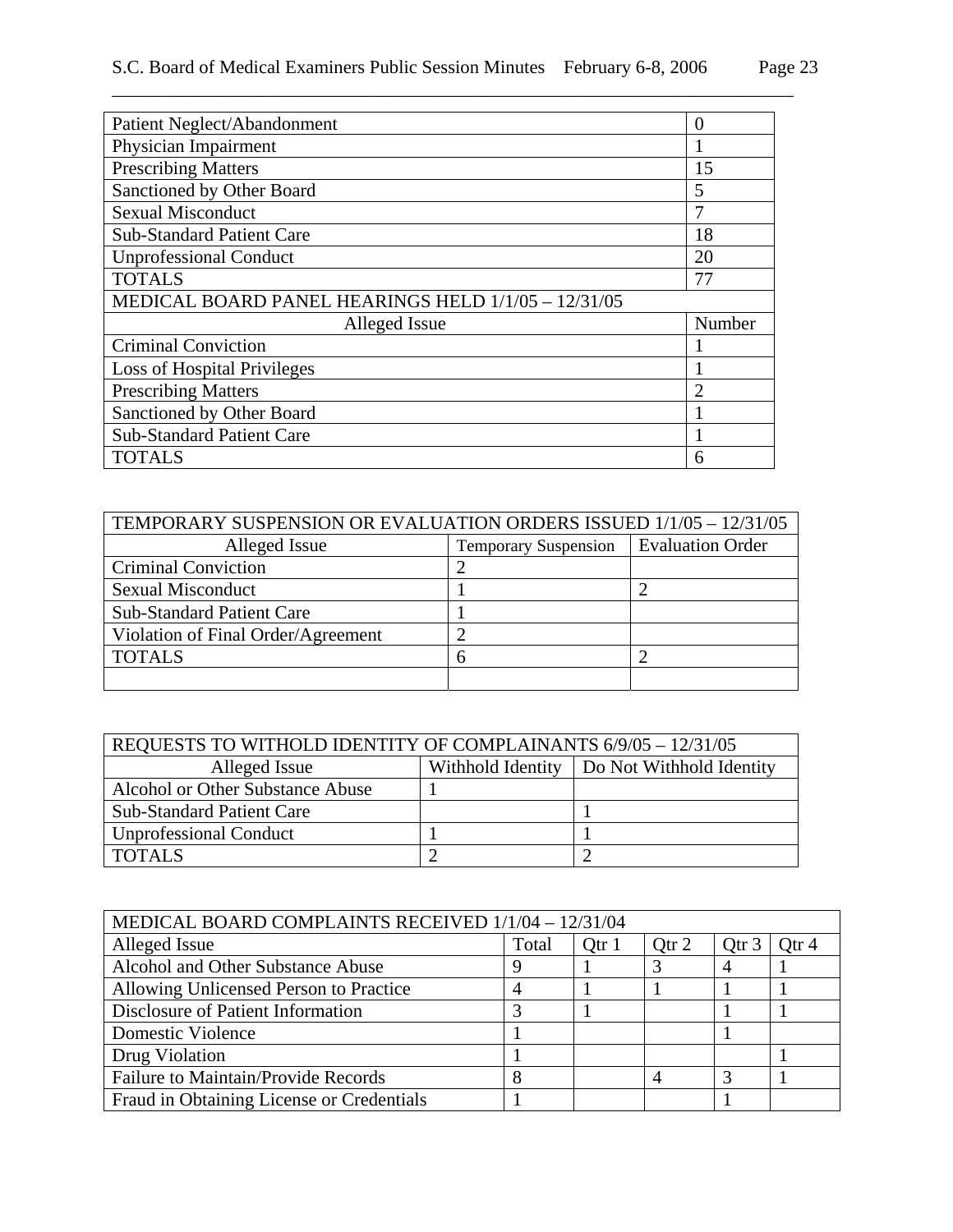| Insurance Fraud (Non-Govt or Private Insurance)  | 3              |                |    |     | $\overline{c}$ |
|--------------------------------------------------|----------------|----------------|----|-----|----------------|
| License Action by Fed State Local Licensing Auth |                |                |    |     |                |
| Loss of Hospital Privileges                      | $\overline{2}$ |                |    |     |                |
| <b>Medication Errors</b>                         |                |                |    |     |                |
| <b>Mental Disorder</b>                           | 3              |                |    |     |                |
| Other (Not Classified)                           | 26             | 25             |    |     |                |
| Patient Neglect/Abandonment                      | 17             | $\overline{2}$ |    | 7   |                |
| <b>Prescribing Matters</b>                       | 30             | 10             | 9  | 5   | 6              |
| <b>Prescription Fraud</b>                        |                |                |    |     |                |
| Sanctioned by Other Board                        |                |                |    |     |                |
| <b>Sexual Misconduct</b>                         | 10             | $\overline{2}$ |    | 6   | $\overline{2}$ |
| <b>Sub-Standard Patient Care</b>                 | 107            | 11             | 32 | 44  | 20             |
| <b>Unlicensed Practice</b>                       | 2              |                |    |     |                |
| <b>Unprofessional Conduct</b>                    | 94             | 19             | 21 | 27  | 27             |
| Violation of Final Order/Agreement               | 2              |                |    |     |                |
| Violation of HIPPA                               |                |                |    |     |                |
| <b>TOTALS</b>                                    | 328            | 75             | 74 | 104 | 75             |

| MEDICAL BOARD COMPLAINTS CLOSED 1/11/04 - 12/31/04 |       |       |       |                  |       |
|----------------------------------------------------|-------|-------|-------|------------------|-------|
| Resolution                                         | Total | Qtr 1 | Otr 2 | Qtr <sub>3</sub> | Otr 4 |
| <b>Administrative Dismissal</b>                    | 6     |       |       |                  |       |
| <b>Board Action</b>                                | 2     |       |       | ◠                |       |
| Complaint Dismissed with No Action Taken           | 7     |       |       | 6                |       |
| Dismissed (Licensee)                               | 21    |       | 3     | $\overline{2}$   | 16    |
| Letter of Caution                                  | 4     |       |       |                  | 3     |
| No Investigation                                   | 2     |       |       |                  |       |
| No Issue Found                                     |       |       |       |                  |       |
| Public Reprimand                                   | 2     |       |       |                  | ി     |
| TOTALS*                                            | 45    |       | 3     |                  |       |

\*These numbers do not reflect cases closed on previous computer system

# **RECESS AND RECONVENE**

The Board recessed at 7:00 P.M. and reconvened Wednesday, February 7, 2006 at 8:00 A.M. with a quorum present.

# **CONTINUATION OF FINAL ORDER HEARINGS**

**A motion was made and passed to go into Executive Session to continue Final Order Hearings.** No votes were made or actions taken while the Board was in Executive Session. The Board returned to Public Session. **A motion was made and passed to return to Public Session. In Public Session, the following motions were made:**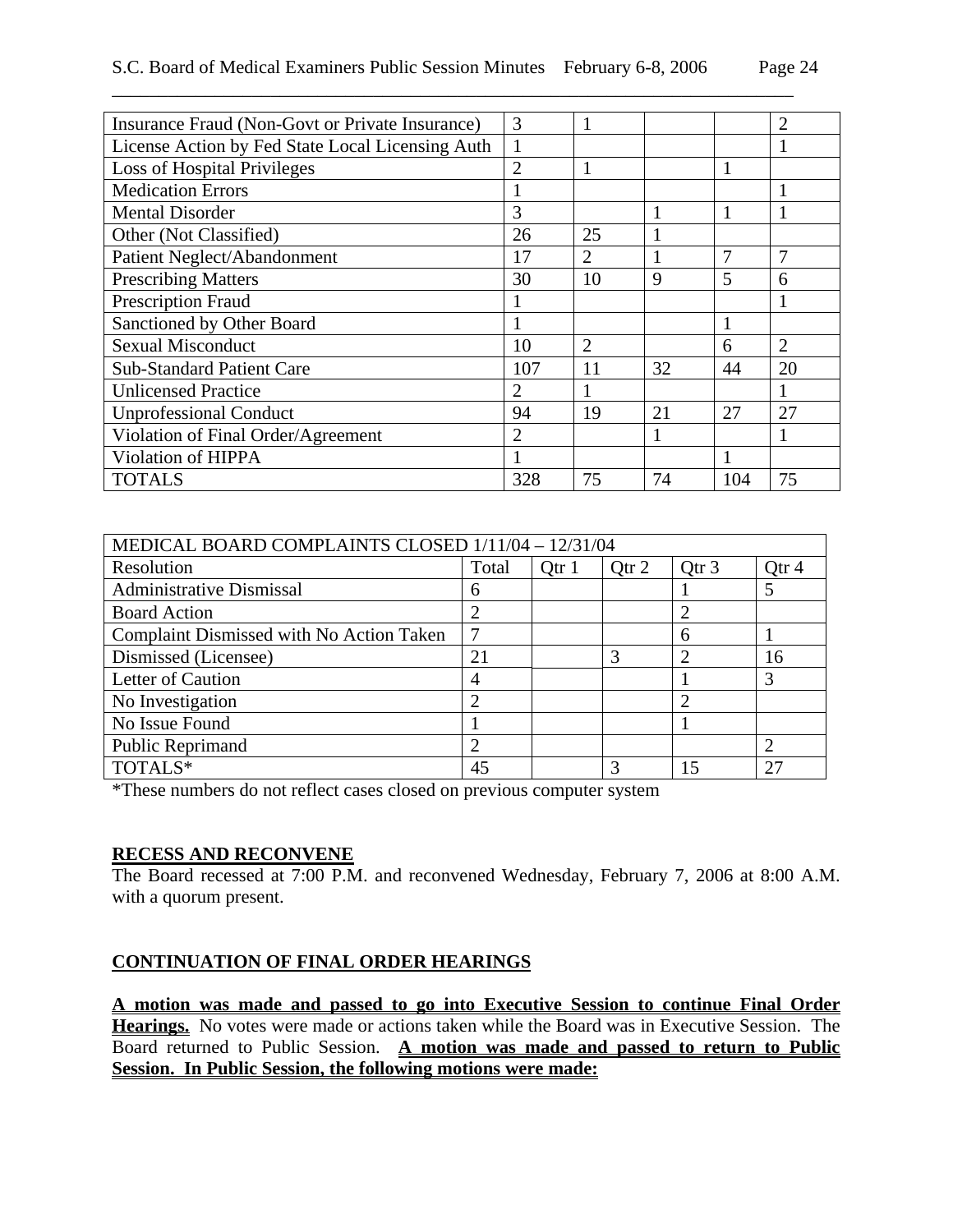# **CHARLES A. LUCAS, M.D., OF CHARLESTON, S.C. – 2004-195 Dr. Gardner made a motion that was seconded by Dr. Prabhu and passed by a majority vote4 to approve the following sanction:**

- 1. The Respondent be, and he hereby is, indefinitely suspended until his completion of an evaluation at Behavioral Medicine Institute of Atlanta (BMI). Respondent must follow all recommendations of the evaluators at BMI. Upon completion of the evaluation and recommendations, Respondent may petition the Board regarding his suspension.
- 2. The Respondent shall pay, within one year of the date of this order, a fine of Ten Thousand and No/100 Dollars (\$10,000.00), and administrative costs of \$1,215.38. These fines and costs shall not be deemed paid until received by the Board. Failure to pay the fine or costs shall result in the immediate temporary suspension of the Respondent's license until such time as the fine or costs are paid.
- 3. The Respondent shall comply with the terms of this final order and all state and federal statutes and regulations concerning the practice of medicine.
- 4. The Respondent shall comply with the terms of this final order and all state and federal statutes and regulations concerning the practice of medicine.
- 5. The Respondent shall promptly advise this Board in writing of any changes in address, practice, hospital privileges, professional status, or compliance with this final order. Correspondence and copies of reports and notices mentioned herein shall be directed to:

South Carolina Department of Labor, Licensing, and Regulation Board of Medical Examiners P.O. Box 11289 Columbia, SC 29211

- 6. The Respondent shall cooperate with the Board, its attorneys, investigators, and other representatives in the investigation of Respondent's practice and compliance with the provisions of this final order. It is the Respondent's responsibility to demonstrate compliance with each and every provision of this final order. The Respondent may be required to furnish the Board with additional information as may be deemed necessary by the Board or its representatives. In addition to such requests, the Board, in its discretion, may require the Respondent to submit further documentation regarding the Respondent's practice, and it is the Respondent's responsibility to fully comply with all such requests in a timely fashion. Failure to satisfactorily comply with such requests will be deemed a violation of this final order.
- 7. This final order shall take effect upon the service of this order on the Respondent.

 4 Mrs. Black opposed and Dr. Costa abstained from voting.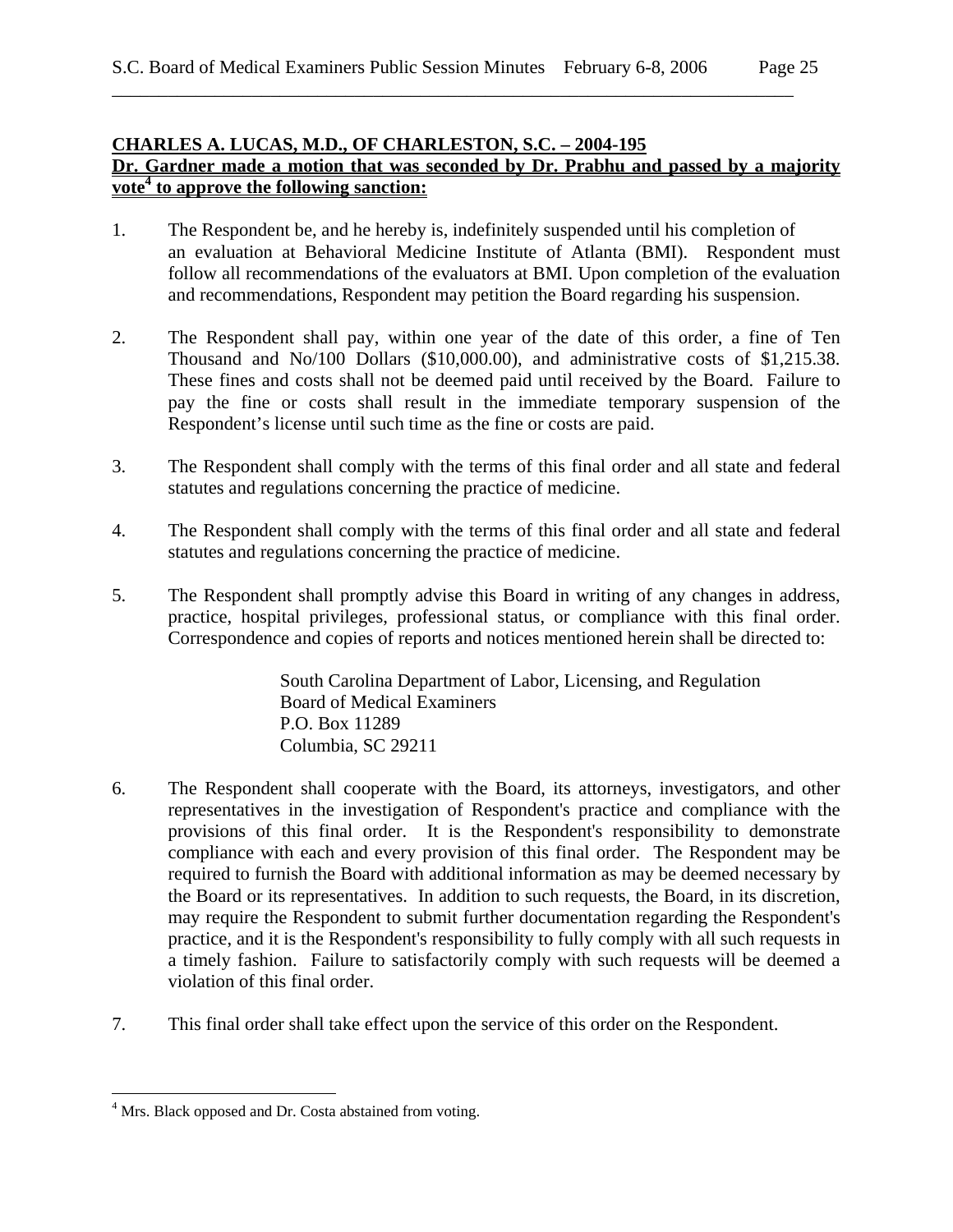### **JOHN E. KING, M.D., OF MYRTLE BEACH, S.C. – 2004-45 & 2004-60 Dr. Gardner made a motion that was seconded by Dr. deHoll and unanimously passed to approve the following sanction:**

- 1. The Respondent be, and he hereby is, publicly reprimanded.
- 2. The Respondent's license is suspended but the suspension is immediately stayed.
- 3. The Respondent shall pay, within ninety (90) days of the date of this order, administrative costs of \$2,548.58. These costs shall not be deemed paid until received by the Board.
- 4. The Respondent shall attend a record-keeping course pre-approved by the Board within one year of the date of this order.
- 5. The Respondent shall complete, within one year of the date of this order, forty (40) hours of AMA Category I CME specific for psychiatry as it relates to primary care.
- 6. The Respondent shall, within one year, successfully pass the Special Purpose Examination (SPEX).
- 7. The Respondent shall comply with the terms of this final order and all state and federal statutes and regulations concerning the practice of medicine.
- 8. The Respondent shall promptly advise this Board in writing of any changes in address, practice, hospital privileges, professional status, or compliance with this final order. Correspondence and copies of reports and notices mentioned herein shall be directed to:

South Carolina Department of Labor, Licensing, and Regulation Board of Medical Examiners P.O. Box 11289 Columbia, SC 29211

- 9. Failure by the Respondent to abide by any of the aforementioned conditions shall warrant the immediate lifting of the stay and result in a temporary suspension of his license to practice medicine in this State pending hearing into the matter and until further order of the Board.
- 10. The Respondent shall cooperate with the Board, its attorneys, investigators, and other representatives in the investigation of Respondent's practice and compliance with the provisions of this final order. It is the Respondent's responsibility to demonstrate compliance with each and every provision of this final order. The Respondent may be required to furnish the Board with additional information as may be deemed necessary by the Board or its representatives. In addition to such requests, the Board, in its discretion, may require the Respondent to submit further documentation regarding the Respondent's practice, and it is the Respondent's responsibility to fully comply with all such requests in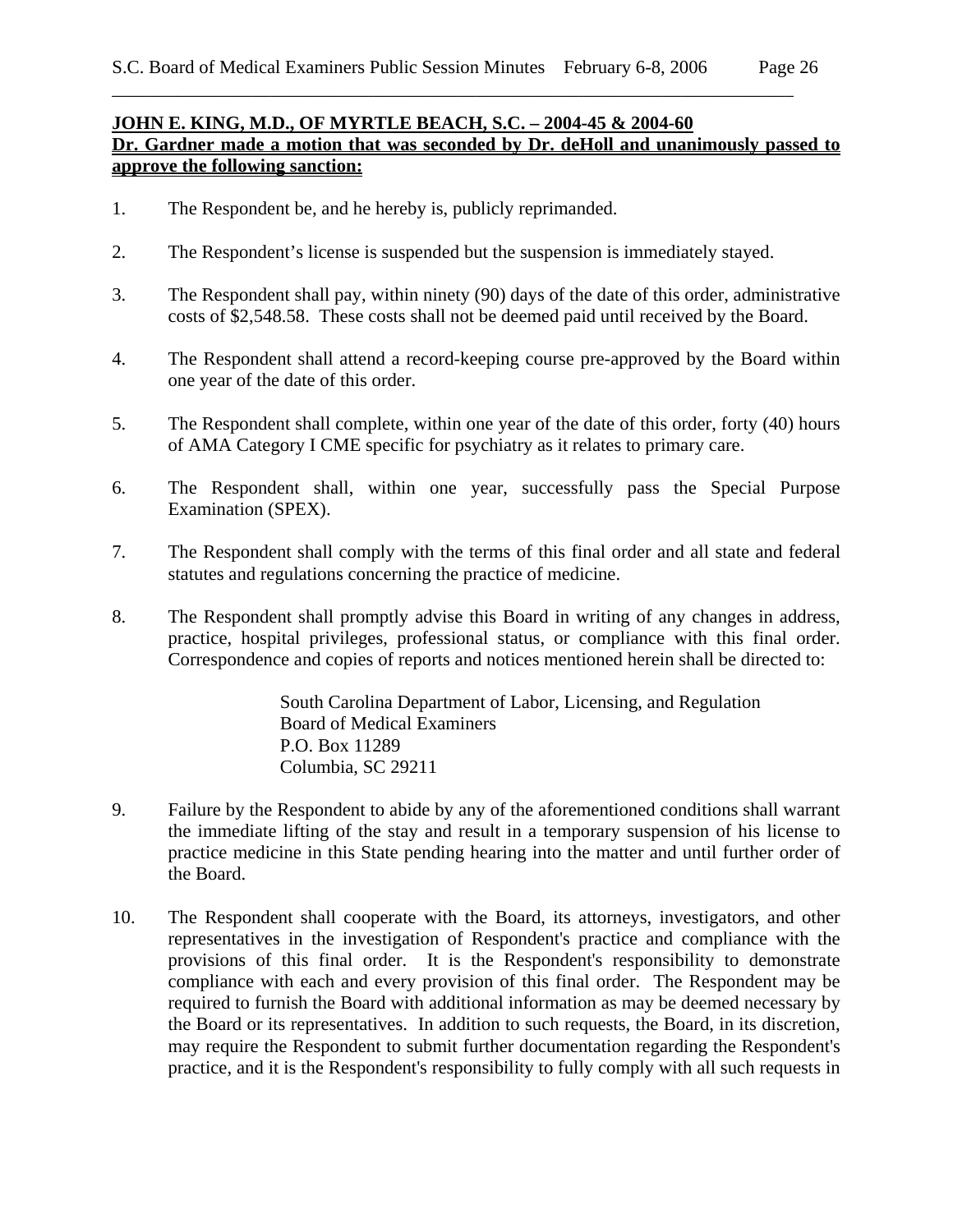a timely fashion. Failure to satisfactorily comply with such requests will be deemed a violation of this final order.

11. This final order shall take effect upon the service of this order on the Respondent or his attorney.

### **SAM W. VETRO, M.D., OF LITTLE RIVER, S.C. – 2005-40**

### **Dr. Gardner made a motion that was seconded by Mrs. Black and unanimously passed to approve the following sanction:**

- 1. The Respondent's license be, and hereby is, revoked.
- 2. The Respondent shall pay, within one year of the date of this order, administrative costs of \$619.05.
- 3. This final order shall take effect upon the service of this order on the Respondent.

### **2003-133**

# **Dr. Gardner made a motion that was seconded by Mrs. Black and passed by a majority vote5 to approve the following sanction:**

- 1. While the Respondent did not violate the practice act, the admissions and agreements made by the Respondent in the Memorandum of Agreement lead the Board to impose restrictions on the Respondent's practice. Specifically, Respondent is limited to a sitespecific practice pre-approved by the Board. The Respondent is also limited to the nonclinical care of patients.
- 2. The Respondent shall continue under psychiatric care and any changes in treatment or practice status must be presented to the Board for pre-approval.
- 3. The Respondent shall appear and report to the Board as requested by the Board.
- 4. The Respondent shall comply with the terms of this final order and all state and federal statutes and regulations concerning the practice of medicine.
- 5. The Respondent shall promptly advise this Board in writing of any changes in address, practice, hospital privileges, professional status, or compliance with this final order. Correspondence and copies of reports and notices mentioned herein shall be directed to:

South Carolina Department of Labor, Licensing, and Regulation Board of Medical Examiners P.O. Box 11289 Columbia, SC 29211

 $\overline{a}$ 

<sup>5</sup> Dr. Kraikit abstained.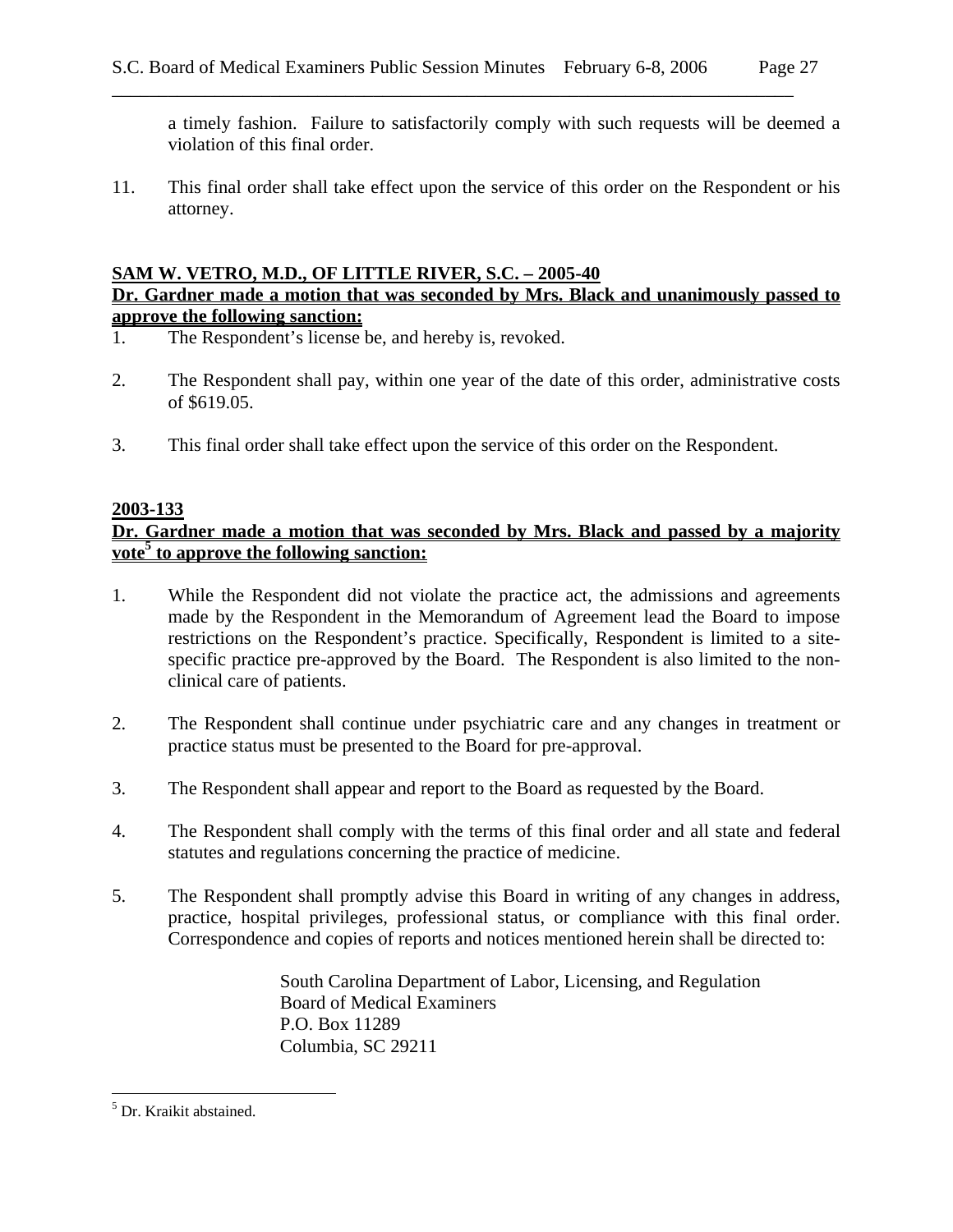- 6. Failure by the Respondent to abide by any of the aforementioned conditions shall warrant the immediate temporary suspension of his license to practice medicine in this State pending hearing into the matter and until further order of the Board.
- 7. The Respondent shall cooperate with the Board, its attorneys, investigators, and other representatives in the investigation of Respondent's practice and compliance with the provisions of this final order. It is the Respondent's responsibility to demonstrate compliance with each and every provision of this final order. The Respondent may be required to furnish the Board with additional information as may be deemed necessary by the Board or its representatives. In addition to such requests, the Board, in its discretion, may require the Respondent to submit further documentation regarding the Respondent's practice, and it is the Respondent's responsibility to fully comply with all such requests in a timely fashion. Failure to satisfactorily comply with such requests will be deemed a violation of this final order.
- 8. This final order shall take effect upon the service of this order on the Respondent or his attorney.

### **W. SCOTT HADDON, M.D., OF RALEIGH, N.C. – 2004-248**

## **Dr. Gardner made a motion that was seconded by Dr. Costa and unanimously passed to approve the following sanction:**

- 1. The Respondent be, and he hereby is, publicly reprimanded.
- 2. The Respondent shall pay, within ninety (90) days of the date of this order, administrative costs of \$379.26.00. These costs shall not be deemed paid until received by the Board. Failure to pay the costs shall result in the immediate temporary suspension of the Respondent's license until such time as the fine or costs are paid.
- 3. The Respondent shall undergo an evaluation at the Behavioral Medicine Institute of Atlanta (BMI) within ninety (90) days and shall participate in any recommended further treatment required by the evaluators at BMI.
- 4. The Respondent shall comply with the terms of this final order and all state and federal statutes and regulations concerning the practice of medicine.
- 5. The Respondent shall promptly advise this Board in writing of any changes in address, practice, hospital privileges, professional status, or compliance with this final order. Correspondence and copies of reports and notices mentioned herein shall be directed to:

South Carolina Department of Labor, Licensing, and Regulation Board of Medical Examiners P.O. Box 11289 Columbia, SC 29211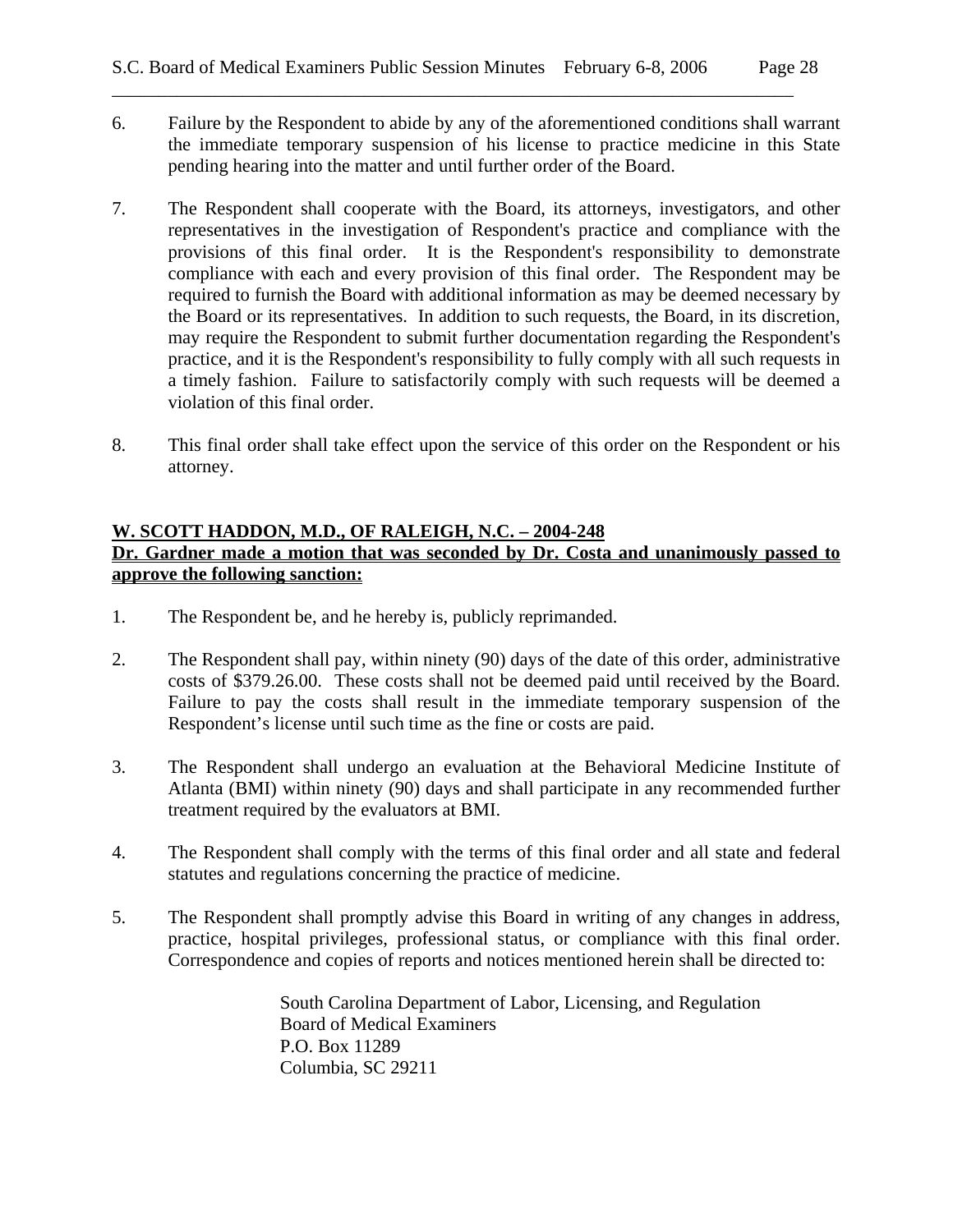- 6. Failure by the Respondent to abide by any of the aforementioned conditions shall warrant the immediate temporary suspension of his license to practice medicine in this State pending hearing into the matter and until further order of the Board.
- 7. The Respondent shall cooperate with the Board, its attorneys, investigators, and other representatives in the investigation of Respondent's practice and compliance with the provisions of this final order. It is the Respondent's responsibility to demonstrate compliance with each and every provision of this final order. The Respondent may be required to furnish the Board with additional information as may be deemed necessary by the Board or its representatives. In addition to such requests, the Board, in its discretion, may require the Respondent to submit further documentation regarding the Respondent's practice, and it is the Respondent's responsibility to fully comply with all such requests in a timely fashion. Failure to satisfactorily comply with such requests will be deemed a violation of this final order.
- 8. This final order shall take effect upon the service of this order on the Respondent or his attorney.

# **ALLEN R. WENNER, M.D., OF WEST COLUMBIA, S.C. – UPDATE ON CURRENT INFORMATION TECHNOLOGY**

Dr. Wenner gave a power point presentation. He to bring paper copy by to me so I can attach as an addendum.

# **PAUL B. SKINNER, JR., M.D., OF GREENVILLE, S.C. – REQUEST TO STAY SUSPENSION AND APPROVAL OF PRACTICE SETTING**

Dr. Paul B. Skinner, Jr., appeared before the Board pursuant to his written request **(ADDENDUM C)** dated December 31, 2005 wherein he asks to appear to re-submit a proposed practice plan originally submitted at the August 2005 Board meeting with additions to the plan. Additions to the original plan, to resume private practice, include the following:

- 1. Dr. Skinner meets with a Caduceus group every Tuesday evening. His fellow members are aware of his plan and he will report his progress each week to the group.
- 2. Ted Watson, M.D., founder of the Caduceus group, has agreed to monitor Dr. Skinner's practice.
- 3. Michael Harrah, M.D., a family practitioner in Greenville, has agreed to monitor Dr. Skinner's practice along with Dr. Watson.
- 4. Dr. Skinner will volunteer at the Greenville Free Medical Clinic where he has worked many times in the past with other area physicians.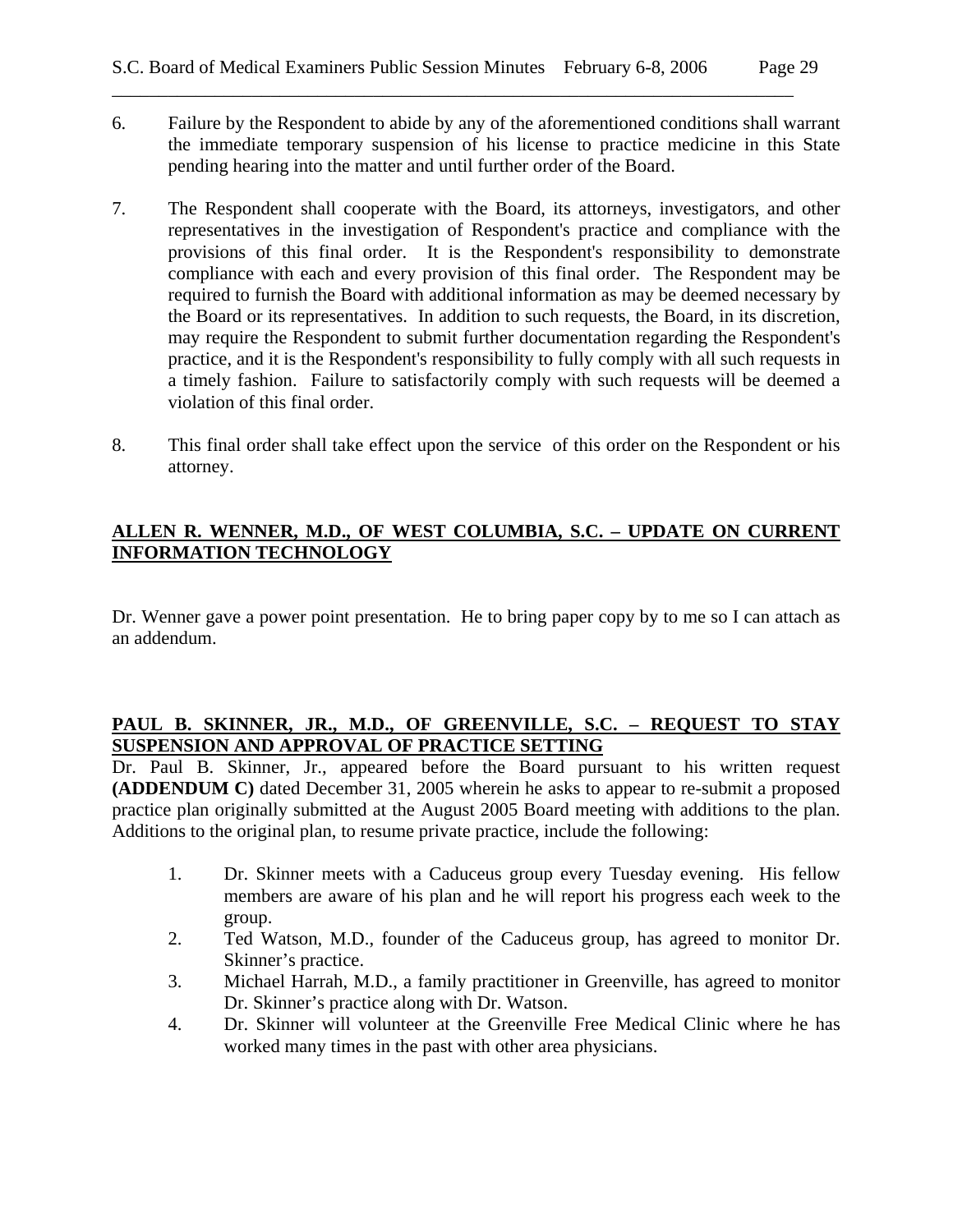5. Dr. Skinner's mother will be working with him initially and she, along with other family members and close friends, are committed to monitor him and help him succeed.

The Board also reviewed a letter **(ADDENDUM E)** dated February 7, 2006 from Dr. Michael Harrah with Greenville Family Practice stating he supports Dr. Skinner returning to private practice. He stated he would plan to visit Dr. Skinner's office periodically and supply reports to the Board as needed concerning Dr. Skinner's status.

Also appearing with Dr. Skinner were Dr. Coleman, Paulette Bentley, and Latisha Cobbs, from the Recovering Professional Program, and Dr. Ted Watson. All were in support of Dr. Skinner's plan to return to private practice. Dr. Skinner presented documentation of 420 CME hours he had obtained within the last year.

Dr. Prabhu stated the Board was looking for clinical oversight and the proposed plan did not appear to satisfy the Board's requirement for monitoring of Dr. Skinner's practice. The Board would be more comfortable if Dr. Skinner was practicing with another physician, most especially since Dr. Skinner has been out of practice for three years. It was noted that Dr. Skinner took and passed the SPEX in August 2004.

**Dr. Gardner made a motion that was seconded by Dr. deHoll and unanimously passed to deny the current proposal. Dr. Gardner advised Dr. Skinner that the Board had given Dr. Gardner the authority to approach the family practice residency program at Greenville Memorial to see if it would be possible to have Dr. Skinner mentored there for six months. If the program director determines that Dr. Skinner is ready for private practice after six months the Board would reconsider Dr. Skinner's proposal.**

# **RECOMMENDATIONS OF THE PHYSICIAN ASSISTANT'S COMMITTEE FROM MEETING HELD JANUARY 6, 2006**

The Board wanted to remove the PA committee report from the Consent Agenda. They wanted the Committee Chairman to appear Wednesday at 3:30 pm. Buck Harvey appeared Wednesday afternoon. Also present were: Judith Thompson and Candice Spencer with the S.C. Nurses Association.

Mr. Harvey spoke to the Board about the purpose of the Physician Assistant's Committee. Dr. Gardner had some questions about scope of practice on lumbar puncture, etc. which led to definition of direct supervision. The Committee may approve an OJT request to allow a physician to teach a Physician Assistant how to perform a procedure. The PA will have to observe the procedure the required number of times and after the doctor confirms competency, that task can be added to their scope of practice. Scope of practice changes are approved by the Committee with physician members making the motions on these issues.

Dr. Prabhu expressed concern regarding the number observations and supervised performance required before certifying competency. Dr. Tice expressed concern that this is not direct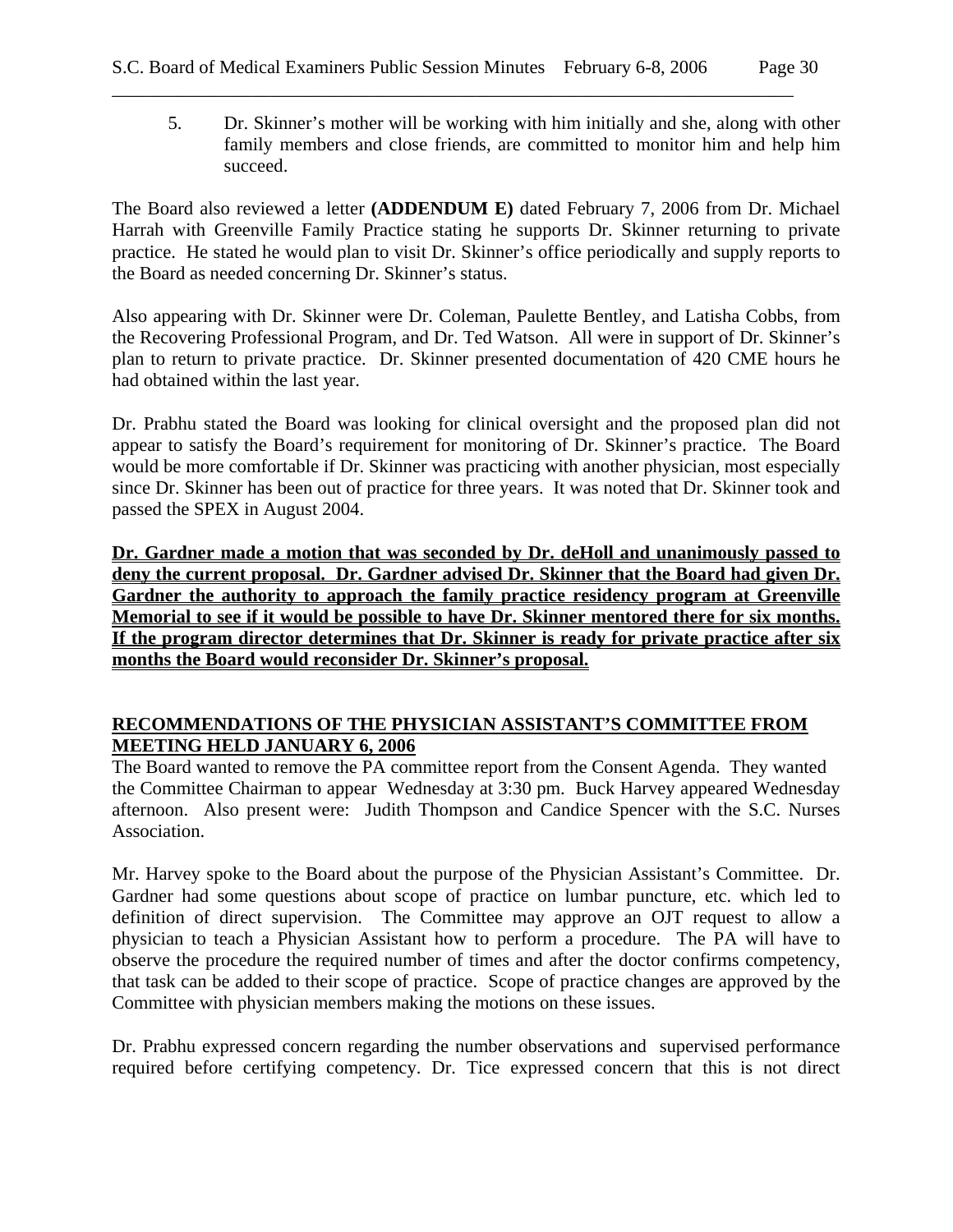supervision. Mr. Harvey stated that the supervision requirement is that the physician must be in the same building as the PA.

#### **Dr. Kraikit made a motion that was seconded by Dr. Gardner to approve the Physician Assistant's Committee recommendations. Dr. Tice and Dr. Wenner opposed.**

Committee Members Present at the PA Committee held January 6, 2006 were: Mr. Harold Harvey, of Hampton, Chairman; Dr. Philip Honig, Vice-Chair, Columbia; Dr. Robert Callis, Columbia; Dr. Richard Rhodes, Charleston; and Mr. Arnold Metz, Secretary-Treasurer, Charleston Absent from the meeting were: Ms. Lisa Sand, Columbia; Ms. Elizabeth Irick, Columbia; Ms. Beth Parris, Columbia; and Dr. Stephen Gardner, Greenville.

### **REVIEW OF SCOPE OF PRACTICE GUIDELINES**

The Committee reviewed the Scope of Practice Guidelines for the following PAs:

- 1. Alford, Diana
- 2. Almond, Amanda
- 3. Anderson, Kenneth
- 4. Bailey, Maureen
- 5. Blease, David
- 6. Bobb, Amanda
- 7. \*Borst, Alicia
- 8. Bowyer, Toni
- 9. Burnett, Paul
- 10. Burnham, Kevin
- 11. Burr, Christine
- 12. Burr, Phillip
- 13. Bussey, Margaret
- 14. Buttles, Melissa
- 15. Carandang, Eric
- 16. Carr, Melinda
- 17. Carrico, Lauren
- 18. Cole, Sasha
- 19. \*Ducharme, Robert
- 20. \*Dutton, Neicole
- 21. Edwards, Nyala
- 22. Engle, Sandi
- 23. Frye, Fritz
- 24. Funchess, Wesley
- 25. Garbas, Breann
- 26. \*Graves, Jennifer
- 27. \*Gray, Peter
- 28. Hesse, Caroline
- 29. Hill, Conita
- 30. Huggins, Jonathan
- 40. Lyles, Heather
- 41. Lynn, Emily
- 42. McCaslan, Johnathan
- 43. McCrea, Tricia
- 44. Middleton, Cheryl
- 45. Miles, Christopher
- 46. Miller-Turner, Laurie
- 47. Mixon, April
- 48. Moreno, Paula
- 49. Morris, Theresa
- 50. Owens, Shelley
- 51. Owens, Shelley
- 52. Patel, Dipika
- 53. Putnam, Harvey
- 54. Saxon, Donald
- 55. Schwier, Melissa
- 56. Silliman, Katherine
- 57. Sisky, Cassandra
- 58. Smith, Jessica
- 59. Sprinkle, Brenda
- 60. Stevenson, RaDonna
- 61. Stich, Timothy
- 62. Swain, Justin
- 63. Tabaczynski, Rachele
- 64. Ulmer, John
- 65. Vaughn, Robert
- 66. Vavro, Kelly
- 67. Von, Karla
- 68. Watrobski, Erin
- 69. \*Weatherford, Samuel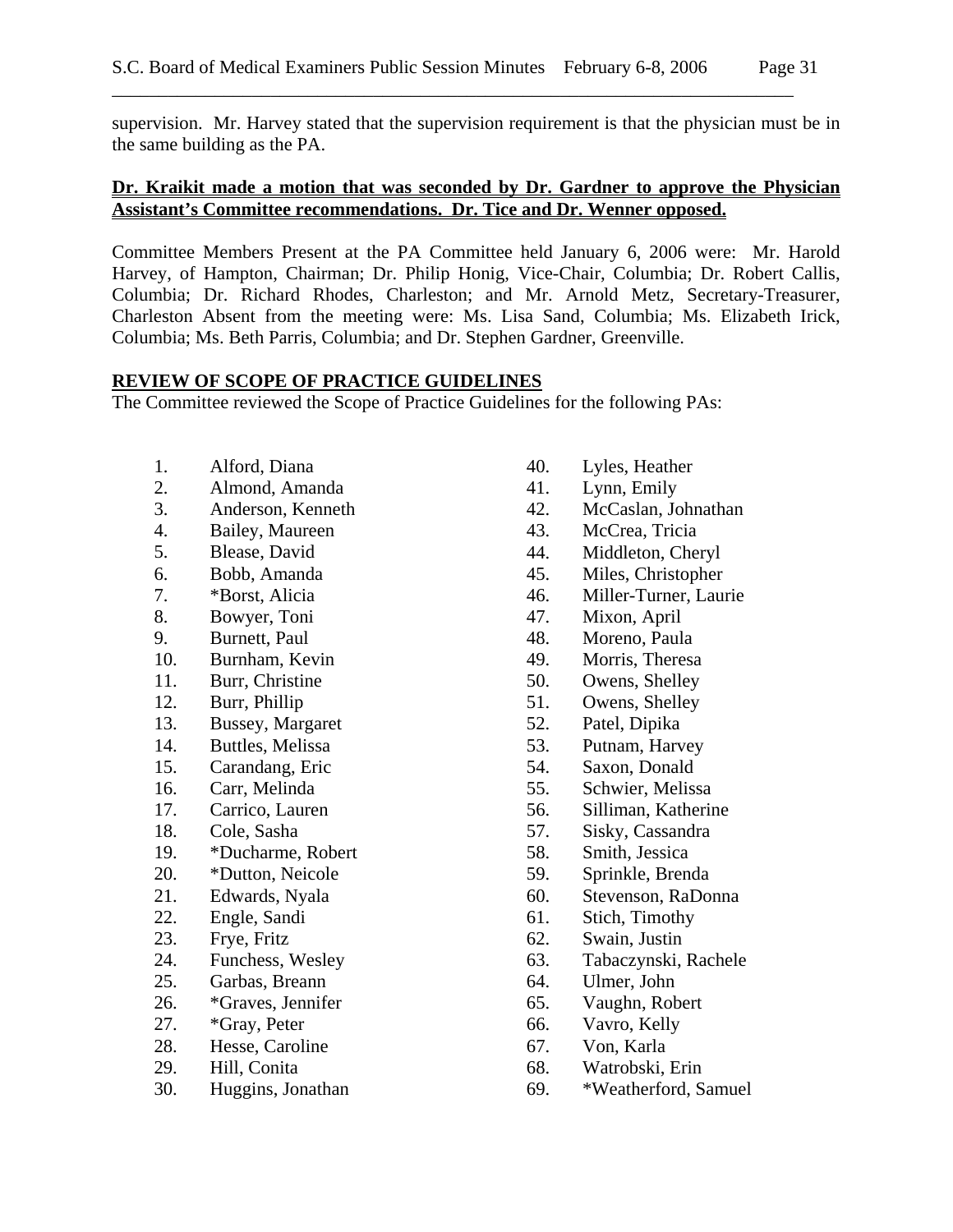- 31. \*Jonske-Gubosh, LouAnn
- 32. Humphreys, Tonya
- 33. Kessler, Lisa
- 34. Kethcin, Nicole
- 35. Kidman, Ricky
- 36. Kimzey, Duke
- 37. Kittle, Kymberly
- 38. Kodad, Andrea
- 39. Koepp, Sarah
- 70. Wehner, Joseph
- 71. West, Bonnie
- 72. Wiggins, Jessica
- 73. Willett, Jennifer
- 74. Wilson, Melanie

After careful review and discussion, Dr. Honig made a motion to approve the seventy-four (74) Scope of Practice Guidelines as recorded above. Dr. Callis seconded the motion. The motion passed.

### **BOARD ACTION:**

The following Scope of Practice Guidelines were approved pending additional information and/or clarification:

- 1. Mr. Harvey discussed Samuel Weatherford's Scope of Practice and recommended approval with the understanding that Mr. Weatherford completes OJT for clinical skills in pediatric neurological surgery, neurology and chronic pain management.
- 2. Dr. Honig discussed Jennifer Graves' Scope of Practice and recommended approval with the understanding that Ms. Graves be advised that she cannot prescribe Class IV medications.
- 3. Mr. Metz discussed Peter Gray's Scope of Practice and recommended approval once Mr. Gray provides information and clarification on the supervision that Dr. DeAngelis will be providing when Mr. Gray is performing dermatology procedures.
- 4. Mr. Metz discussed Robert DeCharms's Scope of Practice and recommended approval with the additional standard Scope of Practice Guidelines for orthopedics.
- 5. Mr. Metz discussed Lou-Ann Jonske-Gubosh's Scope of Practice and recommended approval with additional information and a description of her clinical practice setting. Mr. Metz recommended that Ms. Jonske-Gubosh be reminded that PAs cannot write for Controlled Drugs in Class II –IV.
- 6. Mr. Harvey discussed Necole Dutton's Scope of Practice and recommended approval with the additional standard Scope of Practice Guidelines for family practice.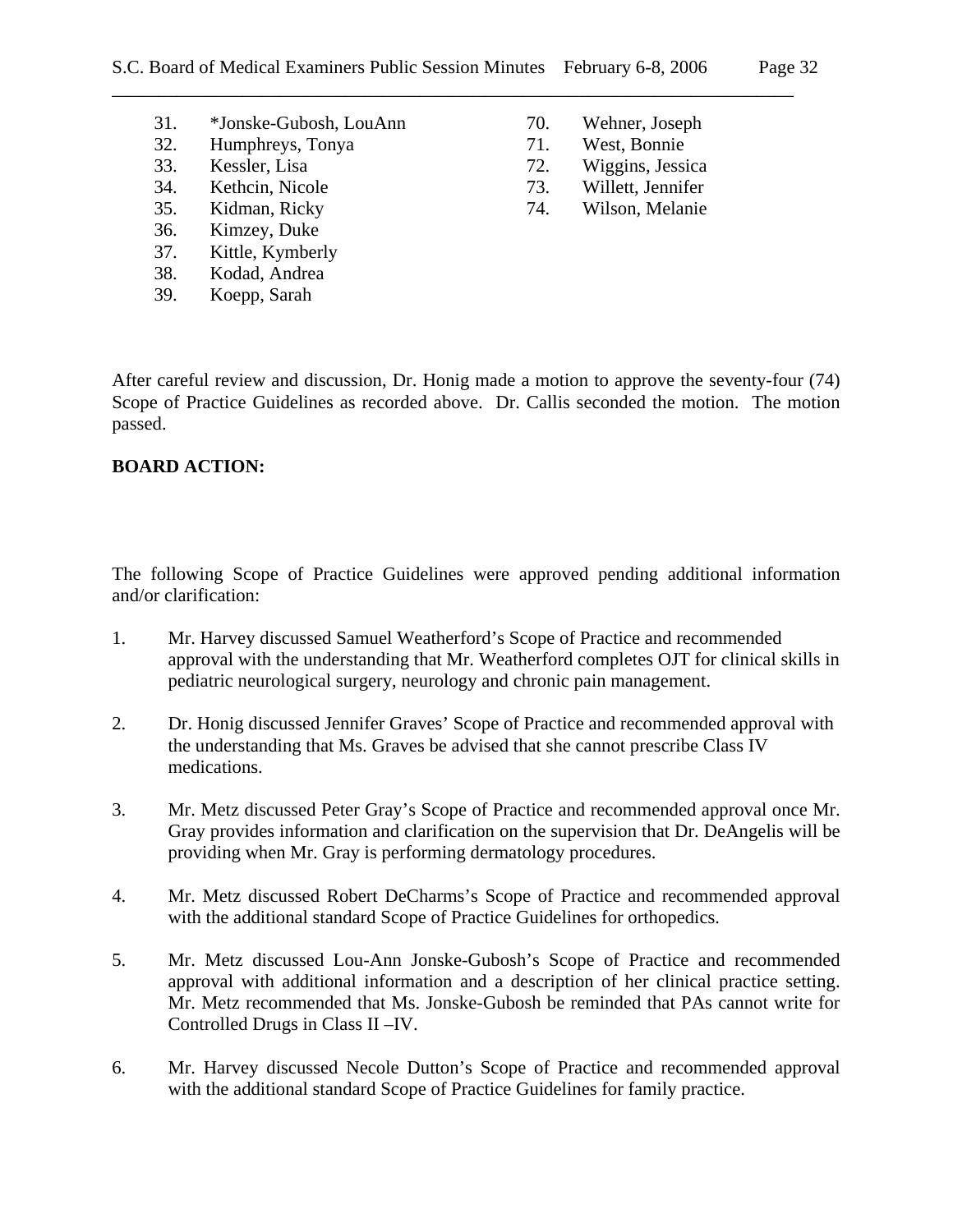7. Mr. Harvey discussed Alicia Borst's Scope of Practice and recommended approval with the clarification that PAs cannot write for Controlled Drugs in Class II –IV and hospital orders for controlled substances may be written per verbal order of supervising physician.

### **BOARD ACTION:**

### **CONFIMATION OF OJT REQUEST FOR OJT AND ADDITIONAL TASKS**

1. Teresa Herring, P.A., and her supervising physician, Dr. Stephanie Smith-Phillips, (Dermatology) in Mt. Pleasant, S.C., submitted a confirmation of completion of OJT of Restylane. Dr. Smith-Phillips verified that Ms. Herring had assisted with five (5), observed five (5) and performed five (5) procedures under her supervision and had demonstrated competency in performing this procedure.

Mr. Metz moved to approve this request. Dr. Callis seconded the motion, which passed.

# **BOARD ACTION:**

2. Sarah E. Hearn, P.A., and her supervising physician, Dr. Lori Campbell (OBGYN) in Summerville, S.C., submitted a request from Dr. Campbell to allow Ms. Hearn to perform LEEP (Loop Electrosurgical Excision Procedure). LEEP is a procedure in which an electrical current of radio frequency is passed through tissues to remove the abnormal areas of the cervix. A chemical is applied afterwards to prevent bleeding.

The Committee reviewed the request from Dr. Campbell and agreed that Ms. Hearn could be allowed to perform LEEP. Ms. Hearn was approved to assist with five (5), observe five (5), and perform five (5) procedures under the supervision of Dr. Campbell.

Dr. Callis moved to approve the request. Dr. Rhodes seconded the motion. The motion passed.

### **BOARD ACTION:**

3. Michael Overcash, P.A., and his supervising physician, Dr. Hudson Rogers (Dermatology) in N. Charleston, S.C., submitted a request from Dr. Rogers to allow Mr.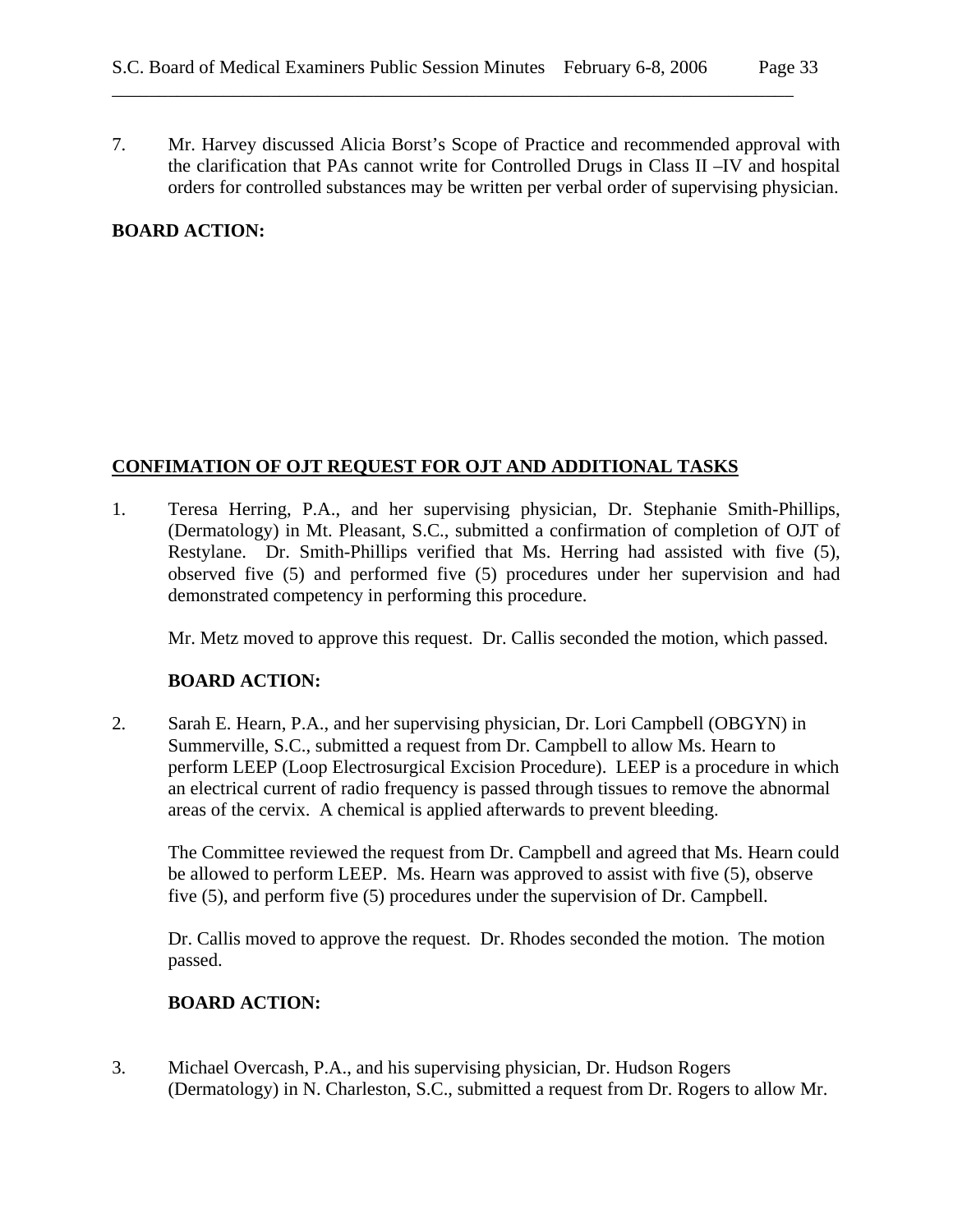Overcash to perform Intra-Lesional Injection. Mr. Overcash has a Masters Degree in Dermatology for PAs and proficiency in Intra-Lesional Injection. Mr. Overcash performed this procedure over 1000 times during his training and also taught this procedure to Army residents and Physician Assistant students.

Dr. Rhodes moved to approve the request. Mr. Metz seconded the motion. The motion passed.

## **BOARD ACTION:**

4. Eileen Rogers, P.A., and her supervising physician, Dr. Richard Silver (IM) in Charleston, S.C., submitted a request from Dr. Silver and Ms. Rogers requesting the initiation of Abatacept. This medication will soon be available for the treatment of rheumatoid arthritis. Ms. Rogers will also be assisting in the study of this medication.

After discussion, the Committee denied the request for Abatacept because it is not an FDA approved drug. The Committee advised that Ms. Rogers may participate in the clinical trails of this medication but cannot prescribe the medication. Mr. Metz moved to deny the request for Abatacept. Dr. Honig seconded the motion. The motion passed.

### **BOARD ACTION:**

5. Lynn Williams, P.A., and her supervising physician, Dr. Joel Johnson, (Emergency Medicine) in Hilton Head, S.C., submitted a request from Dr. Johnson for Ms. Williams to be allowed to perform plain film x-ray. Mr. Harvey advised that this procedure was out of this Board's jurisdiction and that she would need to contact DHEC for approval.

### **BOARD ACTION:**

6. Allison Simon, P. A., and her supervising physician, Dr. A.H. Chandler, III (Cardiology) in Greenville, S.C., submitted a request from Dr. Chandler for Ms. Simon to be allowed to perform stress testing. Dr. Chandler and Ms. Simon provided the Committee with the protocol that was recommended by the Committee and approved by the Board.

Dr. Callis moved to approve the request. Mr. Metz seconded the motion. The motion passed. The Committee recommended that Ms. Simon be approved to assist with five (5), observe five (5) and perform five (5) procedures under the supervision of Dr. Chandler on site.

### **BOARD ACTION:**

7. Susan M. Roble, P.A., and her supervising physician, Dr. Joseph M. Mullaney, (Diagnostic, Vascular and Interventional radiologist) in Charleston, S.C., submitted additional information and clarification for Ms. Roble to be allowed to perform bone mineral density studies and genitourinary fluoroscopy. The Board requested that Ms. Roble provide a detailed description of this procedure. The Board also requested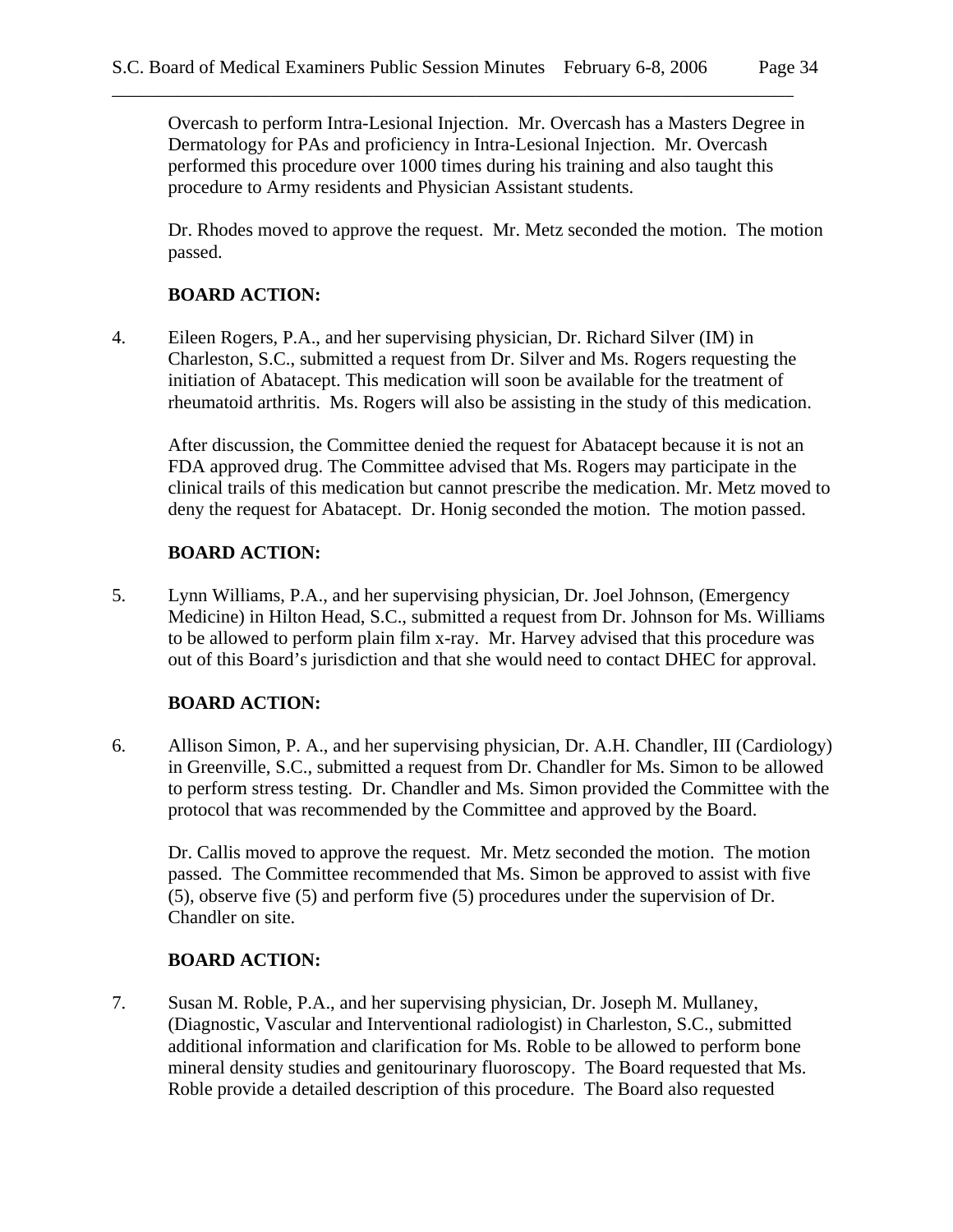clarification as to why a thoracic surgeon would be supervising a physician assistant performing these types of procedures. Ms. Eason verified that Dr. Mullaney is a Board certified diagnostic radiologist, vascular and interventional radiologist.

After review of this information Mr. Metz moved to approve the request. Dr. Callis seconded the motion, which passed.

### **BOARD ACTION:**

8. Elizabeth Veronee, P.A. and her supervising physician, Dr. Charles Greer, (Diagnostic Radiology) in N. Charleston, S.C., submitted additional information and clarification for Ms. Veronee to be allowed to perform bone mineral density studies and genitourinary fluoroscopy. The Board requested that Ms. Veronee provide a detailed description of this procedure.

 After review of this information Mr. Metz moved to approve the request. Dr. Callis seconded the motion, which passed.

### **BOARD ACTION:**

### **REVIEW OF 2005-2007 "YES" ANSWERS ON RE-REGISTRATION FORMS**

The Committee reviewed the re-registration form for Leslie Beben, P. A., whose supervising physician is Dr. Clayton Lowder, a family practitioner in S.C. Mr. Beben answered "yes" on his re-registration form to #7 which asks *"Since your last application for renewal of your license, have you been arrested, indicted, or convicted, pled guilty or pled nolo contendere for violation of any federal, state or local law (other than minor traffic violations)?* 

Mr. Beben was pulled for speeding on his way to work and was informed by the officer that he was driving on a suspended license. This suspension was for failure to turn in the license tags on his son's car after it was scrapped. Mr. Beben was convicted of driving without a license. Mr. Beben paid a fine and the speeding violation was dismissed.

Dr. Rhodes moved to approve this re-registration form as submitted. Dr. Callis seconded the motion. The motion passed.

### **BOARD ACTION:**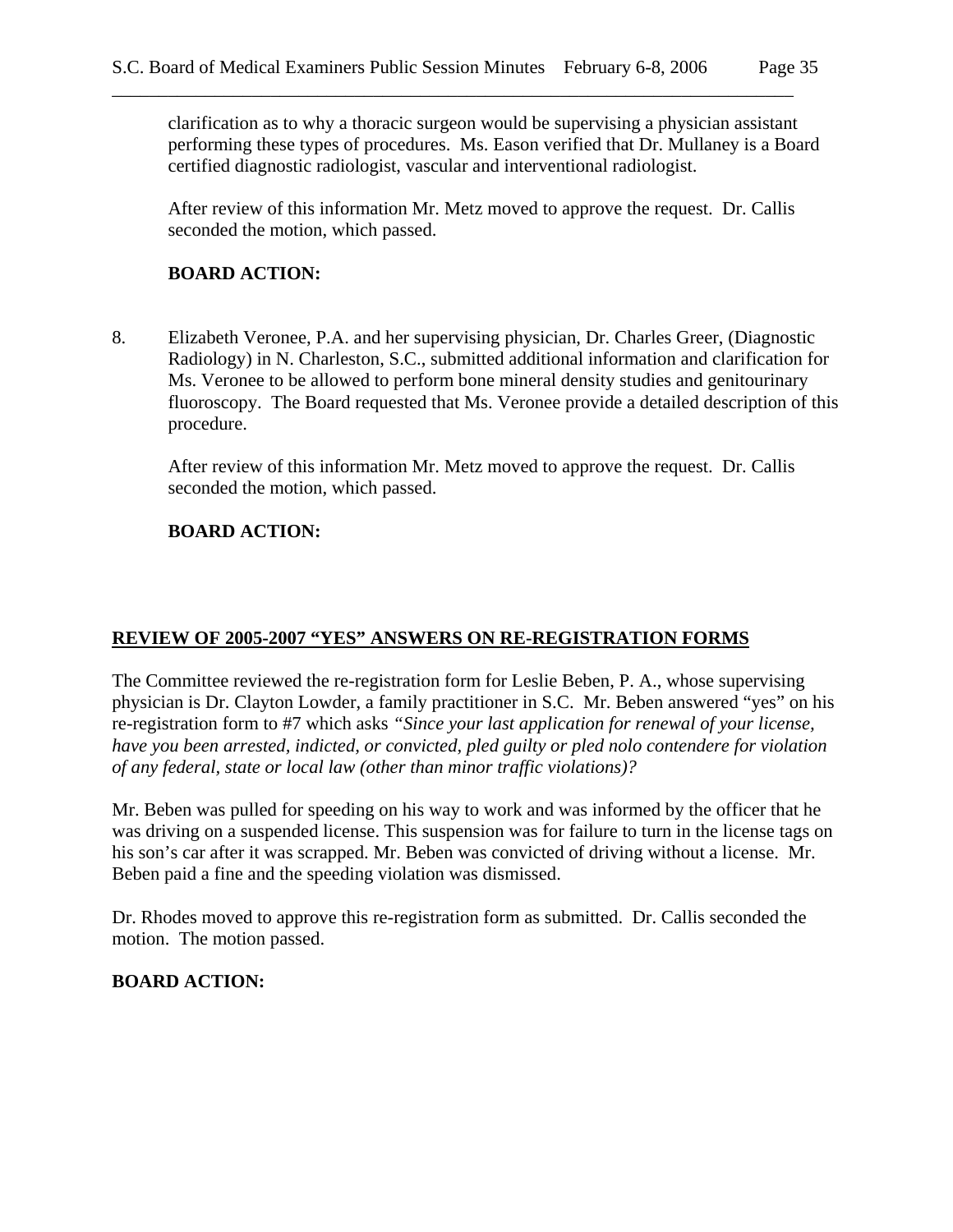#### **NOMINATION FOR COMMITTEE SEAT VACANCY**

The Committee reviewed letters from the following two individuals who are interested in serving on the Committee:

- 1. Mr. Graham Adams, Executive Director of the South Carolina Office of Rural Health.
- 2. Mr. Ronald Carroll, Administrator with Palmetto Health Baptist.

After careful review and discussion, the Committee made a motion to recommend Mr. Adams to serve as the consumer member on the PA Committee. This motion was unanimously passed.

### **BOARD ACTION:**

### **NEXT COMMITTEE MEETING DATE**

The next Physician Assistant Committee meeting is scheduled for Friday, April 14, 2005 at 2:00 P.M. The Board received this as information.

# **KENNETH E. SMITH, M.D., OF HILTON HEAD ISLAND, S.C. – APPLICANT FOR LICENSURE**

Dr. Smith wishes to reactivate his license. He was asked to appear because he was indicted for tax evasion and sentenced to one year in Federal prison. Dr. Smith's Massachusetts license was indefinitely suspended.

Dr. Smith asked to withdraw his application

### **Dr. Gardner made a motion that was seconded by Dr. Costa and unanimously passed to approve the withdrawal of Dr. Smith's application for reactivation.**

### **DISCUSSION TOPICS.**

During the three days of the regular meeting, the following discussion topics were reviewed:

- (A) Committee Reports
	- 1. Legislative Impact Committee *Costa, Gardner, Kowalski, Black* The Committee did not need to report on any issues.
	- 2. Medical Practice Advisory Committee (meeting only as needed) *Prabhu, Kraikit, Estes, Black, Tice* The Committee did not need to report on any issues.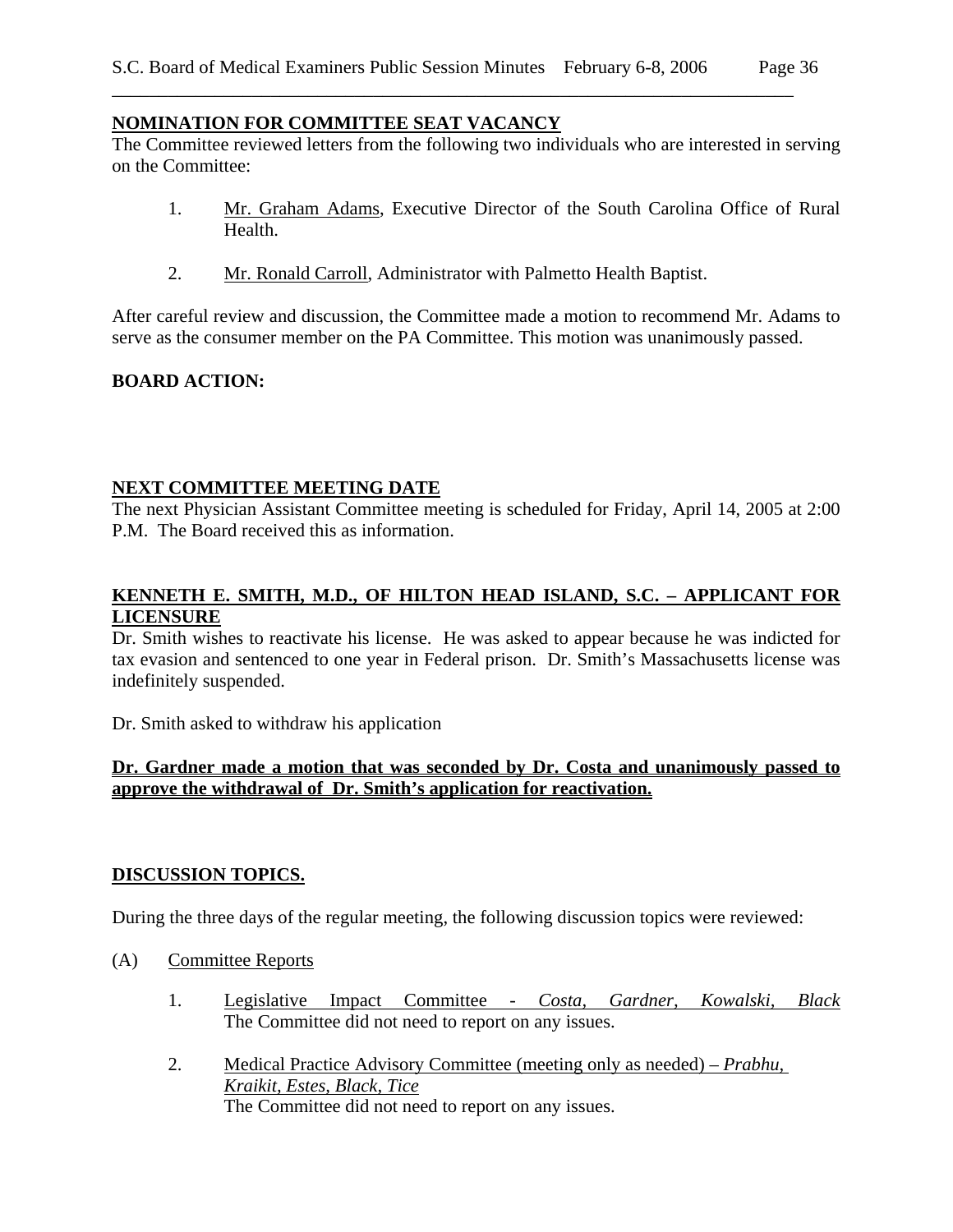- 3. Recovering Professional Program Advisory Committee– *Prabhu* The Committee did not need to report on any issues.
- 4. Office Based Surgery Adhoc Committee *Costa, Prabhu*

 Dr. Costa reported that he had hoped to have the final draft of the Office-based Surgery regulations ready for presentation at this Board meeting. However, there were objections received from the CNRA representatives and the anethesiologists' representatives. Dr. Costa and Dr. Prabhu worked with Bruce and Rick to resolve the conflicts. Another revision that has been published for all interested parties to review and the draft regulations will be presented at the May Board meeting.

- 5. Editorial Committee *Costa, Prabhu, Gardner* The Committee did not need to report on any issues.
- 6. Executive Committee *Prabhu, Gardner, Costa, Rick Wilson, John Volmer* The Committee did not need to report on any issues.
- 7. Maxillofacial & Oral Surgery Adhoc Committee *Prabhu, Costa, Gardner* The Committee did not need to report on any issues.
- 8. Professional Licensure & Responsibility Education Committee *Kraikit, Hildebrand, Prabhu, Rick Wilson, Andrew Savage, Esquire* The Committee did not need to report on any issues.
- 9. Medical Practice Act (MPA) Revision Committee- *All Board Members* The Committee did not need to report on any issues.
- 10. Physician Delegation of Permanent Cosmetic Application Adhoc Committee-*Costa* The Committee did not need to report on any issues.
- 11. Athletic Trainers Committee *Gardner* The Committee did not need to report on any issues.
- 12. Continuing Medical Education Committee *Kraikit, Estes*  Dr. Kraikit distributed a handout of several articles regarding the improvement of patient safety practices. He wants the Board to plan a weekend retreat to discuss several issues, one of them being a position on continuing medical education. Dr. Kraikit was tasked with finding a place to hold a weekend retreat. Other issues brought up by Board members to be discussed at the retreat included a briefing on the latest draft of Office-based Surgery regulations and the possibility of drafting a policy to address the issue of fourth takings of the USMLE steps since it seems more and more applicants are having to appear before the Board for this reason.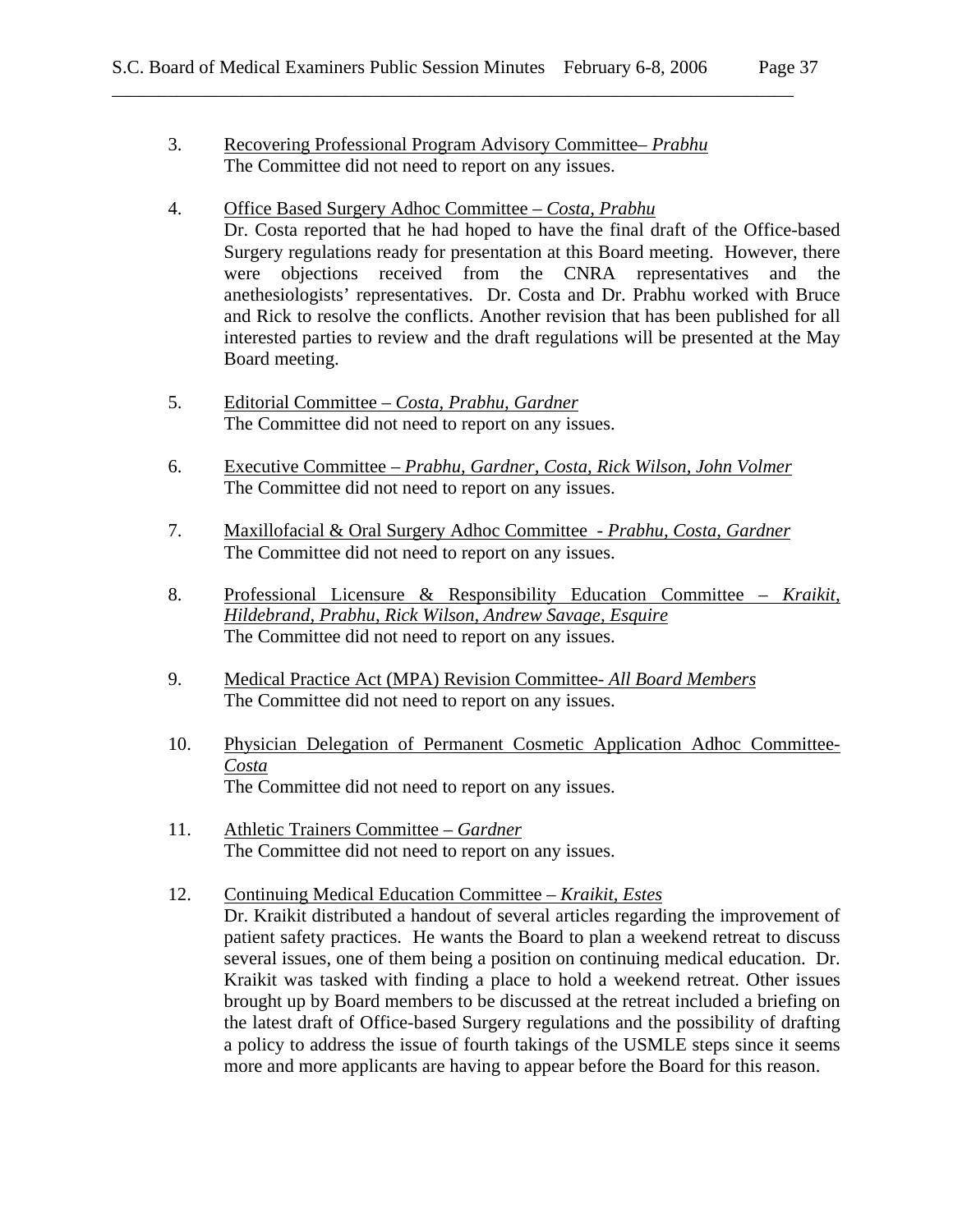- 13. Surgical Technologists/First Assistant Legislative Committee *Gardner (chair), Prabhu, Reba Revan, Maggie Harvey*  Dr. Gardner reported that the Surgical Technologists have a bill that has been introduced to the Legislature this session. The bill is not endorsed by the Medical Board because it gives Surgical Technologists too much leeway to become independent practitioners. Therefore, the sponsors of the bill may seek to come under the Nursing Board. Their lobbyist, H. Kelley Jones, has passed away and Dr. Gardner was not sure who their new lobbyist is. Bruce was instructed to contact Reba Revan to see if it is necessary to continue having a Medical Board committee anymore.
- B. Report from Administrator The Administrator did not give a report at this meeting.
- C. "Yes" answers not appearing before the Board (no discussion necessary; list preapproved by the President) Dr. Prabhu reviewed a list (**ADDENDUM F)** of fifty-five (55) physicians who answered affirmatively to certain questions on the Board application and approved each one for licensure.
- D. Committee Assignments Insert Current Committee List The Committee assignments need to be re-visited due to the resignation of Dr. Estes.

 The Medical Practice Advisory Committee – Gardner replaced Estes CME Committee – Hubbard replaced Estes

The Board re-appointed Dr. Costa to be the Media Representative for 2006

Bruce to work up a summary of patient/physician relationship and prescribing to give to Dr. Tice

Kraikit to come up with a place for a weekend retreat to discuss issues to include CME, Office-based Surgery regulations briefing, developing a policy regarding USMLE  $4<sup>th</sup>$ takings in order to decrease the number of applicants appearing before the Board for this reason.

E. Request from Dr. D'Amore regarding whether or not it is appropriate for PAs to take calls from emergency room directly

It was determined that ultimately this is a hospital issue. A doctor delegating on-call to a PA to see a patient he has never seen is a potential problem.

CMS- Center for Medicare Services

Costa- maybe Board should use the CMS's position as their own policy

CMS cautions that the decision to allow the physician's assistant to respond must be made ………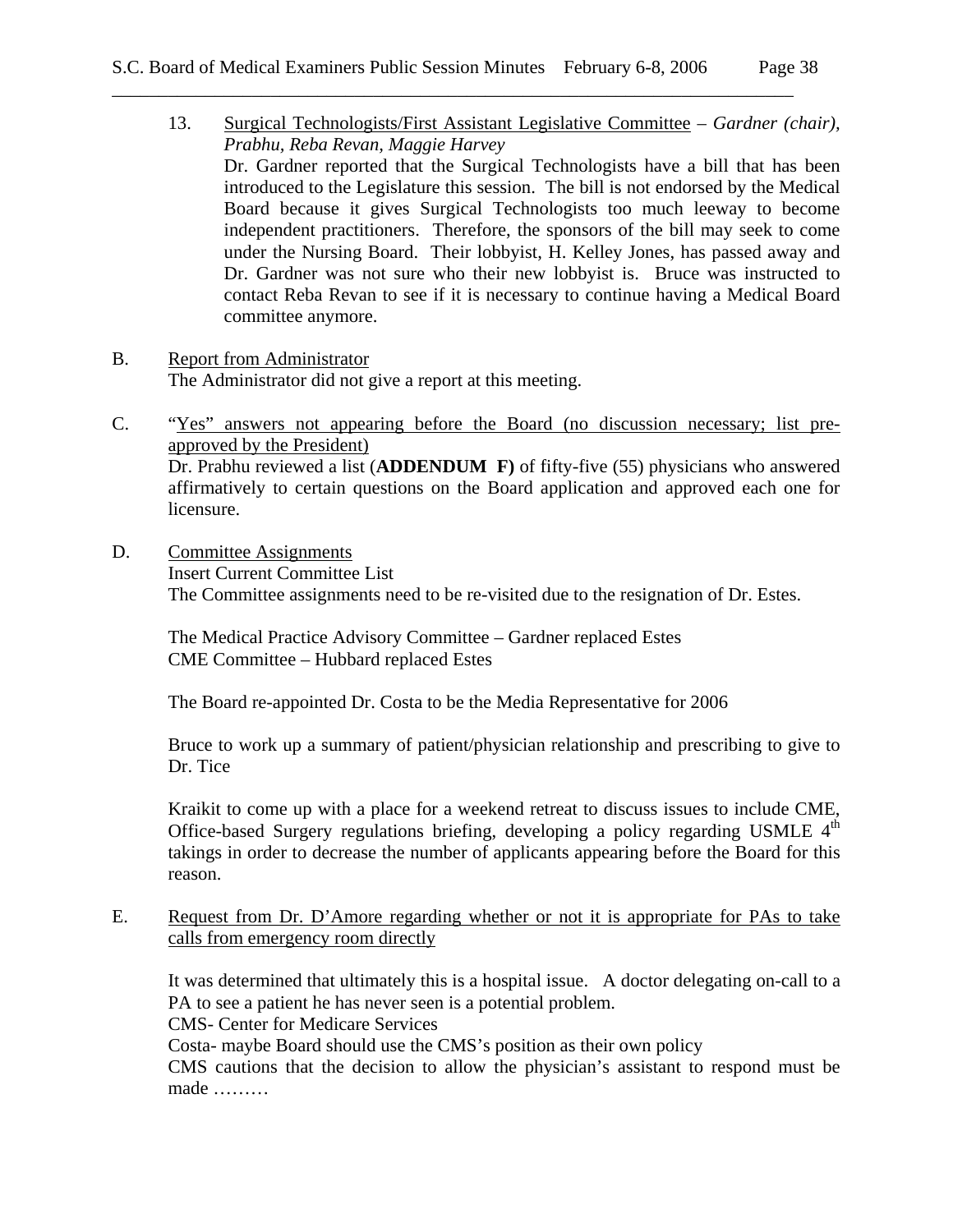Gardner – we should support the ER doctors

You can't delegate that responsibility to the PA

Dr. Costa motion to approve CMS' boarder statement. The core response will be CMS's caution under Q6.13 that is underlined. The Board in principle agrees with your statement. Change the wording to physician extender. Rick and Bruce to work on drafting a policy using the CMS statement as a guideline.

On Tuesday Rick distributed a draft policy on this for the Board to review. The Board members gave him suggested changes. Rick to implement changes and bring back another draft.

Rick submitted a second draft on Wednesday. Dr. Costa made a motion to accept the policy as submitted pending receipt of the footnotes to be inserted. Dr. Gardner seconded the motion and was unanimously passed.

F. Review the Board's definition as it pertains to "direct supervision" While Adrienne was present, Dr. Costa presented a draft definition of direct supervision that Dr. Prabhu had written.

Lynne and Adrienne gave opinions. Rick will draft a policy using Dr. Costa's and Dr. Prabhu's note that will be submitted for the Board's review.

# G. Consideration of adopting proposed policy regarding re-hearing of the Board's final decisions **Dr. Prabhu made a motion that was seconded by Dr. Gardner to approve the following policy:**

*S.C. Code Ann. §1-23-380(A)(1), among other things, provides that the Board may entertain requests for rehearing of final decisions of applications and disciplinary cases if the request is made not later than thirty days after receipt of the original decision. See McCummings v. S.C. Dept. of Corrections, 462 S.E.2d 271 (1995). This policy is adopted by the Board to establish procedures under which requests for rehearing may be presented to the Board. The following is the policy of the Board as approved on February 6, 2006.* 

*POLICY: A request for rehearing of a final decision of the Board must be made in writing and state the particular points supposed to have been overlooked or misapprehended by the Board in the previous decision in the matter. A request for rehearing must be filed with the Department staff not later than thirty days after receipt of the original decision. No personal appearances are permitted on rehearing, unless specifically requested by the Board or its designee.* 

# *PROCEDURE:*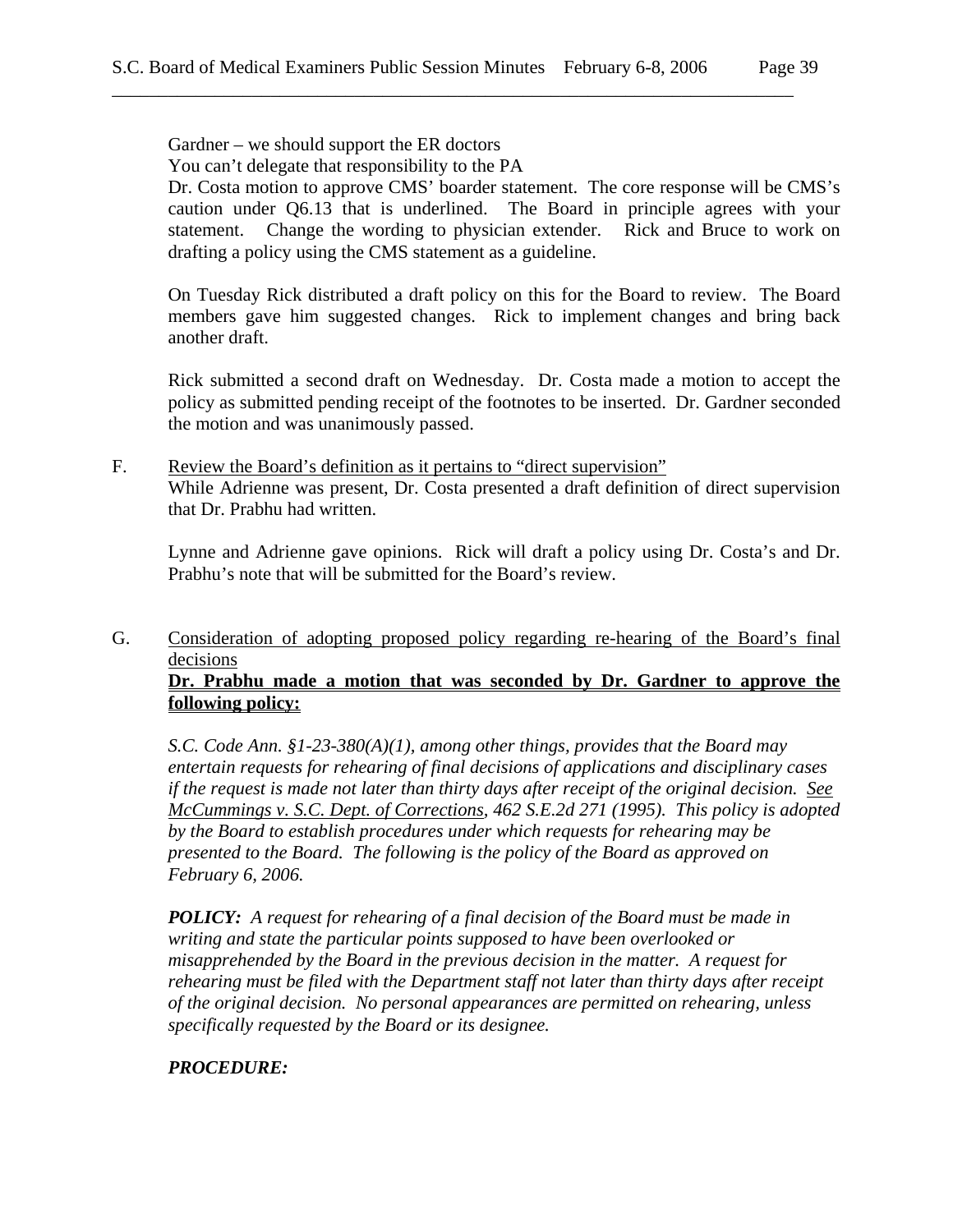- *1. Staff reviews the request for rehearing to determine whether it was made within thirty days of the date that the original decision was received by either the respondent or the attorney, if any. This should be determined by comparing the earliest date on the proof of service (green card or affidavit) of the original decision with the postmark of the request for rehearing.* 
	- *A. If the request is not timely, the Board administrator shall notify the requestor in writing that the Board is without further jurisdiction to act in the matter. A copy of the request and the administrator's letter should be filed in the Board's records.*
	- *B. If timely request for rehearing has been made, staff shall place the matter on the agenda of the next Board meeting for consideration without argument, and so advise the requestor (certified mail, return receipt requested). A copy of the request for rehearing and administrator's letter shall be forwarded to the Office of General Counsel (OGC) attorney responsible for the original matter. OGC may file a response not later than five days thereafter.* 
		- *(1) If a personal appearance by the requestor is deemed appropriate by the Board or its designee, staff shall so advise in the letter and schedule the matter for a time certain not less than thirty days prior to the next regularly scheduled Board meeting. OGC shall be similarly notified and also may present argument before the Board concerning the matter. If the agenda permits and the requestor wishes to waive the full thirty days notice period required by state law in order to appear before the Board sooner, then a written waiver must be executed by the requestor and filed by staff.*
		- *(2) If an appearance is scheduled, staff shall make arrangements for a court reporter to record and, if later requested, transcribe the proceedings before the Board.*
- *2. After decision by the Board, staff or OGC, as appropriate, shall notify the requestor in writing (certified mail, return receipt requested) of the Board's decision. A copy of the notice should be filed in the Board's records, with proof of service (green card or affidavit).*

# **ADDITIONAL DISCUSSION TOPICS**

Carole – Check into having a Directory CD to put on the Board members laptops

# **ADJOURNMENT.**

There being no additional business the meeting was adjourned at 7:00 P.M. on Wednesday, February 8, 2006.